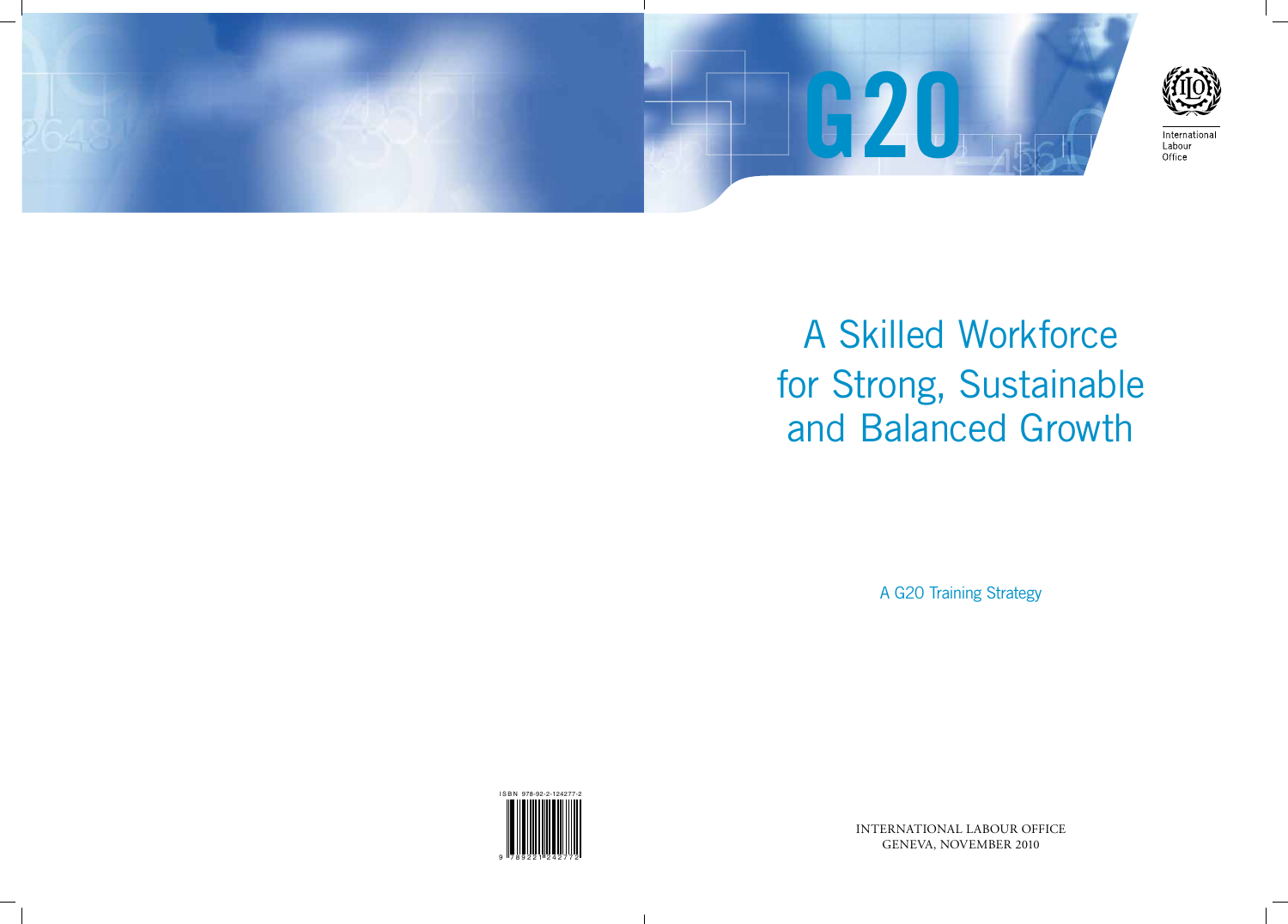## **A Skilled Workforce for Strong, Sustainable and Balanced Growth**

A G20 Training Strategy

**International Labour Office • Geneva**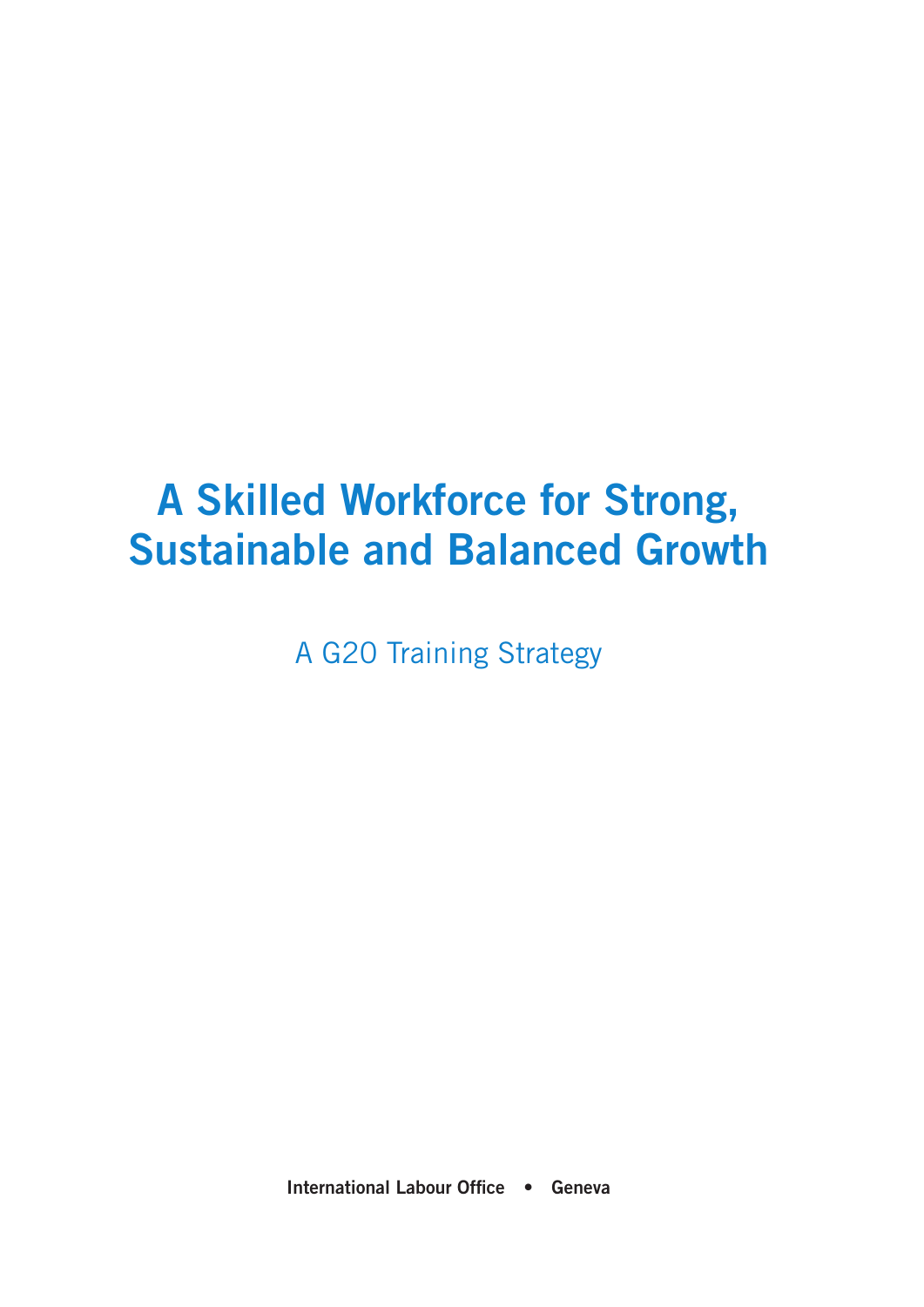Copyright © International Labour Organization 2011 First published 2011

Publications of the International Labour Office enjoy copyright under Protocol 2 of the Universal Copyright Convention. Nevertheless, short excerpts from them may be reproduced without authorization, on condition that the source is indicated. For rights of reproduction or translation, application should be made to ILO Publications (Rights and Permissions), International Labour Office, CH-1211 Geneva 22, Switzerland, or by email: pubdroit@ilo.org. The International Labour Office welcomes such applications.

Libraries, institutions and other users registered with reproduction rights organizations may make copies in accordance with the licences issued to them for this purpose. Visit www.ifrro.org to find the reproduction rights organization in your country.

**A Skilled Workforce for Strong, Sustainable and Balanced Growth: A G20 Training Strategy** *International Labour Office – Geneva, 2010* ISBN 978-92-2-124277-2 (print) ISBN 978-92-2-124278-9 (Web pdf)

training policy / vocational training / vocational education / skill requirements / training employment relationship / economic recovery / economic growth 06.02

*ILO Cataloguing in Publication Data*

The designations employed in ILO publications, which are in conformity with United Nations practice, and the presentation of material therein do not imply the expression of any opinion whatsoever on the part of the International Labour Office concerning the legal status of any country, area or territory or of its authorities, or concerning the delimitation of its frontiers.

The responsibility for opinions expressed in signed articles, studies and other contributions rests solely with their authors, and publication does not constitute an endorsement by the International Labour Office of the opinions expressed in them.

Reference to names of firms and commercial products and processes does not imply their endorsement by the International Labour Office, and any failure to mention a particular firm, commercial product or process is not a sign of disapproval.

ILO publications and electronic products can be obtained through major booksellers or ILO local offices in many countries, or direct from ILO Publications, International Labour Office, CH-1211 Geneva 22, Switzerland. Catalogues or lists of new publications are available free of charge from the above address, or by email: pubvente@ilo.org

Visit our website: www.ilo.org/publns

Photocomposed in Switzerland JMB<br>Printed in Switzerland NOU Printed in Switzerland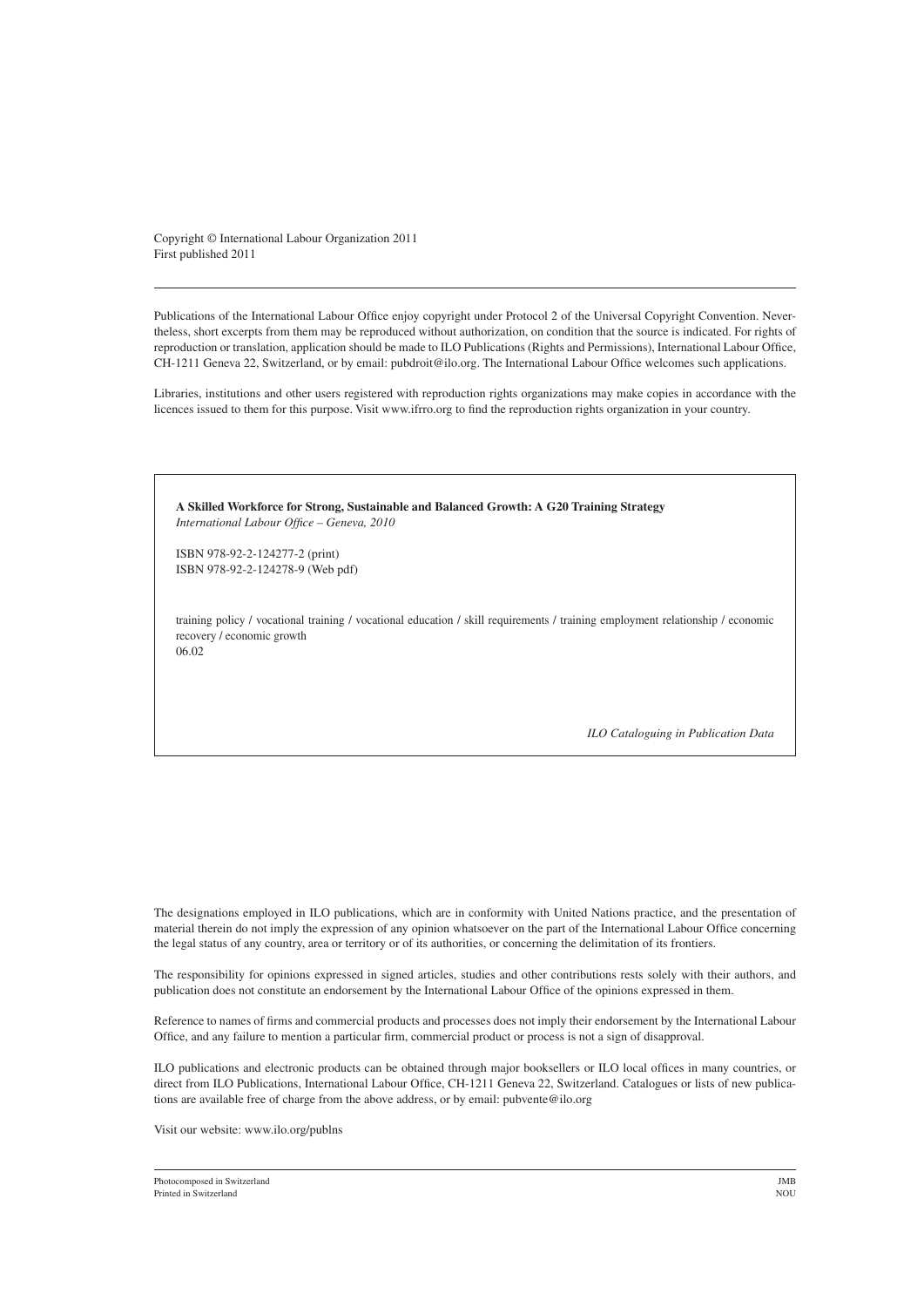### *Preface*

How many women and men are in employment and how productive they are at work has a lot do to with the available opportunities to acquire and maintain relevant skills. Countries, enterprises and persons all perceive skills development as strategic, and consequently seek to step up investments in skills. In aspiring to realize the potential of skills development, they face common challenges.

In Pittsburgh in September 2009, G20 Leaders called for putting quality jobs at the heart of the recovery, and committed to implementing recovery plans that support decent work, help preserve employment and prioritize job growth. To that effect they welcomed the ILO's Global Jobs Pact and agreed on the importance of building an employment-oriented framework for future economic growth.

Leaders adopted a framework for strong, sustainable and balanced growth as the instrument for their cooperative action. They acknowledged the role of skills development in that framework, stating that "each of our countries will need, through its own national policies, to strengthen the ability of our workers to adapt to changing market demands and to benefit from innovation and investments in new technologies, clean energy, environment, health and infrastructure."

They asked the ILO, in partnership with other organizations, and with employers and workers, to develop a training strategy for their consideration.

The ILO prepared such a strategy which was submitted to, and welcomed by, the Leaders at their Summit in Toronto, in June 2010. In Seoul, in November 2010, Leaders pledged to continue to support national strategies for skills development, building on the G20 Training Strategy.

In preparing this strategy, the ILO worked closely with employers and workers whom it consulted widely. It drew on the *Conclusions on skills for improved productivity, employment growth and development* adopted by the International Labour Conference in June 2008.

The ILO interacted extensively with international, regional and national organizations and institutions. The strategy benefitted from intensive collaboration with and inputs from the OECD. Experts from many international, regional and national agencies generously shared their views, experience and findings; notably from the Asia Development Bank, the Asia-Pacific Economic Cooperation (APEC) Working Group on Human Resource Development, the European Training Foundation, the EU Expert Group on New Skills for New Jobs, UNESCO, the World Bank; as well as the ILO's International Training Centre in Turin and the Inter-American Centre for Knowledge Development in Vocational Training (ILO/Cinterfor). The Inter-Agency Group on Technical and Vocational Education and Training has also been mobilized in the exercise.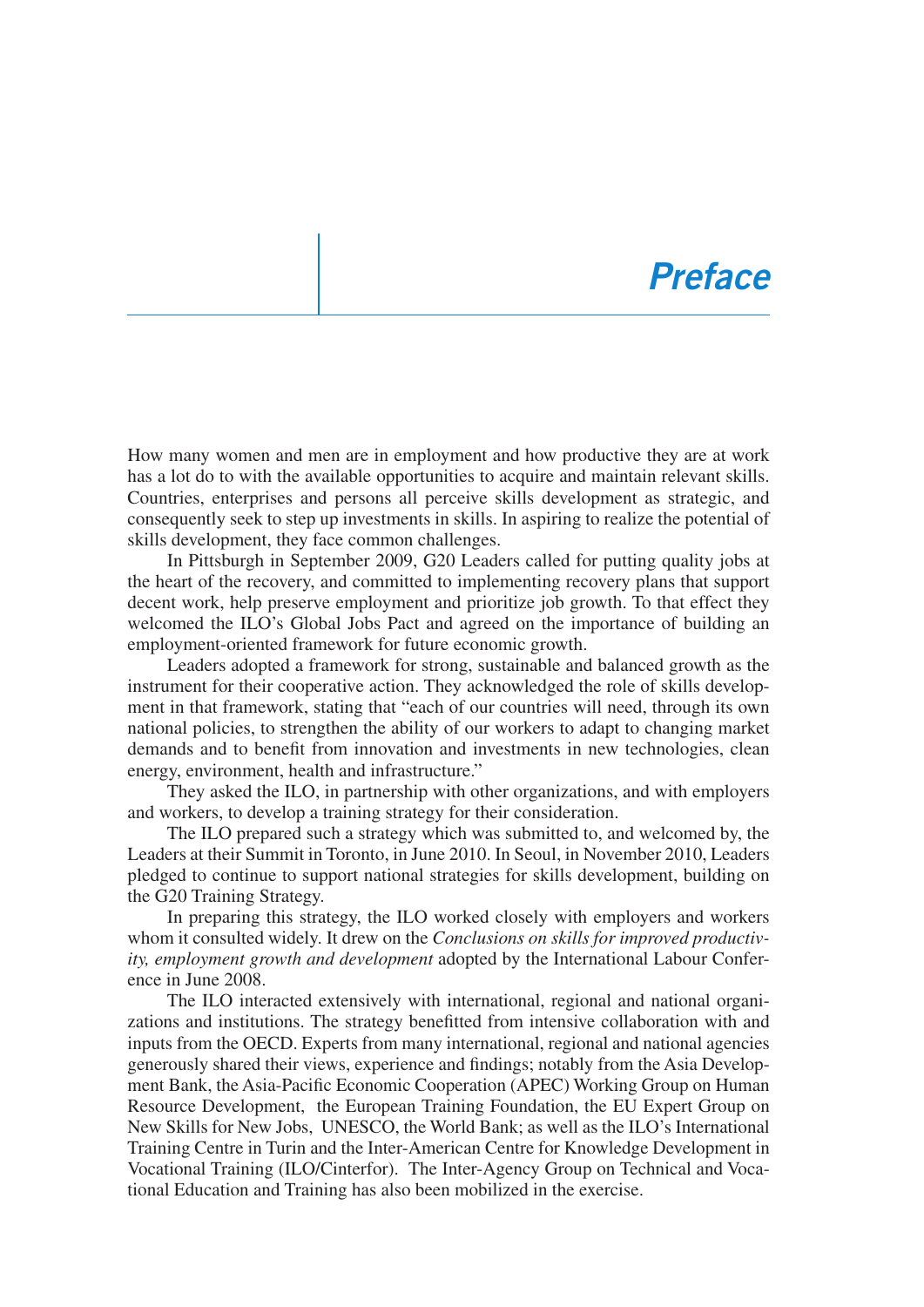An early version of the training strategy was discussed at the G20 Employment and Labour Ministers Meeting in Washington DC in April 2010, who recommended prioritizing education, lifelong learning, job training and skills development strategies linked to growth strategies.

The wide consultations we have carried out, the body of knowledge we have examined, point to a number of critical elements.

The first is broad availability of quality education as a foundation for future training. Education for all, and children in school and not at work, is an essential foundation of future training.

A second is building solid bridges between the world of work and training providers in order to match skills provision to the needs of enterprises. This is often done best at the sectoral level where the direct participation of employers and workers together with government and training providers can ensure the relevance of training.

A third is continuous workplace training and lifelong learning enabling workers and enterprises to adjust to an increasingly rapid pace of change.

Fourth is anticipating and building competencies for future needs. Sustained dialogue between employers and trainers, coordination across government institutions, labour market information, employment services and performance reviews are steps to an early identification of skill needs.

Fifth is ensuring broad access to training opportunities, for women and men, and particularly for those groups facing greater difficulties, in particular youth, lower skilled workers, workers with disabilities, rural communities.

Decent work, a universal aspiration, is the best path to self-advancement of women and men. It underpins the stability of communities and families. It is an integral component of strategies for sustainable growth and development. And skills are pivotal to decent work strategies.

The training strategy for strong, sustainable and balanced growth addresses strategic issues as well as practical arrangements. It provides a platform for further exchange of ideas and experiences among a wide range of institutions, enterprises, experts from all countries. It will strengthen the cooperation among international agencies, and inform the ILO's work.

We are pleased to make this G20 training strategy widely available. I am convinced you will find it useful in guiding your own assessments of the paths leading to more effective and broadly accessible training provision of relevant skills, and ultimately decent work in sustainable enterprises.

> Juan Somavia Director-General, International Labour Office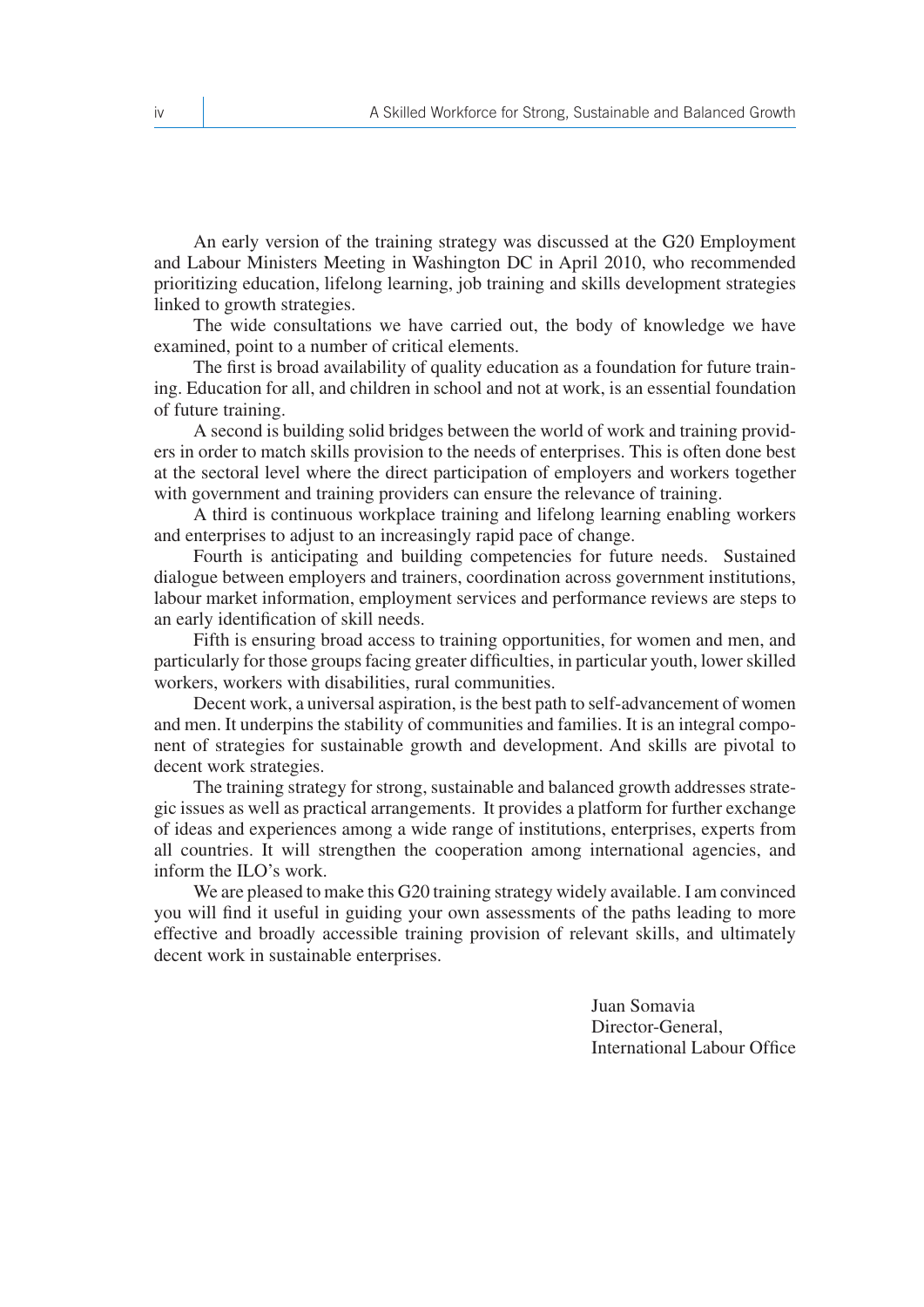### *Contents*

|                                                                                                              | iii            |
|--------------------------------------------------------------------------------------------------------------|----------------|
|                                                                                                              | $\mathbf{1}$   |
| <b>Introduction</b>                                                                                          | 3              |
| Investing in workforce skills: a widely shared objective                                                     | $\overline{3}$ |
|                                                                                                              | $\overline{4}$ |
| Benefits from adequate investment in good-quality education and skills.                                      | $\overline{4}$ |
|                                                                                                              | 5              |
|                                                                                                              | 5              |
|                                                                                                              | 6              |
| <b>PART I: Global drivers of change: opportunities and challenges</b><br>for training and skills development | $\overline{7}$ |
|                                                                                                              | $\overline{7}$ |
|                                                                                                              | 8              |
|                                                                                                              | 9              |
|                                                                                                              | 10             |
|                                                                                                              | 11             |
| Climate change and transition to the green economy                                                           | 13             |
| PART II: A strategic framework to bridge training and the world of work                                      | 15             |
| Diverse realities, common and different challenges                                                           | 15             |
|                                                                                                              | 18             |
|                                                                                                              | 18             |
|                                                                                                              | 18             |
|                                                                                                              | 19             |
|                                                                                                              | 19             |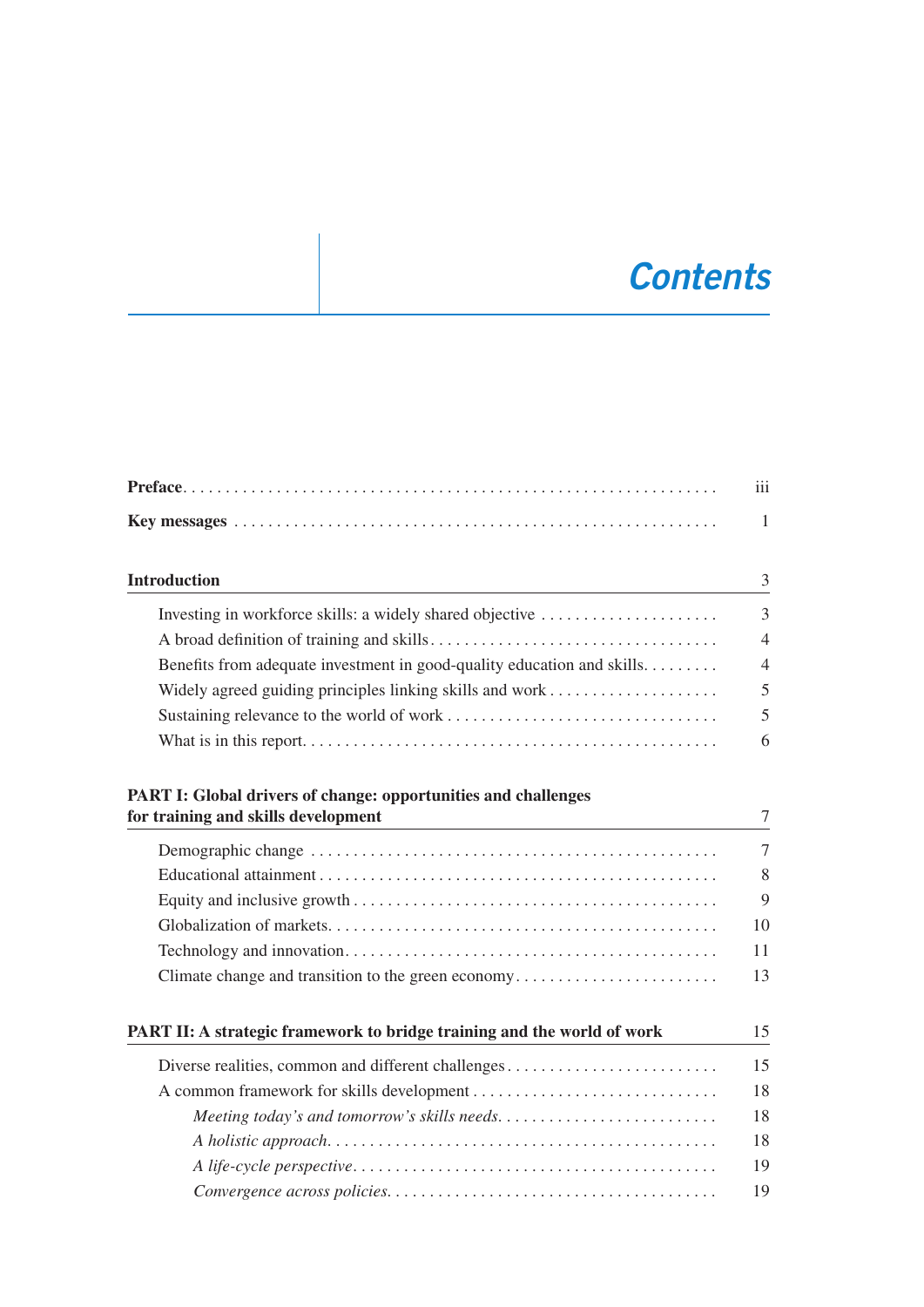| PART III: Building blocks of strong training and skills development strategies                                        | 21 |
|-----------------------------------------------------------------------------------------------------------------------|----|
|                                                                                                                       | 21 |
|                                                                                                                       | 23 |
|                                                                                                                       | 24 |
| Labour market information and employment services                                                                     | 26 |
|                                                                                                                       | 27 |
|                                                                                                                       | 28 |
|                                                                                                                       | 28 |
|                                                                                                                       | 29 |
|                                                                                                                       | 29 |
|                                                                                                                       | 29 |
| Small enterprises, self-employment and the informal economy                                                           | 31 |
| Not just training, but using that training $\ldots \ldots \ldots \ldots \ldots \ldots \ldots \ldots$                  | 31 |
|                                                                                                                       | 32 |
|                                                                                                                       | 33 |
|                                                                                                                       | 34 |
|                                                                                                                       | 34 |
|                                                                                                                       | 35 |
| <b>Sharing knowledge and experience</b><br>the control of the control of the control of the control of the control of | 39 |
|                                                                                                                       | 39 |
|                                                                                                                       | 40 |
|                                                                                                                       | 41 |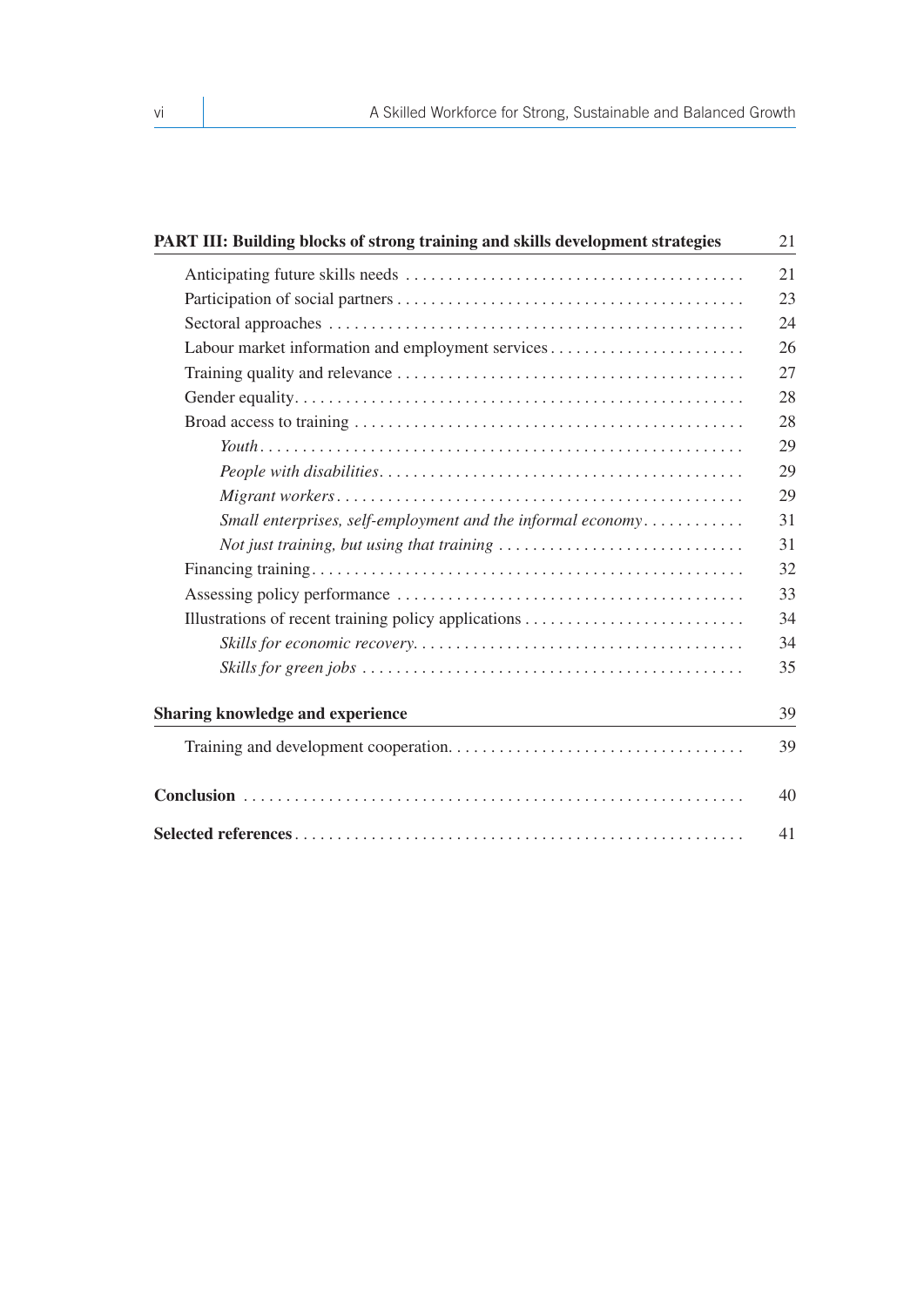### *Key messages*

Equipping the workforce with the skills required for the jobs of today and those of tomorrow is a strategic concern in the national growth and development outlooks of all G20 countries. Together, G20 leaders have pledged to support robust training strategies to meet the challenges of fostering strong, sustainable and balanced growth in each country and globally.

The globalization of markets is accelerating the diffusion of technology and the pace of innovation. New occupations are emerging and replacing others. Within each occupation, required skills and competencies are evolving, as the knowledge content of production processes and services is rising.

A major challenge in all G20 countries is simultaneously to enhance the responsiveness of education and training systems to these changes in skill requirements and to improve access to training and skills development.

Many G20 countries have used training and retraining in their responses to the employment challenges arising from the global financial crisis of 2008. Lessons learned since that time are being applied more widely.

Ultimately, each country's prosperity depends on how many of its people are in work and how productive they are, which in turn rests on the skills they have and how effectively those skills are used. Skills are a foundation of decent work.

#### **A strategic framework for skills development**

The cornerstones of a policy framework for developing a suitably skilled workforce are: broad availability of good-quality education as a foundation for future training; a close matching of skills supply to the needs of enterprises and labour markets; enabling workers and enterprises to adjust to changes in technology and markets; and anticipating and preparing for the skills needs of the future.

When applied successfully, this approach nurtures a virtuous circle in which more and better education and training fuels innovation, investment, economic diversification and competitiveness, as well as social and occupational mobility – and thus the creation of more but also more productive and more rewarding jobs.

Good-quality primary and secondary education, complemented by relevant vocational training and skills development opportunities, prepare future generations for their productive lives, endowing them with the core skills that enable them to continue learning.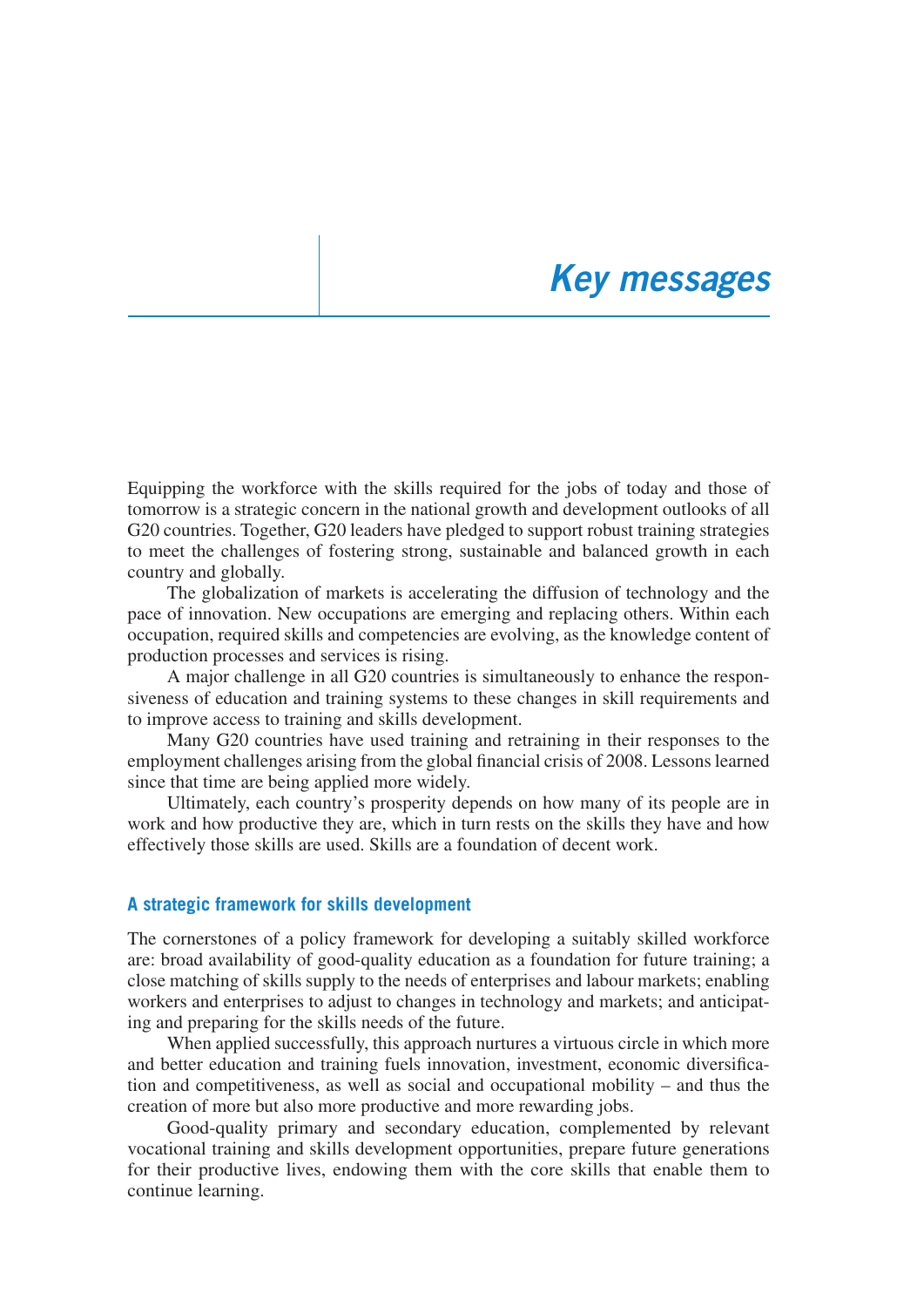Young women and men looking for their first jobs are better prepared for a smooth transition from school to work when they are given adequate vocational education and training opportunities, including in-work apprenticeships and on-the-job experience.

Working women and men periodically need opportunities to update their skills and learn new ones. Lifelong learning for lifelong employability captures the guiding policy principle here.

#### **Sustaining robust training policies and systems**

Robust training policies and systems are grounded in the characteristics and institutions of each country. Nevertheless, a number of common building blocks can be identified. A good skills development system will be able to: anticipate skill needs; engage employers and workers in decisions about training provision, including in specific sectors; maintain the quality and relevance of training; make training accessible to all sectors of society; ensure viable and equitable financing mechanisms; and continuously evaluate the economic and social outcomes of training.

To keep training relevant, institutional and financial arrangements must build solid bridges between the world of learning and the world of work. Bringing together business and labour, government and training providers, at the local, industry and national levels, is an effective means of securing the relevance of training to the changing needs of enterprises and labour markets.

Institutions to sustain the involvement of employers and workers and their representative organizations are critical to keeping training relevant and ensuring that training costs and the gains of productivity improvement are shared equitably.

Maintaining a close connection between training policies and employment policies creates an effective bridge between the worlds of learning and of work. Policies to improve skills combined with policies to sustain growth and investment, facilitate job search, and support entry and re-entry into the labour market can lead to more and better jobs.

Many benefits derive from making training and skills opportunities broadly accessible to all women and men. Special measures can help overcome the difficulties some groups face in accessing skills – for example, people with disabilities, members of minority groups, those in need of a second chance.

#### **Sharing knowledge and experience**

There is plenty of scope for continuing and deepening exchanges of knowledge and experience among countries on training and skills development policies and systems. It is particularly valuable for countries to share their experiences in dealing with the more difficult challenges of maintaining the relevance of education and training to the world of work, and in moving from policy principles to application.

There is also scope for taking a close look at the interlinkages between skills policies, training systems and development, reviewing how knowledge and experience of training strategies and policies can help low-income countries address their growth and development challenges.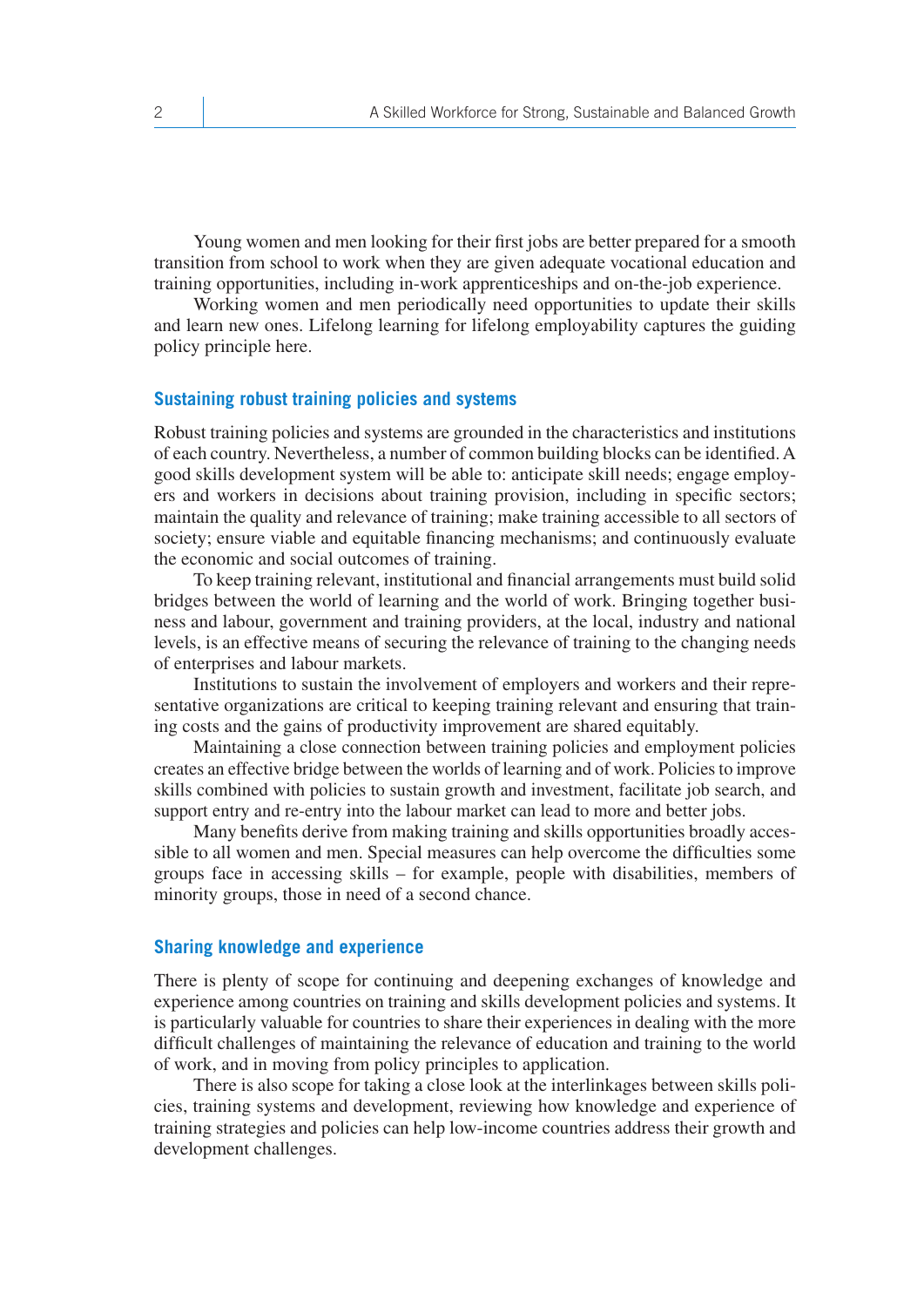### *Introduction*

In Pittsburgh in 2009 G20 leaders pledged "to support robust training efforts in [their] growth strategies and investments" in the context of a framework for strong, sustainable and balanced growth.

To that end, they called "on the ILO, in partnership with other organizations, to convene its constituents and NGOs to develop a training strategy for [their] consideration".1

The ILO has worked, in cooperation with other organizations, including the Organisation for Economic Co-operation and Development (OECD) and regional training institutions, to develop a training strategy. Close consultations were held with representatives of business and labour, and with skills experts from G20 and other countries.2

A preliminary version of the training strategy was submitted to the G20 Employment and Labour Ministers Meeting convened in Washington, DC in April 2010. At their Summit in Toronto, the Leaders welcomed the G20 Training Strategy.

The training strategy has benefited from the viewpoints given by ministers as well as further consultations with workers' and employers' representatives and international organizations and experts.

#### Investing in workforce skills: a widely shared objective

All G20 countries have identified skills development as a strategic objective. All are stepping up investments in skills. India adopted an ambitious National Skills Development Policy in 2009. South Africa is adjusting training strategies under the newly created Ministry for Higher Education and Training.

The United Nations is committed to the Millennium Development Goal of achieving universal primary education: ensuring that, by 2015, children everywhere, boys

This document has been prepared with substantial input from the OECD.

<sup>2</sup> Formal consultations were held as follows: *Meeting of Experts on Skills on Global Training Strategy*, Turin, 15–17 March 2010, with participants from governments', workers' and employers' institutions, universities and think tanks; *Upskilling out of the downturn: Global Dialogue Forum on Strategies for Sectoral Training and Employment Security*, Geneva, 29–30 March 2010; *Seguimiento a la "Carta de Brasilia": Estrategia de Formación G20*, Lima, 4–5 March 2010, organized by ILO/CINTERFOR (Inter-American Centre for Knowledge Development in Vocational Training); special meeting of the Inter-Agency Group on TVET, Geneva, February 2010 (including UNESCO, OECD, the World Bank, the European Training Foundation, and the Asian Development Bank).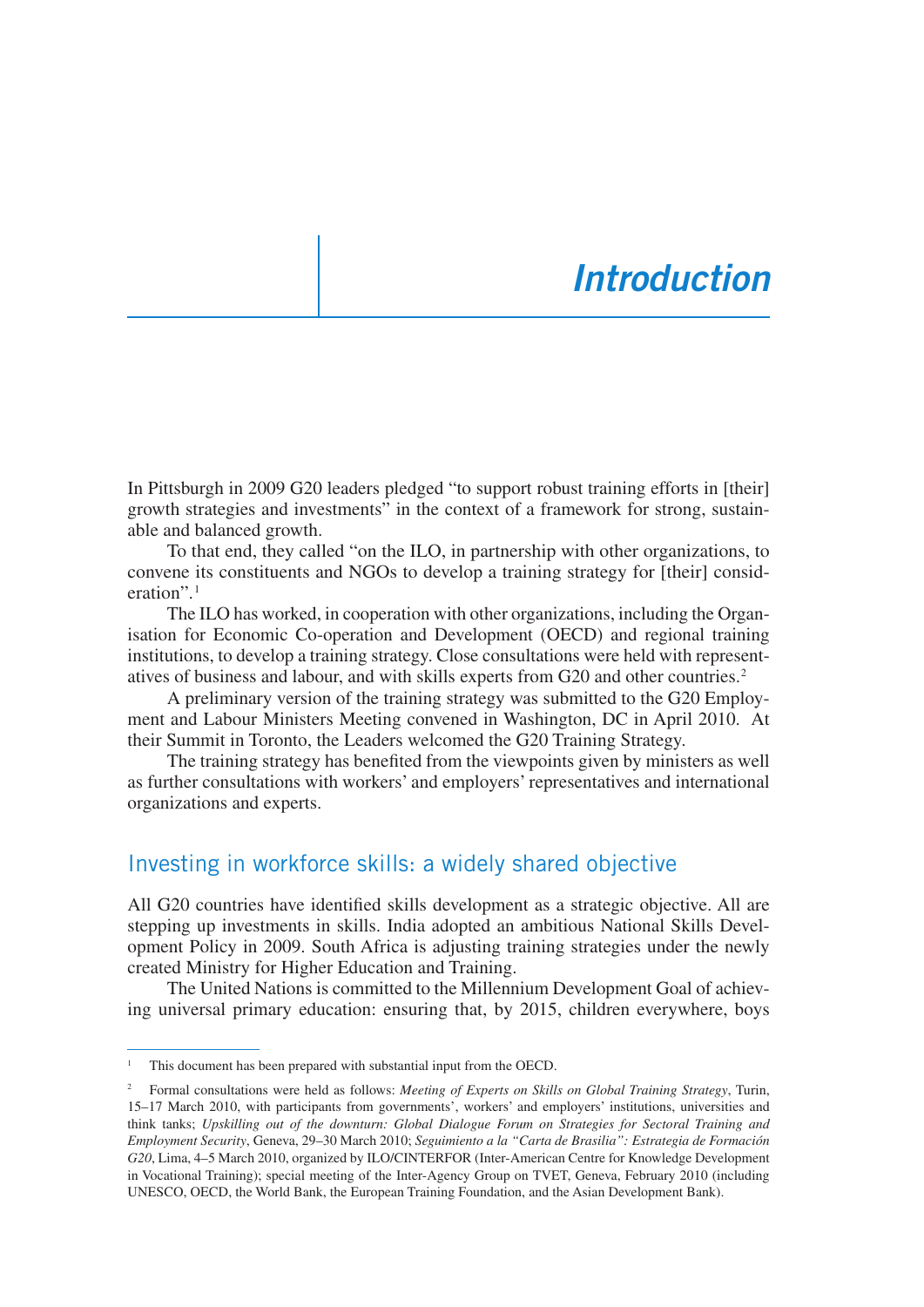and girls alike, are able to complete a full course of primary schooling. UNESCO, in support of the Education for All campaign, recently adopted new guidelines on technical and vocational education and training.

In 2008, Government, Worker and Employer representatives at the International Labour Conference adopted a set of conclusions on skills for improved productivity, employment growth and development (ILO, 2008a).

The OECD has produced several major reports on vocational education and training and on school-to-work transitions (OECD, 2009; OECD, 2010a).

The European Commission has embarked on a New Skills for New Jobs Initiative (EC, 2010).

The World Bank is preparing a new skills strategy geared towards employability and productivity.

#### A broad definition of training and skills

Training and skills development is understood in broad terms, covering the full sequence of life stages.

Basic education gives each individual a basis for the development of their potential, laying the foundation for employability.

Initial training provides the core work skills, general knowledge, and industrybased and professional competencies that facilitate the transition from education into the world of work.

Lifelong learning maintains individuals' skills and competencies as work, technology and skill requirements change.

Different countries focus on different elements as they see relative strengths and weaknesses in their own skills development systems, and as they learn more about innovations and experience in other countries.

### Benefits from adequate investment in good-quality education and skills

Skills development enhances both people's capacities to work and their opportunities at work, offering more scope for creativity and satisfaction at work.

The future prosperity of any country depends ultimately on the number of persons in employment and how productive they are at work. A rich literature exists on the links between education, skills, productivity and economic growth.

Estimates for European countries show that a 1 per cent increase in training days leads to a 3 per cent increase in productivity, and that the share of overall productivity growth attributable to training is around 16 per cent (CEDEFOP, 2007).

Available evidence firmly establishes that a combination of good education with training that is of good quality and is relevant to the labour market

- empowers people to develop their full capacities and to seize employment and social opportunities;
- raises productivity, both of workers and of enterprises;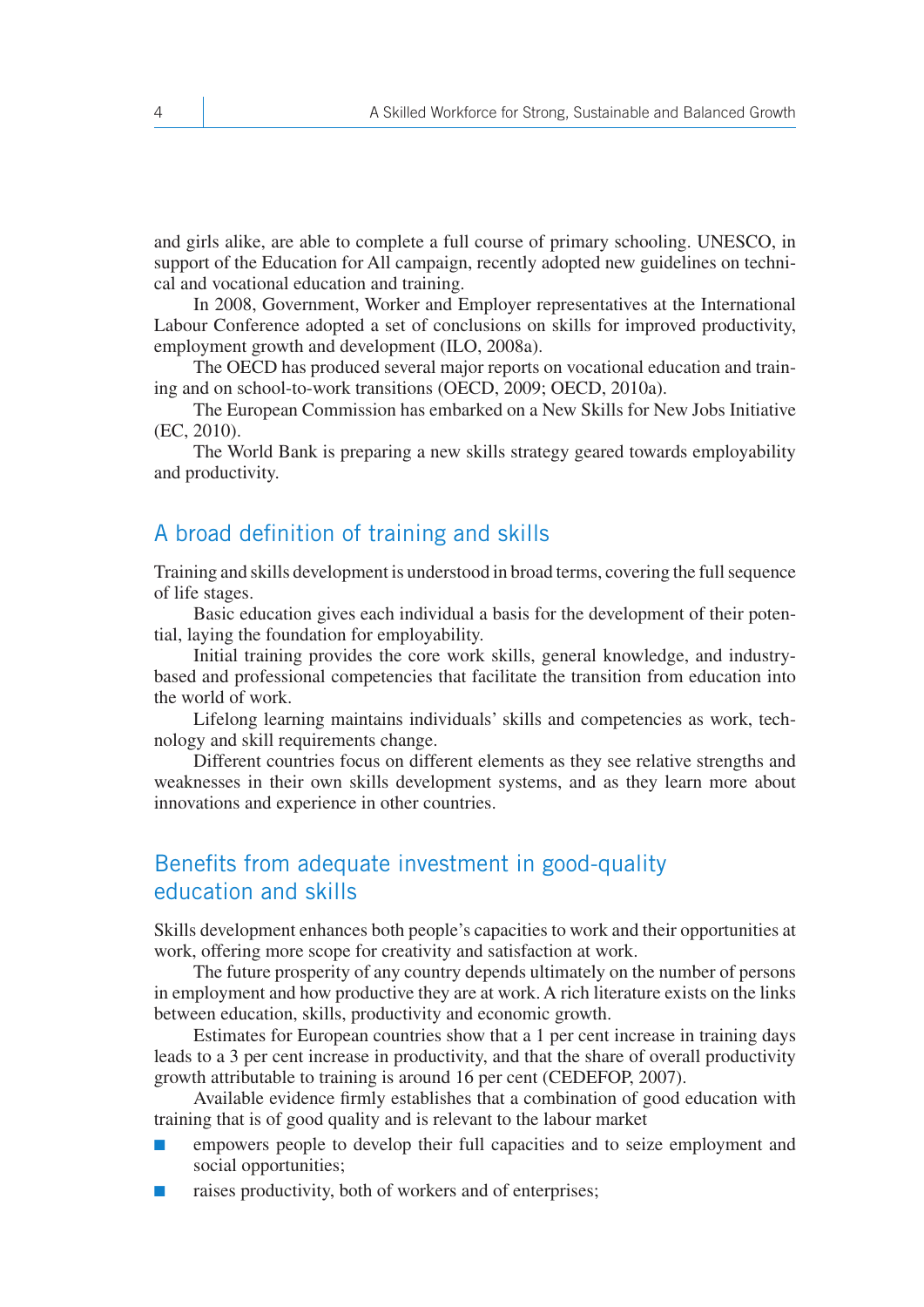- contributes to boosting future innovation and development;
- encourages both domestic and foreign investment, and thus job growth, lowering unemployment and underemployment;
- leads to higher wages;
- when broadly accessible, expands labour market opportunities and reduces social inequalities.

#### Widely agreed guiding principles linking skills and work

Good-quality basic education for all is an agreed goal and an essential prerequisite for further skills development.

Establishing solid bridges between vocational education, training and skills development, and the world of work makes it more likely that workers will learn the "right" skills, namely those required by the evolving demands of labour markets, enterprises and workplaces in different economic sectors and industries.

Effective partnerships between governments, employers' and workers' organizations, and training institutions and providers are critical to anchor the world of learning in the world of work.

Broad and continued access to training and skills development opens up the opportunities for and benefits of both initial and lifelong learning to all, enabling women and men of all ages, in both urban and rural areas, to fulfil their aspirations.

Dedicated policies and measures are required to facilitate access to training and skills development by individuals and groups hindered by various barriers, including poverty and low income, ethnic origin, disability and migrant status.

Education and skills policies are more effective when well coordinated with employment, social protection, industrial, investment and trade policies.

By using up-do-date information, those working in education and training can assess the match between the skills they are teaching and those in demand in the workplace.

When that information is put at the disposal of young people and workers by employment and vocational guidance services, it can help them to make better-informed choices about education and training.

#### Sustaining relevance to the world of work

Countries share many of the difficulties in ensuring that learning is effective, sustained and relevant to the world of work.

General education budgets account for a large proportion of total government expenditure. Yet educational achievements vary widely both across and within countries. When general education fails in its basic objective of raising the cognitive skills of the population, the economic and social costs can be high. In some countries, possible cuts in spending on education and training in the framework of fiscal consolidation policies could substantially hinder future development. It is all the more important to manage public training resources effectively, given their importance as a key driver of long-term growth.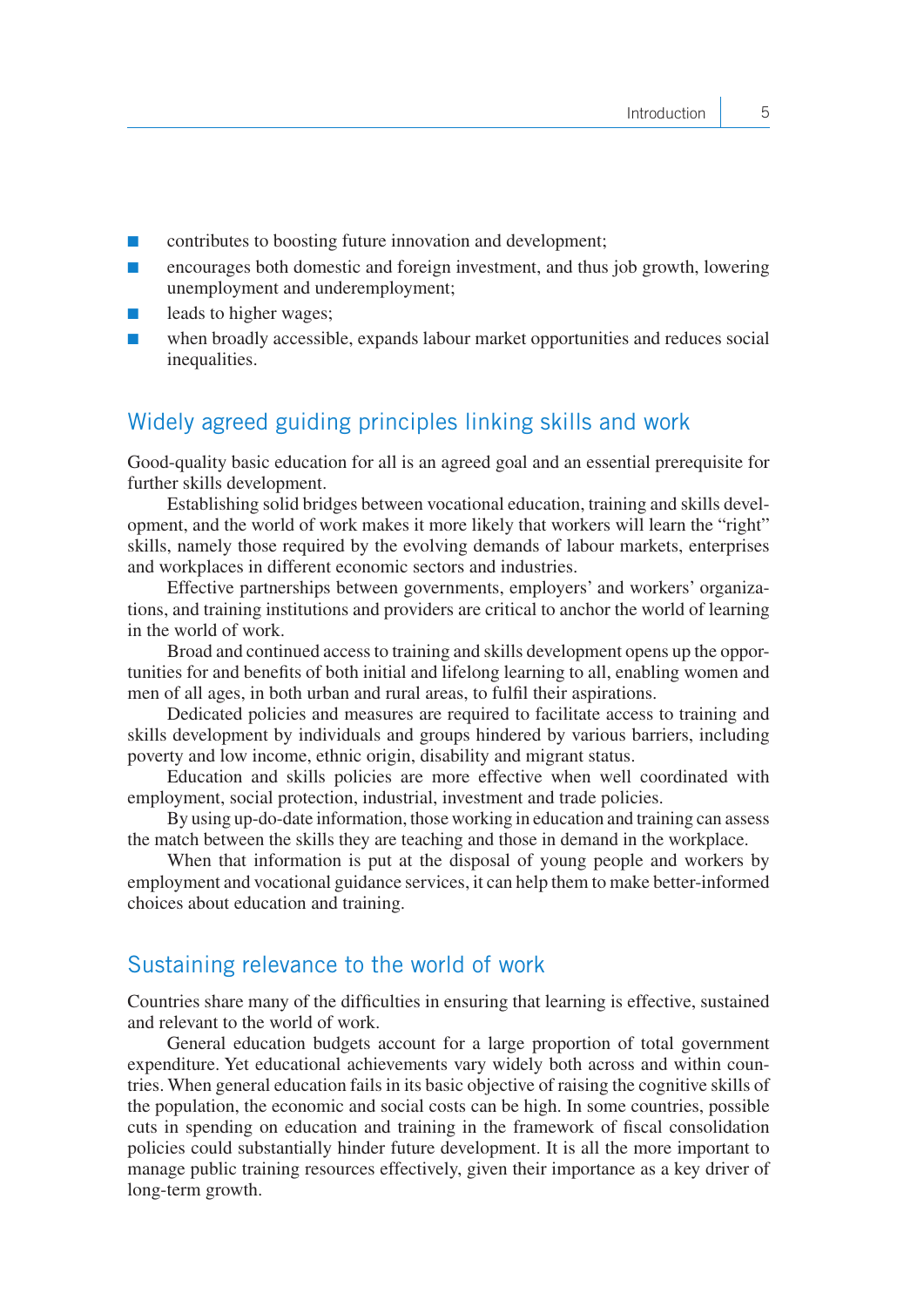During the financial crisis begun in 2008, training and education featured as key components in the stimulus packages adopted by many G20 countries. Now, as some of these countries are embarking on fiscal consolidation, it is important to ring-fence education and training budgets. Cutting back on these social expenditures can jeopardize long-term growth perspectives and aggravate rather than alleviate fiscal problems.

The gulf between the world of learning and the world of work can be wide. The former is often classroom-based and academic, while the latter is dominated by the practical demands of production processes, deadlines and workplace organization. Change happens fast in the world of work, driven by innovation and by developments in technology and markets. Keeping up with this pace of change is a continuing challenge for learning institutions. The active participation of employers' and workers' representatives in vocational education and training institutions is essential to bridging this gulf. Crossing the gulf can be particularly challenging for women, people with disabilities, communities in remote rural areas and others without access to good-quality education.

While most countries have seen an unprecedented expansion of their education and skill base over the past decades, there is a persistent gap between the kind of knowledge and skills that are most in demand in the workplace and those that education and training systems continue to provide. The ease with which young women and men enter the labour market is a good indication of how relevant their skills training has been.

Assessing the continued relevance and quality of training institutions and programmes, relative to their cost, is a challenge. Tools and methods, including international comparisons, require further development.

Most importantly, skills by themselves do not automatically lead to more and better jobs. Skills policies must be part of a broad set of policies that are conducive to high rates of growth and investment, including investment in basic education, health care and physical infrastructure, strong growth in good-quality employment, and respect for workers' rights.

#### What is in this report

This report is composed of three elements: the reasons why a skills strategy is needed; a conceptual framework for such a strategy; and recommendations for its effective implementation. These correspond to the three parts of the report, which address in turn the why, what and how of equipping the workforce with the skills required for strong, sustainable and balanced growth.

Part I briefly describes selected drivers of longer-term change that challenge national skills development systems and provide the motivation for a commitment to improving them.

Part II provides a conceptual framework for a skills development strategy, with reference to national policy objectives, that is relevant to the diverse realities and needs of individual countries.

Part III assembles the essential building blocks of a robust training strategy as called for by the G20 leaders, with reference to a range of illustrations drawing on national examples.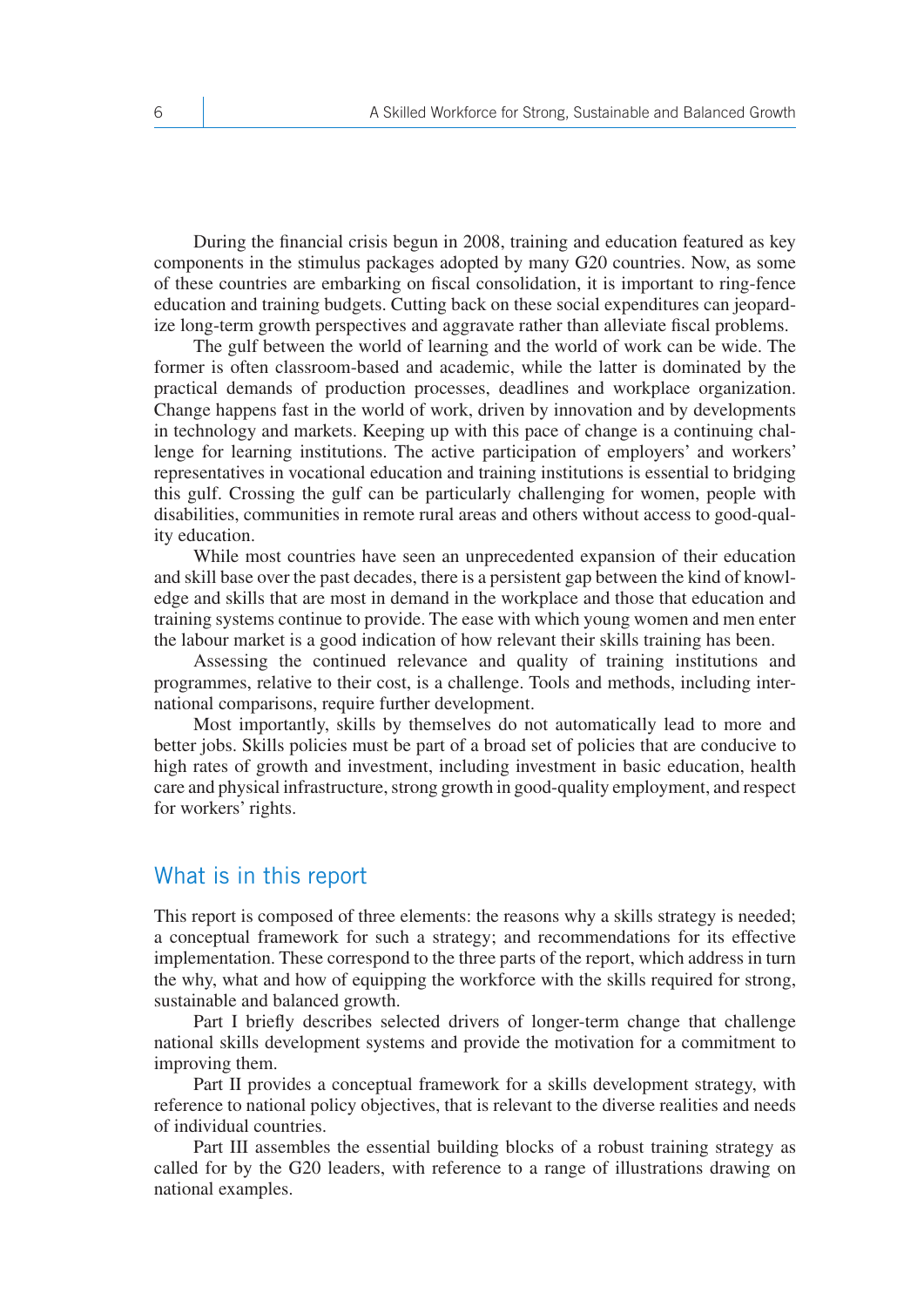## PART *i* **Global drivers of change:**

### *opportunities and challenges for training and skills development*

Global trends, affecting all regions, set the context for education and training today and in the future. A selected number of global drivers of change are considered here: namely, the supply-side challenges of demographic change, educational attainment and commitments to inclusive growth, and the demand-oriented challenges of globalization of markets, technological innovation and climate change.

#### Demographic change

Worldwide, the rate of population growth is declining, though it remains high in some countries and regions. Some countries face ageing societies. Others have burgeoning youth populations.

Taken as a whole, the world population is marked by declining fertility and rising life expectancy. The primary consequence of both trends is population ageing. The proportion of the population aged 60 years and over will rise in the more developed regions from 22 per cent in 2010 to 33 per cent in 2050, and in the less developed regions from 9 per cent to 20 per cent.<sup>3</sup>

The population of working age (25–59 years) will decline in the more developed regions between 2010 and 2050 in both absolute and proportional terms, falling from 49 to 41 per cent of the total population. In contrast, the working-age population in the less developed regions will grow slowly as a proportion of the whole, from 43 per cent in 2010 to 46 per cent in 2050.4

These trends have three major implications for education, skills and training.

*First*, economic growth will depend even more heavily than today on the productivity of the workforce, complemented by rising labour force participation rates, especially among women and older workers. The challenge of lifelong learning, particularly among ageing but economically active persons, will increase in salience correspondingly. For example, China will experience rapid population ageing in the next few decades and so will have to maintain and upgrade the skills of a growing pool of mature and older workers in addition to making further progress in formal education.

<sup>3</sup> United Nations, *World Population Prospects: The 2008 revision* (New York, Department of Economic and Social Affairs, 2008).

Ibid.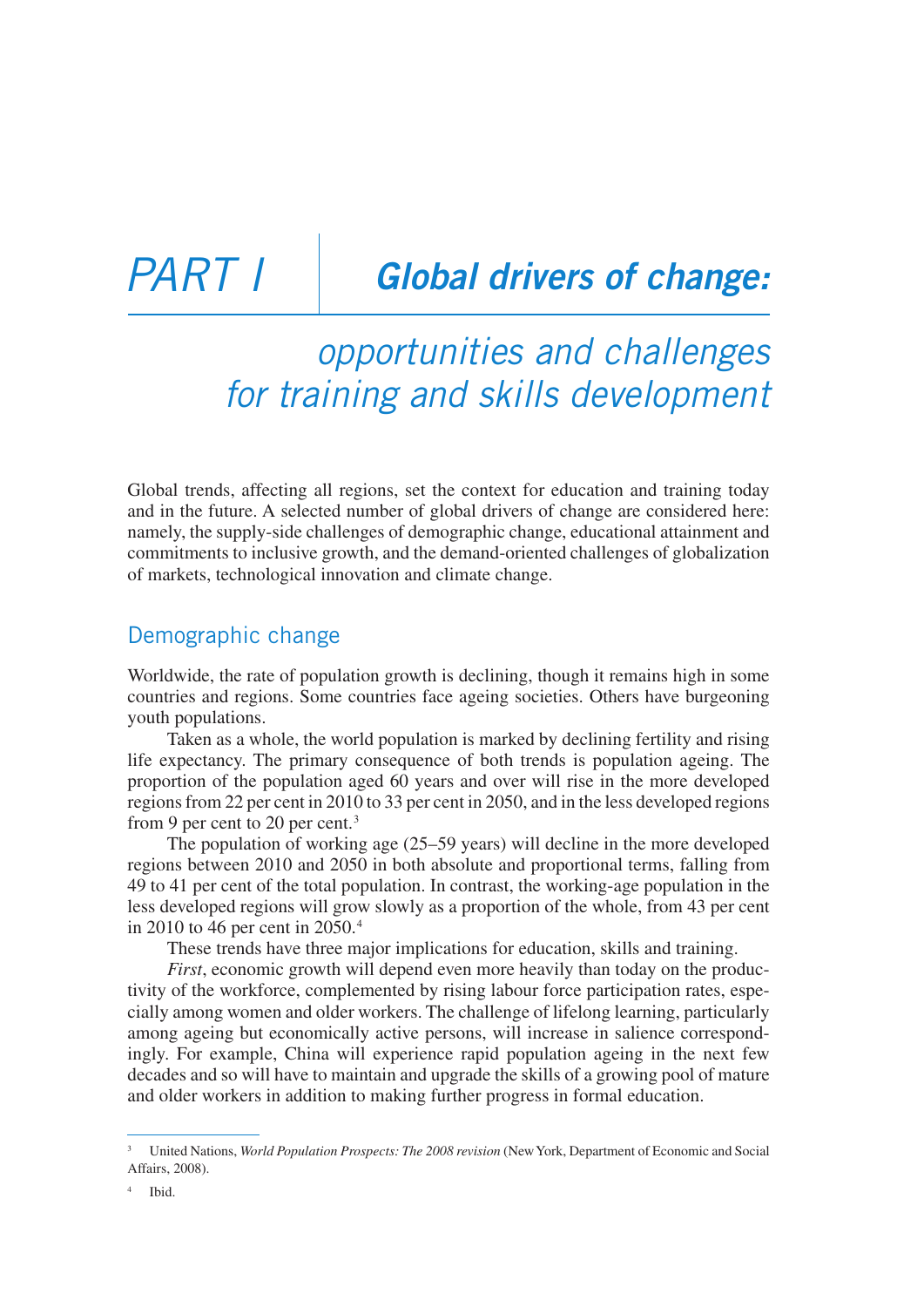*Second*, in several regions the growing size of the youth cohort will continue to challenge both education and training capacities and job creation rates as more young people enter the world of work. Everywhere, young people with low skill levels are finding it hard to secure jobs.

*Third*, international flows of migrant workers will continue to grow, raising challenges concerning fair access to training and how to fill skill gaps in some countries without creating them in others.

#### Educational attainment

Education has been identified as an important determinant of economic growth. Higher levels of educational attainment lead to a more skilled and productive workforce, producing more efficiently a higher standard of goods and services, which in turn forms the basis for faster economic growth and rising living standards.

As progress is made towards the goal of universal primary education – stimulated by the Millennium Development Goal and the Education for All initiative led by UNESCO – demand rises for secondary schooling, including vocational education and training. Countries in all regions and of all development levels seek to ensure that basic education is of sufficiently good quality to prepare students adequately for vocational and further training.5

Data from the UNESCO Institute for Statistics, assembled by Barro and Lee, show major progress in educational attainment over time, but also major differences between countries. Average years of schooling for those aged 15–24 years in developing countries rose from 3.15 years in 1950 to over 8.5 years in 2010. Over that same period, average years of schooling for 15–24 year-olds in industrialized countries rose from almost seven years to over ten years. In 2010, the average number of years in school for girls reached 84 per cent of that for boys in developing countries and 98 per cent in advanced countries.<sup>6</sup>

Good-quality basic education is closely correlated to economic growth, although it cannot definitively be stated to follow from it. Such education is a foundation for further skills development in productive employment, both initially and throughout adult life. Moreover, a wide distribution of educational attainment across society is a better indicator of likely future economic growth than a high average level. A country's capacity to pick up new technologies and turn them to economic advantage is greater if its education and training system creates a broad base of adequately educated indi-

<sup>&</sup>lt;sup>5</sup> Comparative data on enrolment in education are published by UNESCO. Measurements of the quality of education are also available, generated by internationally comparable tests of educational achievement. Such measures include the International Adult Literacy Survey, conducted by Statistics Canada and the OECD; the PISA scores surveyed by OECD every three years measuring reading, mathematics and science literacy of 15-year-olds; and the Trends in International Mathematics and Science Study, now in its third round (commencing 2003; previous rounds began in 1995 and 1999), covering 49 countries. Beginning in 2011, the OECD Programme for the International Assessment of Adults' Competencies (PIAAC) will build internationally comparable evidence on skills in the adult workforce and how these skills have been used in the workplace.

<sup>6</sup> Robert Barro and Jong-Wha Lee, "A new data set of educational attainment in the world, 1950–2010", Working Paper 15902, National Bureau of Economic Research, April 2010.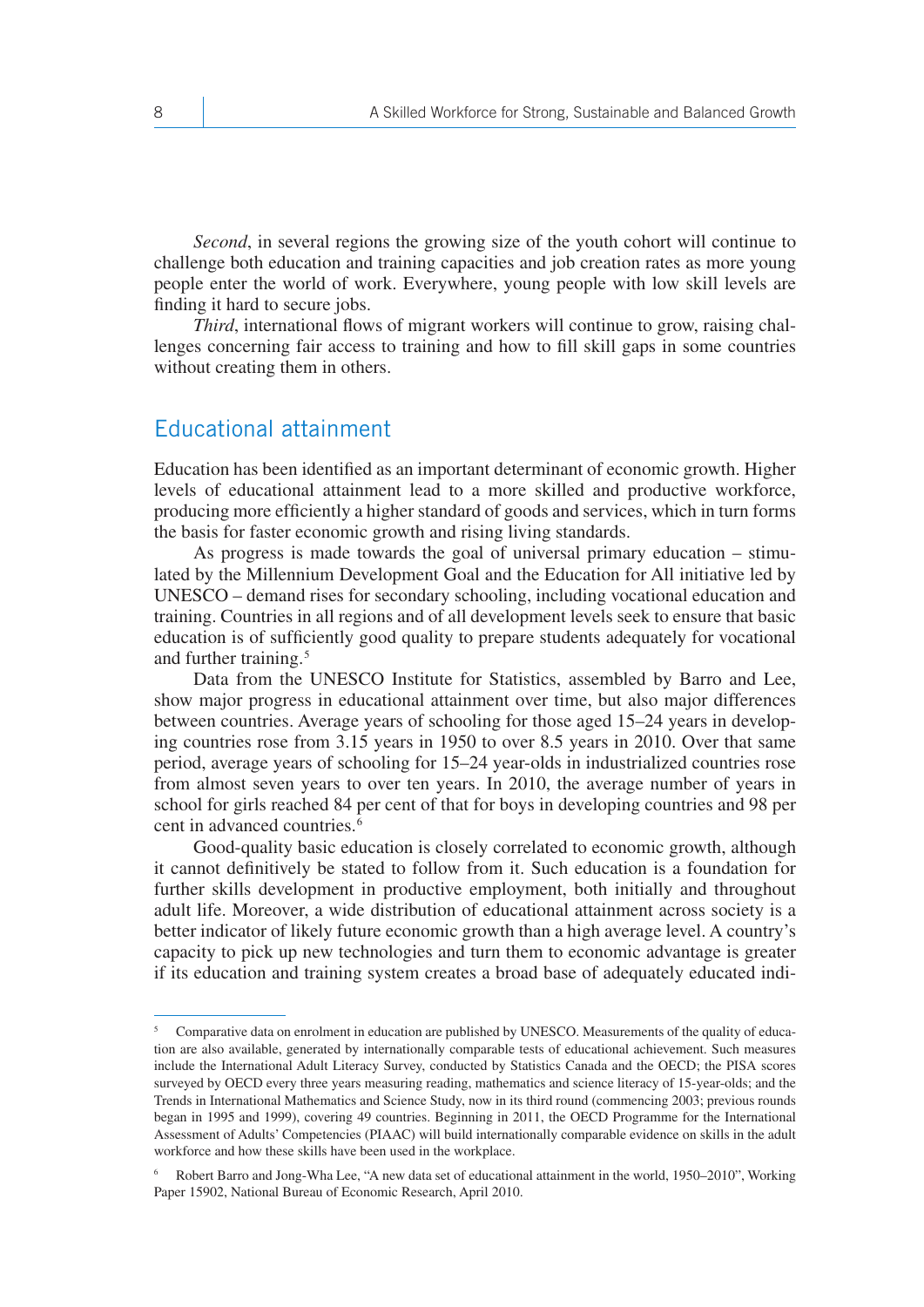| <b>Country</b>                 | %    |
|--------------------------------|------|
| Argentina                      | 49.2 |
| Australia                      | 93.8 |
| <b>Brazil</b>                  | 33.8 |
| Canada                         | 94.8 |
| China                          | 93.5 |
| France                         | 92.6 |
| Germany                        | 90.6 |
| India                          | 92.2 |
| Indonesia                      | 46.7 |
| Italy                          | 87.5 |
| Japan                          | 96.7 |
| Korea, Republic of             | 96.2 |
| Mexico                         | 48.9 |
| <b>Russian Federation</b>      | 88.4 |
| Saudi Arabia                   | 33.1 |
| South Africa                   | 35.3 |
| Turkey                         | 58.2 |
| <b>United Kingdom</b>          | 92.9 |
| <b>United States</b>           | 91.8 |
| Source: OECD, 2010b, table A3. |      |

**Table 1: Proportion of students attaining basic literacy, based on average test scores in mathematics and science from the beginning of primary to the end of secondary schooling (PISA scale)**

viduals able to continue learning throughout their careers. Literacy rates are a basic indicator of education coverage and vary widely across G20 countries (table 1). A low literacy rate signals an education system that is not preparing society as a whole for further learning and productive work.

It is increasingly acknowledged that training and skills development, whether in schools or elsewhere, is an essential complement to general education in equipping people to grasp opportunities in the world of work.

#### Equity and inclusive growth

G20 countries' commitments to inclusive and balanced growth, and the international community's commitments to a global reduction in poverty, also drive efforts to expand the availability of good education and training.

Women's rising rates of participation in the formal labour market and rising levels of educational attainment both contribute to greater social equality between women and men. The educational performance of women is generally better than that of men. However, women face widespread barriers in seeking to achieve the goal of equality of opportunity and treatment in employment. Gaining new and higher-level skills can both help more women to enter the labour market and contribute to lowering gender disparities in the labour market.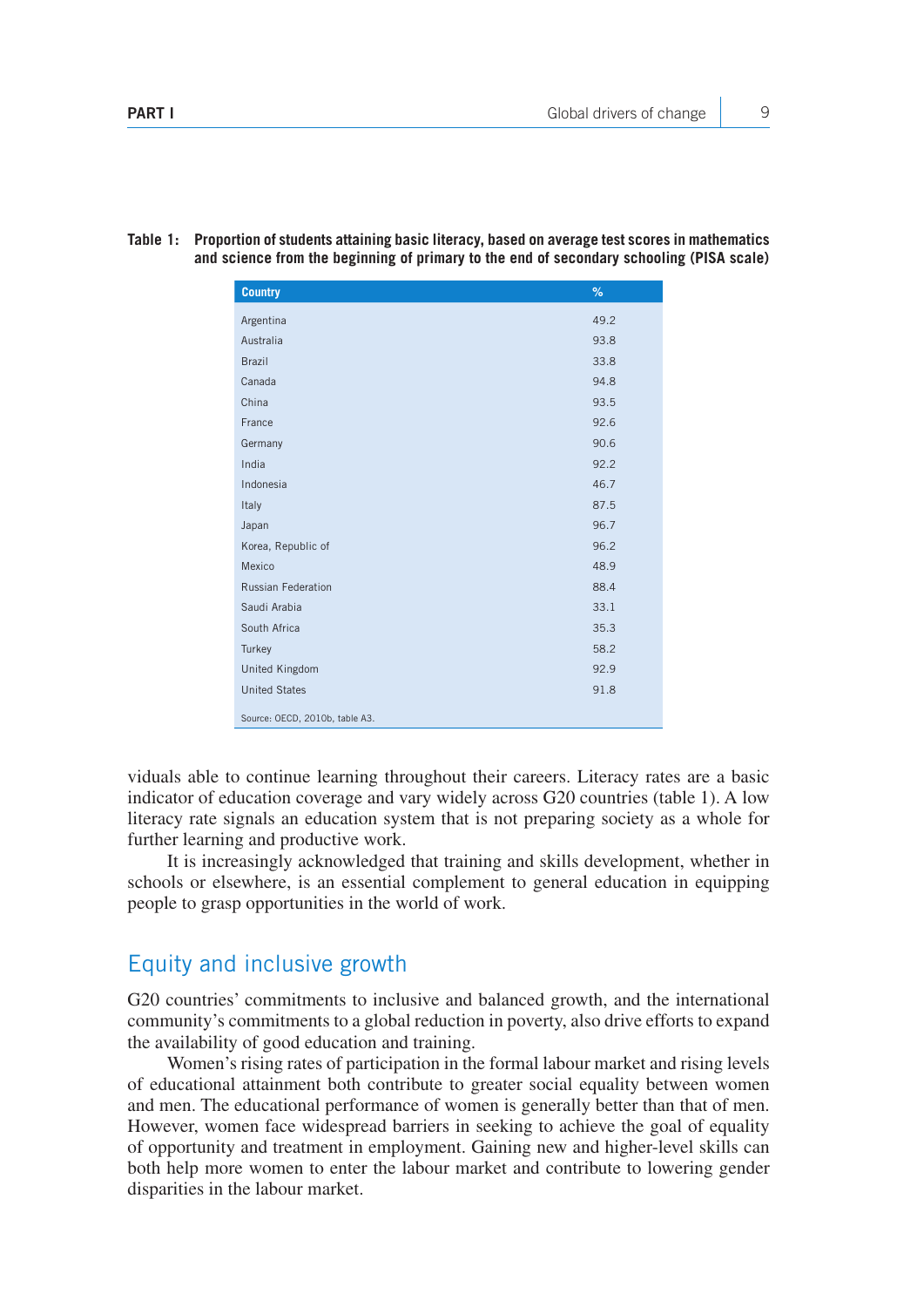Efforts to combat marginalization in working life are best focused on early education and youth employment. Young people who are not integrated into the labour market at an early age are at high risk of long-term lower wages and employment insecurity, and youth unemployment rates tend to be inversely proportional to level of educational attainment.

In many countries, the transition from school to work is a critical threshold. A successful transition is greatly facilitated by good access to vocational education and training and in-work experience.

Worldwide, 80 per cent of people with disabilities live below the poverty line. Evidence of skills deficits among persons with disabilities is most apparent in countries where quotas for employing disabled people cannot be met because of low education and skill levels.

#### Globalization of markets

The defining characteristic of the past 50 years of world economic growth has been the closer integration of markets across regions. This is observed most distinctly in the growth of world trade, foreign direct investment (FDI) and migration.

World trade grew 1.6 times as fast as world GDP between 1950 and 2007. Over the latter part of this period trade increased by 5 per cent annually while GDP grew by only 2.9 per cent. Between 1950–73 and 1974–2007 global FDI as a share of world GDP grew by a factor of five, reaching over 25 per cent in the latter period.<sup>7</sup>

As world trade has grown, so the pattern of exports has changed. The share of industrialized countries in world exports of manufactures has been declining since the 1950s, and more sharply from the 1980s. This decline reflects the increasing specialization of the industrialized countries in services. The correlate is a rising share of developing countries in world manufactures exports to just over a third in 2006, twice the level of 25 years ago (figure 1).

Shifts in the geographical origins and in the composition of trade have major consequences for skills requirements. Economic transformation, for example from agriculture into manufacturing and services, or changes within an economic sector, for example from more labour-intensive manufactures to higher value-added manufactures, change skill requirements. Adjusting the skills of the workforce to these changing requirements, whether in a country, a local area or a single enterprise, is a continuing challenge everywhere.

International movement of labour, from South to North, but also within the South and within the North, is another prominent feature of globalization The total number of international migrants has grown steadily to reach 214 million in 2010, of which the ILO estimates half are economically active or migrant workers.

The increase in migration within and among countries calls for special arrangements to be made for the education and skills training of immigrants, and for the recognition of the skills they bring with them. It also calls for policies to retain human capital and avoid brain drain. A separate concern is that curtailing the movement of skilled

<sup>7</sup> World Trade Organization, *World Trade Report 2008: Trade in a globalizing world* (Geneva, WTO, 2008).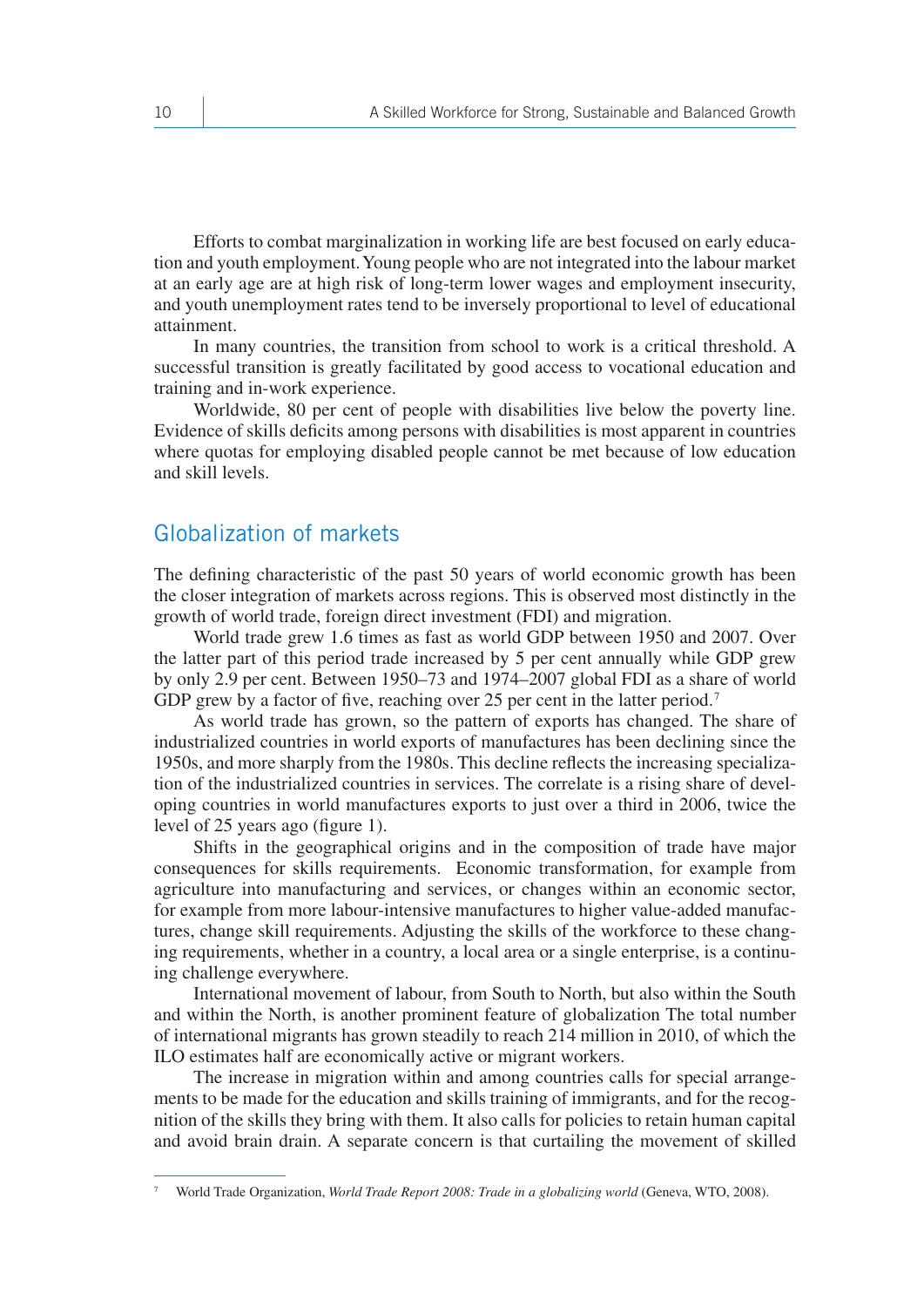

**Figure 1: Share in world manufactures exports, % (1955–2006)**

Source: World Trade Organization, *World Trade Report 2008: Trade in a globalizing world.* (Geneva, WTO, 2008).

labour will constrain growth and innovation:<sup>8</sup> this issue is receiving increasing attention in countries with ageing societies and projected labour shortages.

#### Technology and innovation

Innovation and technological change are powerful drivers of economic growth. This has been the case in the past, is a salient feature of the world today, and will no doubt continue to be so in the future. What is particularly notable about today's environment is the rapidity with which innovations spread into mass use.

There are few areas of modern life, from health to transport, and few workplaces and production processes, from agriculture to construction, where goods and services alike have not been subject to constant innovation and improvements.

Possibly the most emblematic innovations of recent years are those linked to microprocessing chips. The mobile phone appeared in the early 1980s. The International Telecommunications Union estimates that in 2008 mobile phone and fixed broadband penetration in developing countries had reached the level found in Sweden only a decade earlier. In 2009 an estimated 26 per cent of the world's population (1.7 billion people) were using the Internet.

<sup>8</sup> World Economic Forum, Global Redesign Initiative on Skill Gaps, 2010.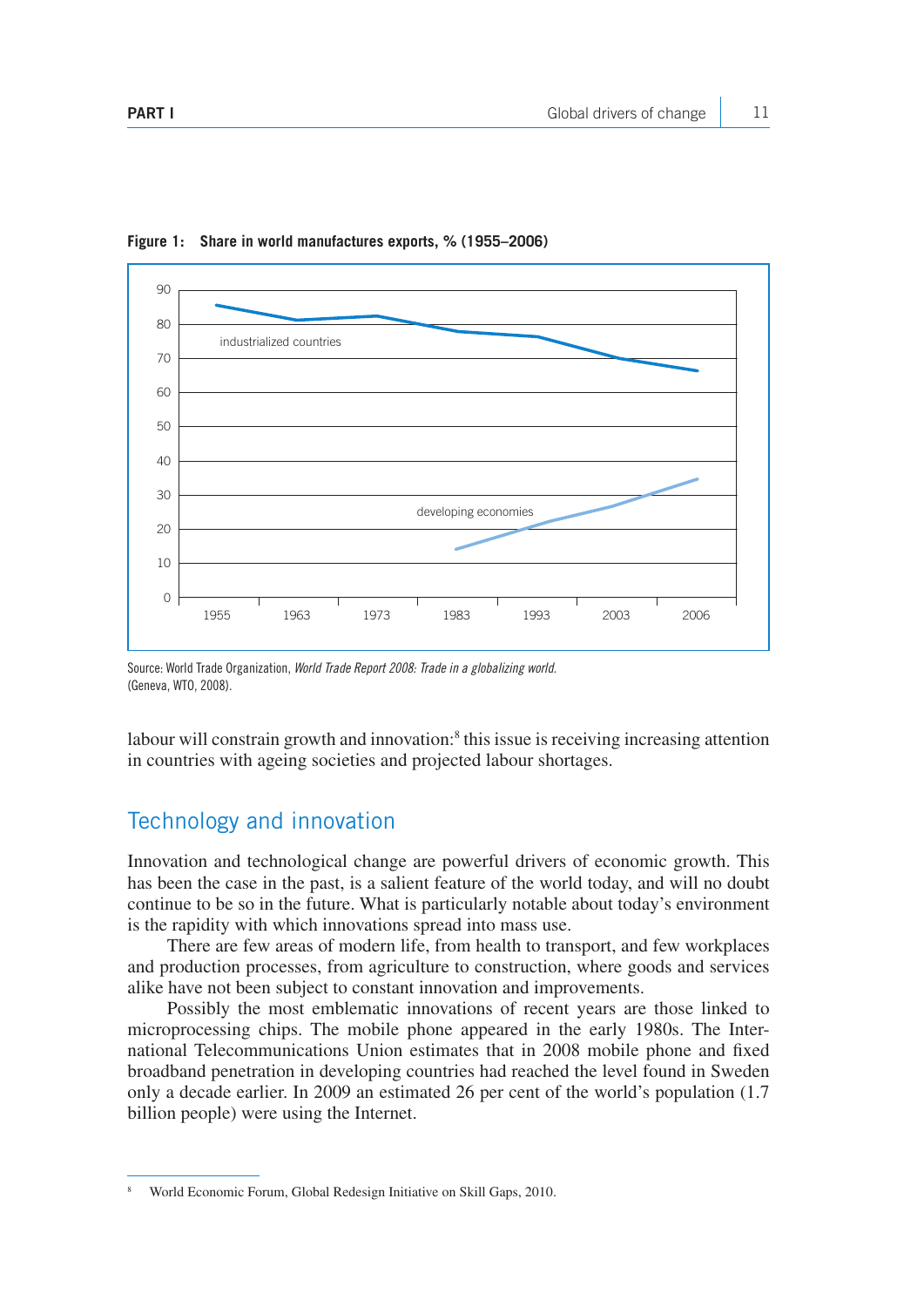

**Figure 2: GDP per person employed, 2008 (constant 1990 US\$ at PPP), and change since 1990** 

Source: ILO labour statistics database, *Key indicators of the labour market*, 6th edition (Geneva, ILO, 2009).

These trends are reflected in both output and trade. The value of world trade in information and communication technology (ICT) goods increased from US\$1,000 billion in 1996 to over US\$3,500 billion in 2007. Non-OECD countries were responsible for nearly half the 2007 total, compared to just 15 per cent a decade earlier (OECD, 2008).

Innovation and technology translate into investment in fixed capital and in workforce and entrepreneurial skills which in turn lead to higher productivity. Countries with lower levels of economic development accordingly display lower levels of output per worker. However, these countries also tend to register more rapid increases in output (figure 2).

Rapid innovation will continue to characterize investments as enterprises expand into new products and services. While the pace of change may be faster in emerging economies, the more advanced countries will seek to keep their competitive edge through investment in innovation.

In all countries the implications for skills development are momentous. Many of the jobs that will be generated over the next two decades do not exist today; yet most of the workforce of those years is already in education and training. Even so, the need to upgrade skills applies not only to young people in schools, universities and training institutions, but also to the current generation of workers.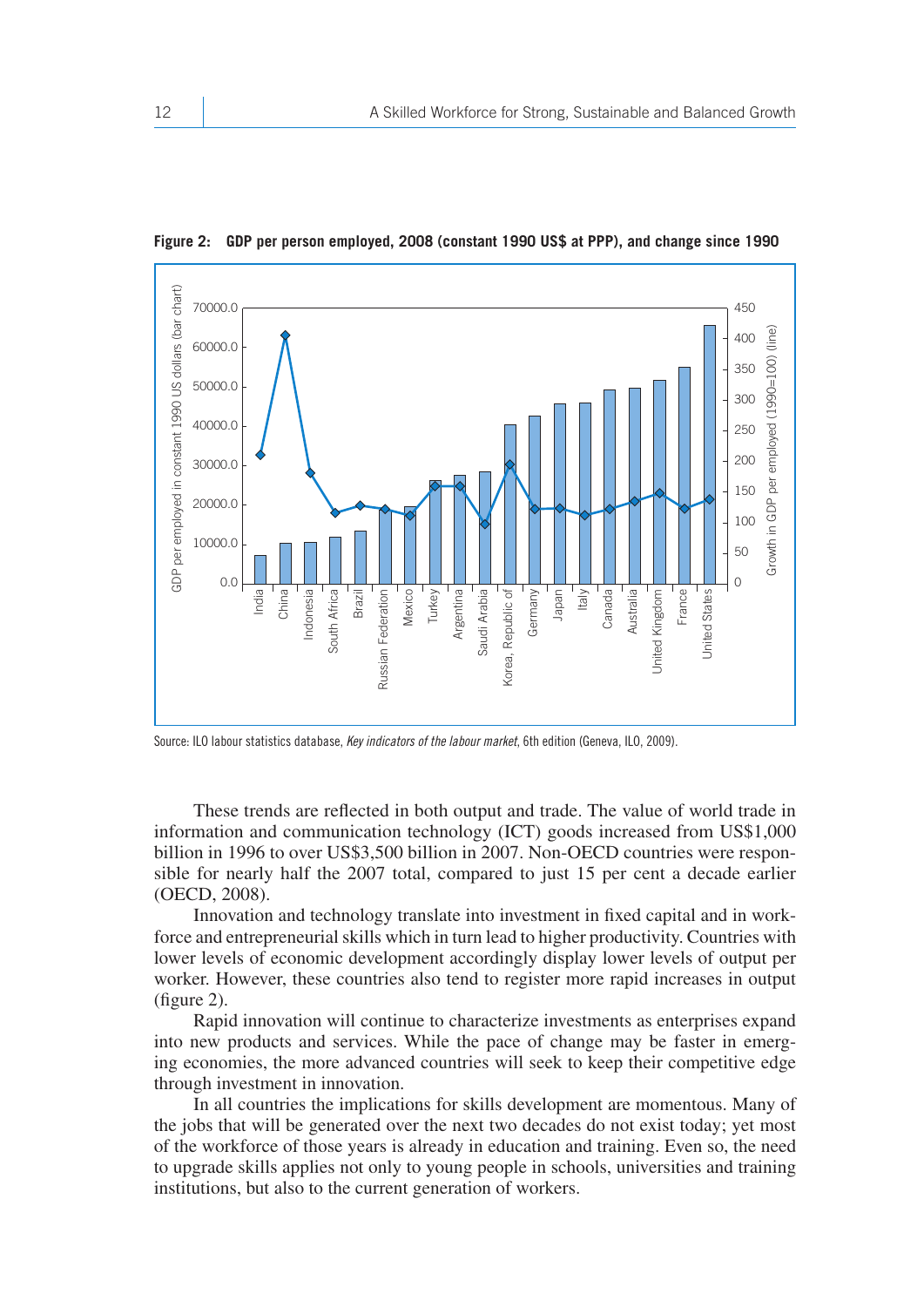#### Climate change and transition to the green economy

Climate change is a major driver of technological change and innovation in the search for measures and policies to mitigate or help adjust to its effects. Sustainable development and the integration of environmental protection into economic and social development objectives are among the most challenging issues on the national and international policy agenda.

The level and structure of employment and skill needs worldwide will be affected both by the direct impact of global warming (particularly in agriculture, fishing, tourism and mining) and by the policies adopted at the local, national and international levels to reduce carbon emissions.

The notion of "green jobs" has become an emblem of a more sustainable economy and society. Jobs in all economic sectors are subject to "greening", but six sectors have particular salience in this respect: energy supply, especially of renewable energy; construction; transportation; basic industry; agriculture; and forestry. Millions of green jobs already exist worldwide. The report launching the Green Jobs Initiative counted at least 2.3 million in the renewable energy sector alone in just six of the G20 countries.<sup>9</sup> The same report estimated that measures to reduce energy consumption and CO2 emissions in the residential building sector could generate 3.5 million new jobs by 2050.

Alarmingly, the lack of relevant skills may turn out to be a bottleneck in the "greening" of economies. There is an urgent need for training in the full complement of skills required across a broad range of jobs so that economies can both continue "greening" and realize the potential growth in employment the process offers.

Lessons from previous experiences of transition suggest that the transition to cleaner energy requires proactive steps to facilitate the adjustment of labour markets, both to maximize opportunities for new jobs and to address the problems associated with potential job losses. Skills development will play a prominent role in both aspects of this endeavour.

Several countries have reported that a "skills gap" already exists between available workers and the needs of green industries. A 2007 survey of Germany's renewable energy industry concluded that companies are suffering from a shortage of qualified employees, especially in knowledge-intensive occupations. The Confederation of British Industry has likewise expressed concern that sectors going green are struggling to find technical specialists, including designers, engineers and electricians. In the United States, the National Renewable Energy Laboratory has identified a shortage of skills and training as a leading barrier to energy-efficient growth. In Brazil, large biofuel refineries are constrained in their development by a shortage of highly skilled personnel (UNEP, ILO, IOE, ITUC, 2008).

<sup>9 &</sup>quot;Green jobs" are defined as decent work which contributes to the preservation or the restoration of the quality of the environment (Green Jobs Initiative: United Nations Environment Programme (UNEP), ILO, International Organization of Employers (IOE) and International Trade Union Confederation (ITUC), *Green jobs: Towards decent work in a sustainable, low-carbon world* (Geneva, 2008).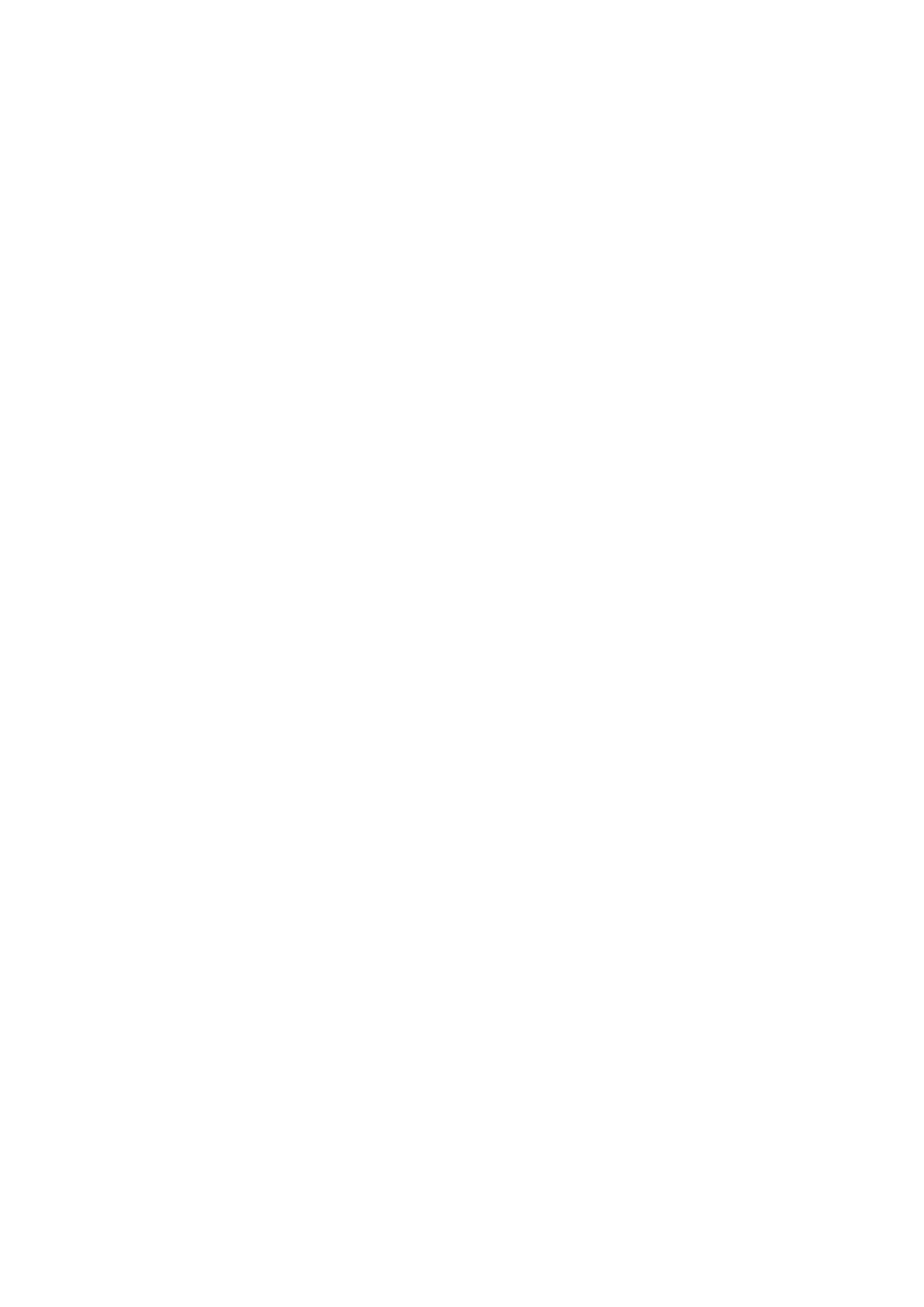## *Part iI A strategic framework …*

### *… to bridge training and the world of work*

All countries have good reasons, which inevitably vary according to their respective national circumstances, to refine their skills development strategies to yield better results. Building on rich and diverse country experience, it is possible to articulate a framework of a skills development strategy that can be effective across a broad range of economic and social circumstances.

### Diverse realities, common and different challenges

Differences in demographics, economic structures and levels of economic development inform different countries' policies for training and skills development.

A key policy challenge confronting *more developed countries* is how to ensure that the skills of both job entrants and existing workers remain relevant throughout their careers. Skills gaps can retard enterprise growth and jeopardize workers' employability. Structural changes in the economy and heightened competition between enterprises reduce the number of available jobs with low skill requirements.

These challenges call for broader access to training at the point of entering the jobs market, improvements in the relevance and quality of that training, and expansion of lifelong learning opportunities, all combined with active labour market policies. A large proportion of the working population requires more and better skills (box 1). In addition to specific technical skills, transversal competencies and 'soft' skills are increasingly important, including the ability to engage and interact effectively with others, build consensus, and provide assistance, direction and leadership as needed. As job and labour mobility increase, the portability of skills and international migration of talent become important issues.

In countries in *Central and Eastern Europe*, efforts to reinvigorate skills development systems have included restructuring education and training systems to align them with the demands of the new market economy, using labour market institutions to mitigate the negative effects of economic restructuring, and targeting training and lifelong learning on increasing the adaptability and mobility of the workforce. Many countries share the experience of becoming both sending and receiving countries in the flow of migrant workers.

A significant characteristic of many countries in Asia and Latin America is the combination of high growth and productivity in some sectors and regions with low productivity and persistent poverty in rural and urban informal economies. Avoid-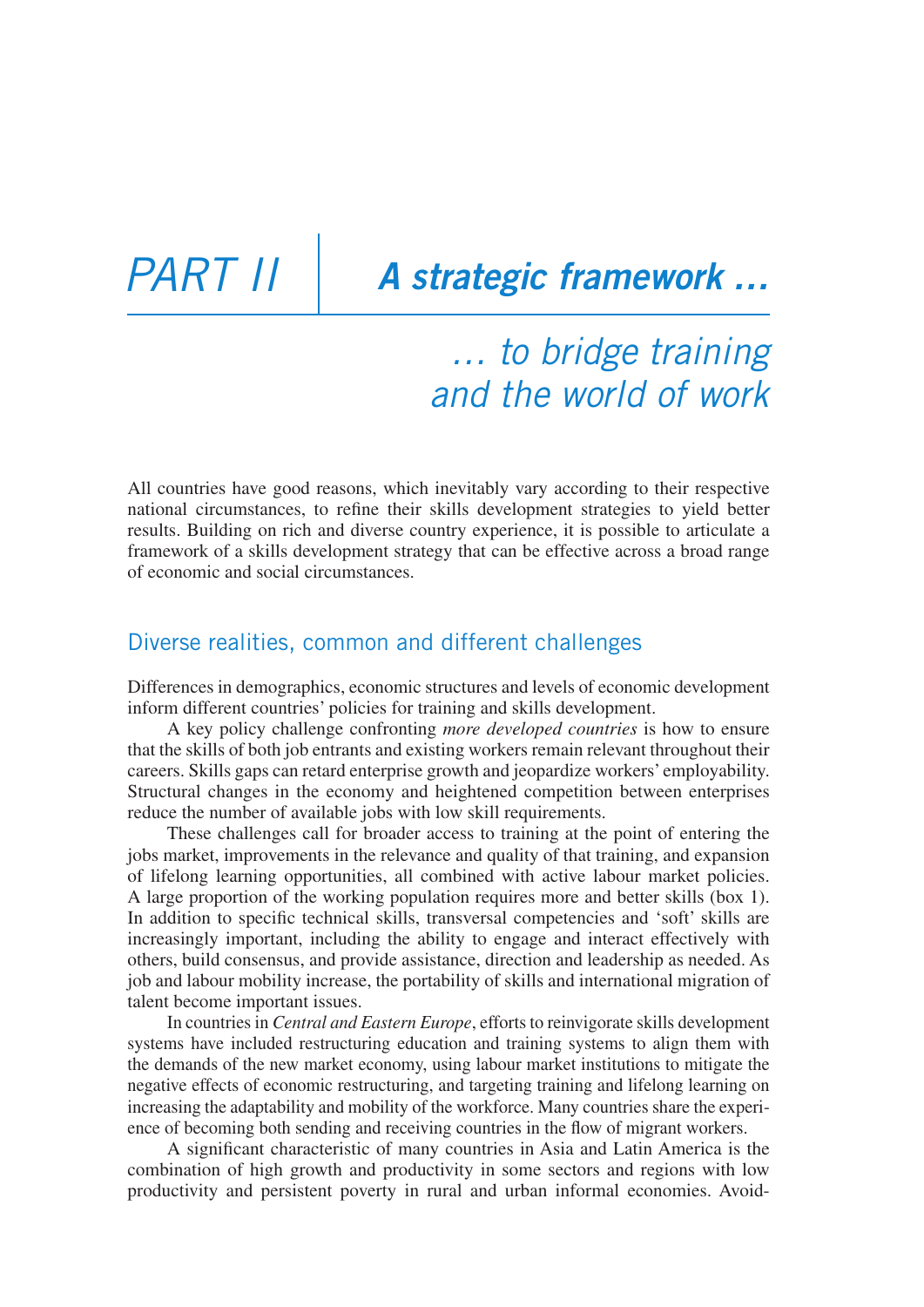#### **Box 1: Skill requirements in Europe by 2020**

Projections for the 27 EU countries, plus Norway and Switzerland, suggest that between 2010 and 2020 some 80 million job opportunities will arise, including almost 7 million additional new jobs. Most of the net employment increase is expected to occur in higher-level occupations. Over the decade, the proportion of people employed in high-qualification jobs is projected to increase from 29 to 35 per cent. The proportion of jobs requiring medium-level qualifications will continue to be about half of total employment, and the proportion of jobs with low qualifications is expected to decline from 21 to 15 per cent.



ing skills shortages in high-growth sectors requires improved coordination between prospective employers and providers of education and training, increased public provision of training and encouragement of workplace learning. In some countries, such as China and India, the shortage of high-skilled workers may make it hard to sustain high economic growth rates (box 2).

The role of training in promoting the transfer of activities from the informal to the formal economy involves broadening access to basic education, supporting informal means of developing skills, and combining vocational and entrepreneurship training to facilitate the formalization of small enterprises.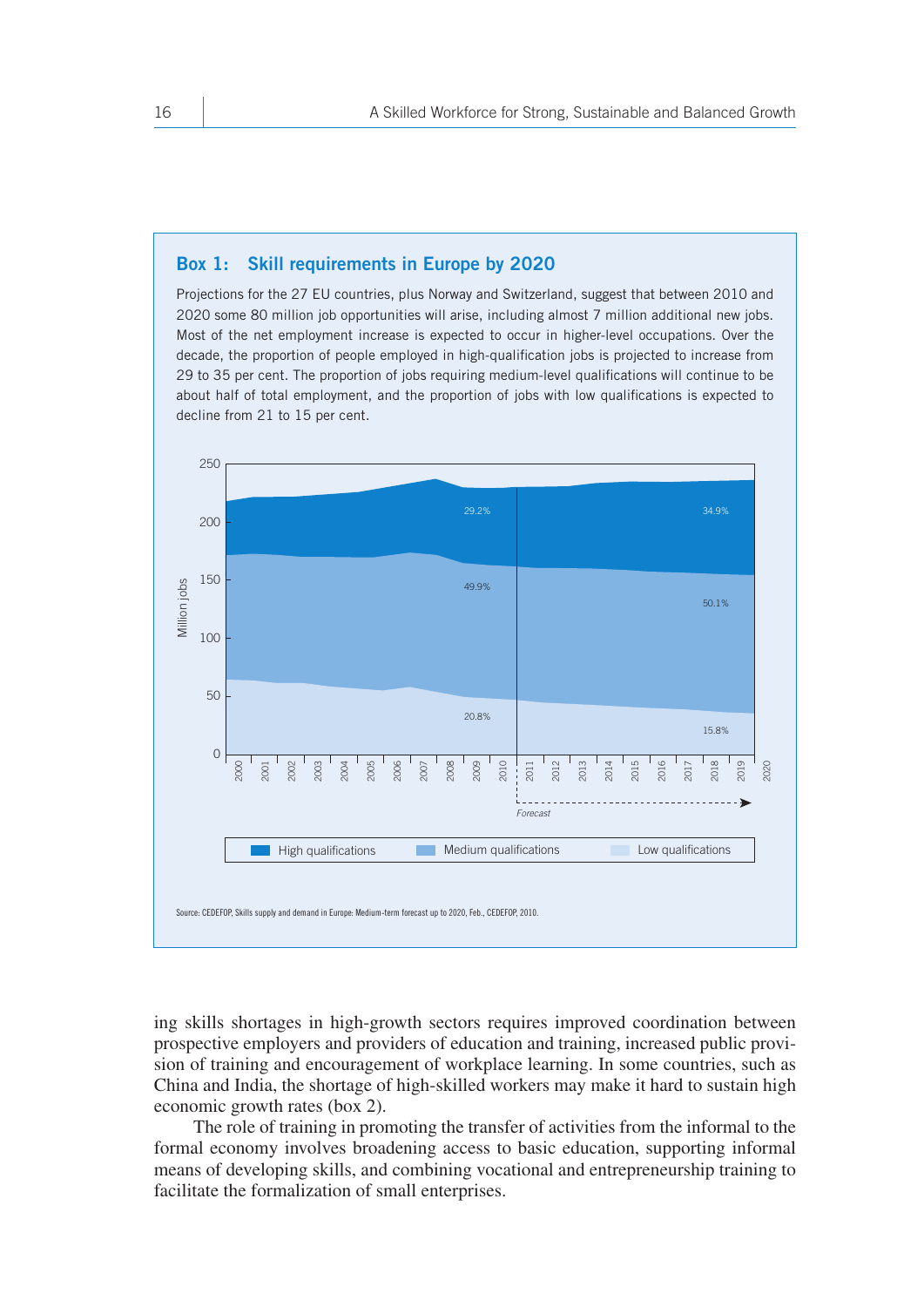#### **Box 2: Workers' qualifications in China and India: development challenges**

**China** rates just 4 per cent of its workforce as highly qualified. Only 36 per cent of workers have a lower secondary-school qualification. The remaining 60 per cent have little or no skills and are regarded as "elementary workers"; these include some 200 million migrants from rural to urban areas. Four out of five German enterprises in China consider the lack of qualified workers the biggest obstacle to growth and competitiveness.\* However, estimates show that one-third of all secondary vocational education graduates are unable to find appropriate jobs, and about a third of university graduates fail to find work during their first year after graduation.

Key elements of the "Opinion on Further Strengthening Efforts on Highly Skilled Workers Cultivation", issued by the Government in 2006, include encouraging a broader variety of providers to supply training while also improving curricula and assessment; incentives to employers to hire more highly skilled workers; special remuneration schemes targeting higher-skilled workers; increased training for migrant workers and for business start-ups; and increased investment in training centres' facilities and in the teaching profession.

In **India**, employment growth is almost exclusively concentrated in the informal economy, where more than 90 per cent of India's workers are employed at low levels of productivity and income. Half of the country's population over the age of 25 has had no education and an additional third have at best primary schooling. Four out of five new entrants to the workforce have never had any opportunity for skills training. While enrolment in technical education institutions has increased (from 2.1 million in 2000 to some 3.8 million in 2005), there is a very high drop-out rate in these institutions. There is a huge shortage of teaching faculty in engineering colleges. At the same time, significant skills shortages are reported throughout the formal economy. In the information technology sector alone, the current deficit in engineers is estimated to be around half a million.

In order to address these challenges, India adopted an ambitious National Skills Development Policy in 2009. Its main aim, in the words of the Union Minister for Labour and Employment, is to empower all individuals through improved skills, knowledge and internationally recognized qualifications to give them access to decent employment and to promote inclusive national growth. It is envisaged, among other things, to increase vocational training capacity to 15 million students over the 11th Five Year Plan period (2007-12).

\* Gesellschaft für Technische Zusammenarbeit (GTZ China) 2009.

In the *Arab region*, investment in education and training has been stepped up significantly. However, young people still face difficulties in moving from education into work, while enterprises often have trouble finding enough people with the skills they need to be able to expand or adopt new technologies. Preparing the workforce for the labour market of the future remains a challenge.

In *lower-income developing countries*, mainly in *sub-Saharan Africa* and parts of *Asia*, the vicious circle of low education and skills, low productivity and poverty is only gradually being addressed. Only one-fifth of boys and girls of secondary-school age in sub-Saharan Africa attend school.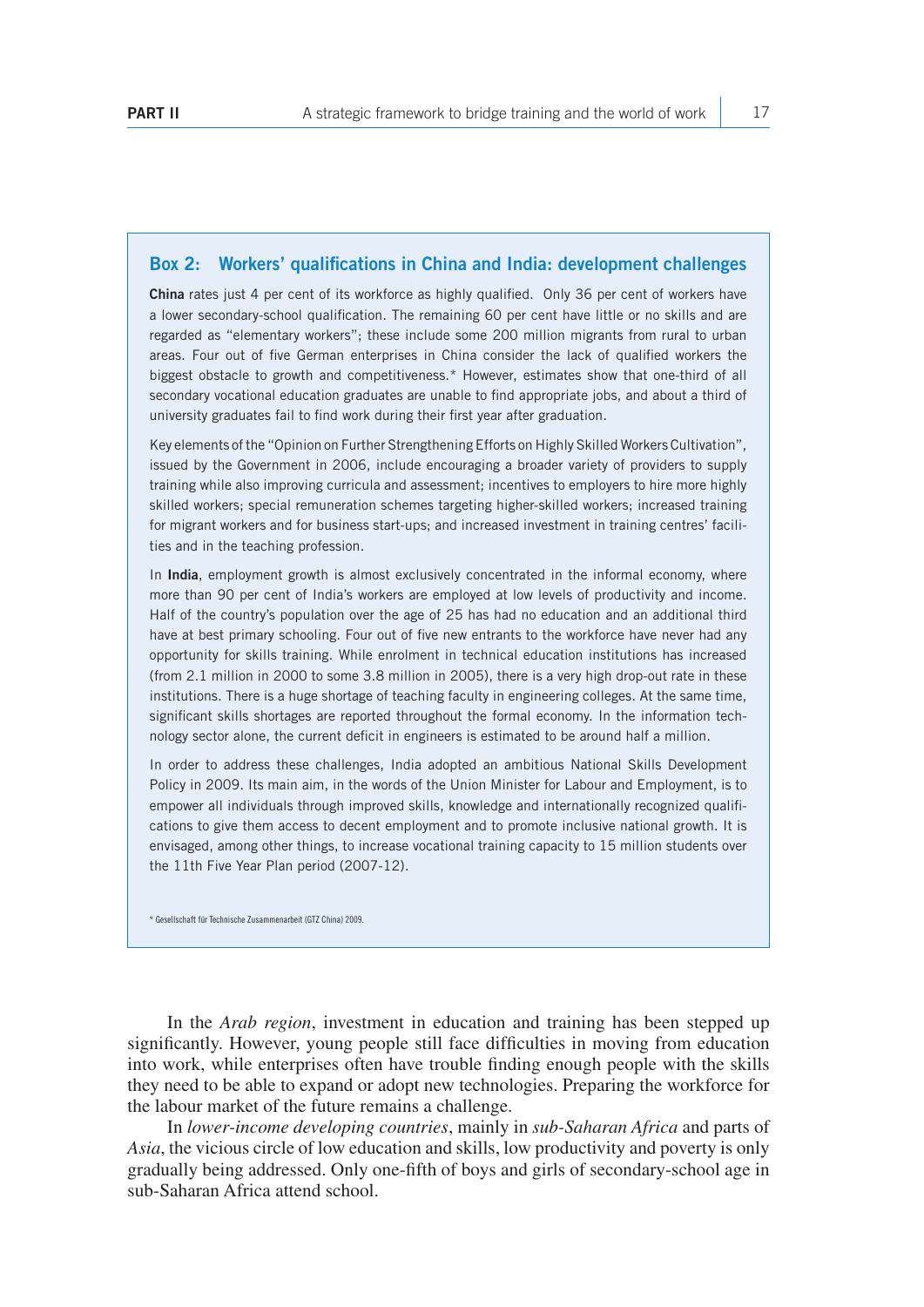Priorities here include increasing access to education and training; improving the quality of apprenticeships; making training in public institutions more relevant to workplace needs by strengthening coordination and partnerships with the private sector; and combining institution-based education and training with enterprise-based learning.

#### A common framework for skills development

#### **Meeting today's and tomorrow's skills needs**

International experience shows that countries that have succeeded in linking skills development to gains in productivity, employment and development have targeted skills development policy towards three main objectives:

- matching supply to current demand for skills;
- helping workers and enterprises adjust to change; and
- building and sustaining competencies for future labour market needs.

The first objective is about the relevance and quality of training. Matching the provision of skills with labour market demand requires labour market information systems to generate, analyse and disseminate reliable sectoral and occupational information, and institutions that connect employers with training providers. It is also about equality of opportunity in access to education, training, employment services and employment, in order that the demand for training from all sectors of society is met.

The second objective is about easing the movement of workers and enterprises from declining or low-productivity activities and sectors into expanding and higherproductivity activities and sectors. Learning new skills, upgrading existing ones and lifelong learning can all help workers to maintain their employability and enterprises to adapt and remain competitive.

The third objective calls for a long-term perspective, anticipating the skills that will be needed in the future and engendering a virtuous circle in which more and better education and training fuels innovation, investment, technological change, economic diversification and competitiveness, and thus job growth.

#### **A holistic approach**

At its 97th Session in 2008 the International Labour Conference called for a holistic approach to skills development encompassing the following features:

- (1) continuous and *seamless pathways of learning*, starting with pre-school and primary education that adequately prepares young people for secondary and higher education and vocational training, going on to provide career guidance, labour market information and counselling as young women and men move into the labour market, and offering workers and entrepreneurs opportunities for continuous learning to upgrade their competencies and learn new skills throughout their lives;
- (2) development of *core skills* including literacy, numeracy, communication skills, teamwork, problem-solving skills and learning ability – which, along with awareness of workers' rights and an understanding of entrepreneurship, are not linked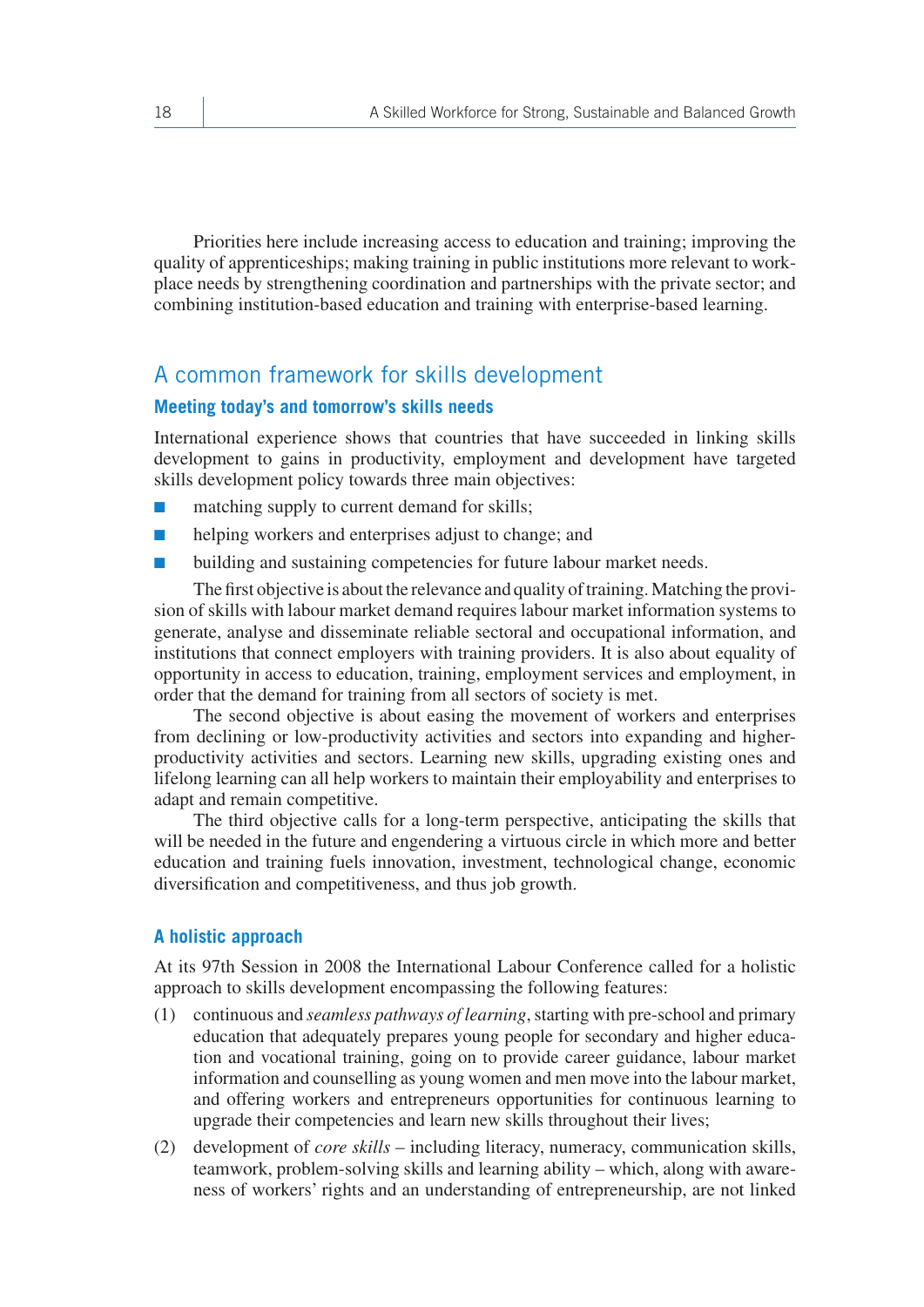to performance in specific occupations but form the building blocks for lifelong learning and adaptability to change;

- (3) development of *higher-level skills* professional, technical and human resource skills – enabling workers to profit from or create opportunities for high-quality and/or high-wage jobs;
- (4) *portability of skills*, based first on core skills, so that workers can apply their existing knowledge and experience to new occupations or industries, and second on systems that codify, standardize, assess and certify skills, so that levels of competence can be easily recognized by social partners in different labour sectors across national, regional or international labour markets; and
- (5) *employability* (for wage work or self-employment), which results from all these factors – a foundation composed of core skills, access to education, availability of training opportunities, motivation, ability to take advantage of opportunities for continuous learning and support in doing so, and recognition of acquired skills.

#### **A life-cycle perspective**

Skills development can fruitfully be viewed from a life-cycle perspective of building, maintaining and improving skills. Policy interventions need to be designed accordingly. The essential stages can be summarized as follows:

- *Children:* building important foundation skills through early childhood and initial education, keeping in mind that the benefits of these investments will be reaped in the longer term.
- *Young people:* consolidating foundation skills and gaining important workplace skills and experience for a successful transition from school to work.
- *Mature and older workers:* maintaining and upgrading existing skills and gaining new skills while also certifying the skills and competencies acquired in the working life.

It is also important to recognize that skills build upon one another, and that acquiring foundation skills in literacy and numeracy, as well as "learning to learn", are absolutely essential for acquiring further skills and competencies.

Given the inevitable limitations on resources, difficult trade-offs will need to be made between different policy objectives in determining priorities in public investments in skills development.

#### **Convergence across policies**

Skills and employment policies should be viewed together. The full value of one policy set is realized when it supports the objectives of the other.

One of the main challenges of public policy is to foster institutional arrangements through which government departments, employers, workers and training institutions can respond effectively to changing skill and training needs, and indeed play a strategic and forward-looking role in anticipating future needs. For investments in training to yield maximum benefit to workers, enterprises and economies, countries' capacity for coordination is most important in three areas: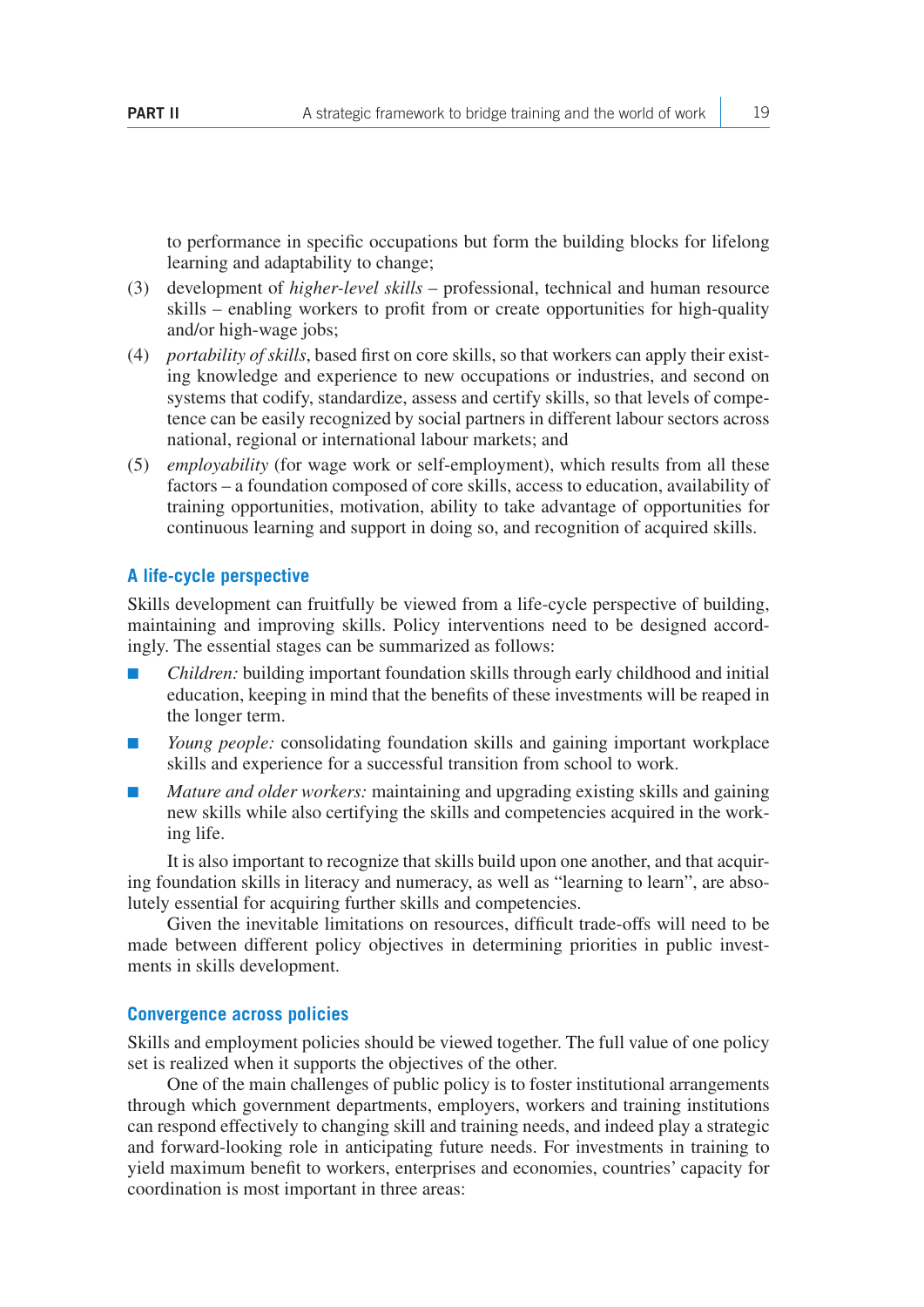- (1) connecting basic education to technical training, technical training to labour market entry, and labour market entry to workplace and lifelong learning;
- (2) ensuring continuous communication between employers and training providers so that training meets the needs and aspirations of workers and enterprises; and
- (3) integrating skills development policies with other policy areas not only labour market and social protection policies, but also industrial, investment, trade and technology policies, and regional or local development policies.

Countries use a variety of coordination mechanisms: national inter-ministerial bodies; sector-based bodies bringing together training institutions and providers with employers' and workers' representatives; and decentralized local bodies. These mechanisms involve substantial investments of time and money, and they work when, and only when, all stakeholders can see their own objectives supported by others. For example:

- line ministries responsible for public infrastructure, research and innovation, environmental protection, international competitiveness and regional integration – to name just a few – rely on a skilled workforce;
- employers seek a well-trained workforce capable of further learning so that their enterprises can take advantage of new technologies and adapt to changing market conditions; and
- workers and their trade unions know that time spent acquiring skills leads to better employment and standards of living.

In sum, the effective utilization of skills in the workplace both depends on and contributes to conditions conducive to innovation and enterprise development; effective labour market orientation and mediation services; and well-informed decisions about education and training policies.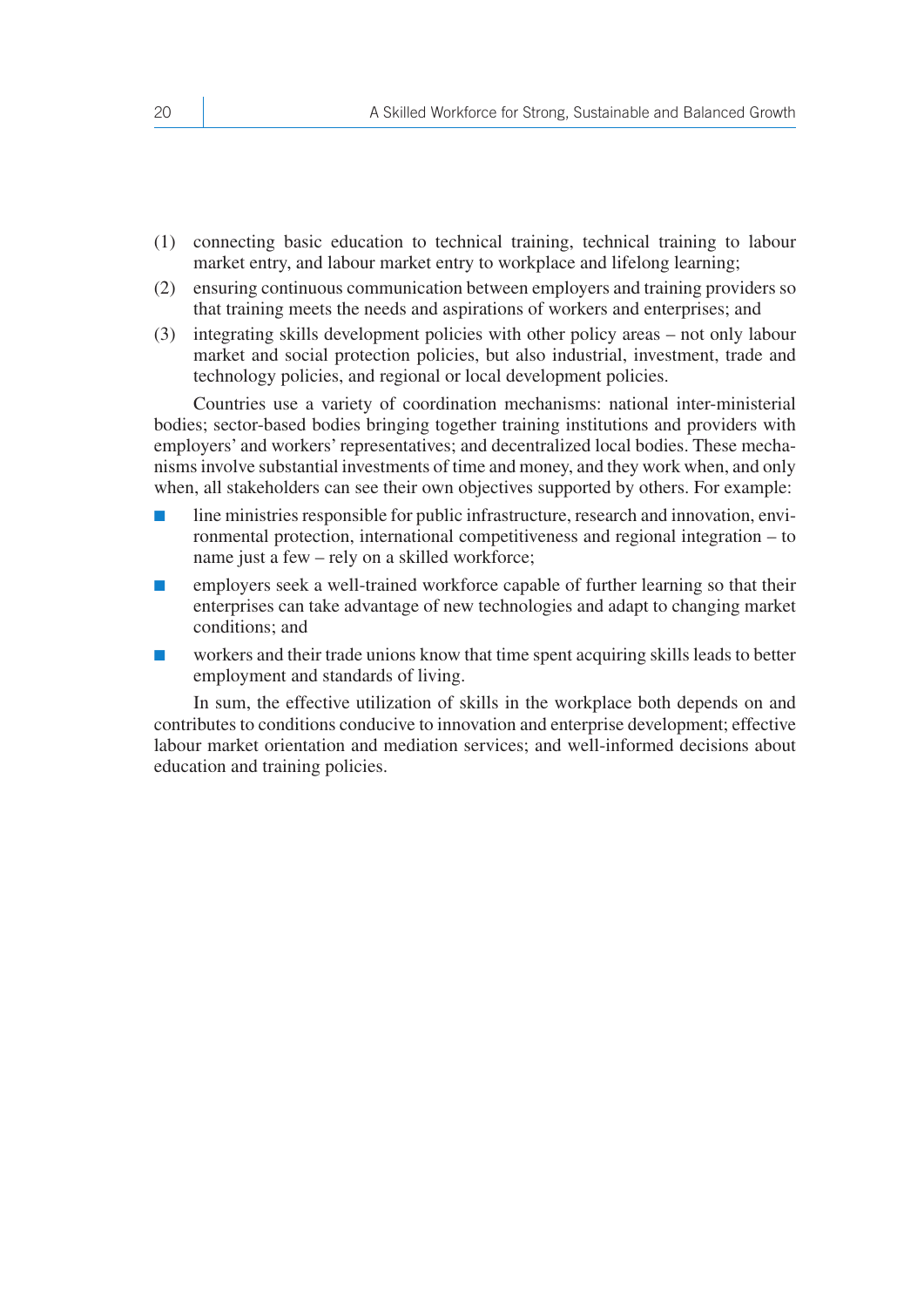## *Part iII Building blocks …*

### *… of strong training and skills development strategies*

Robust training and skills strategies and policies are constructed from a number of building blocks. These include anticipating future skills needs; participation of social partners; sector approaches; labour market information and employment services; training quality and relevance; gender equality; broad access to training; financing training; and assessing policy performance.

### Anticipating future skills needs

Leaders of the G20 stressed in Pittsburgh that "[i]t is no longer sufficient to train workers to meet their specific current needs; we should ensure access to training programs that support lifelong skills development and focus on future market needs".

It is therefore essential to be able to anticipate skills needs and to align training provision with changing needs in the labour market. This applies to change in the types and levels of skills needed as well as in occupational and technical areas.

Overall, demand is growing for non-routine analytical skills involving creativity, problem-solving, communication, teamwork and entrepreneurship – all skills that help workers to maintain their employability and enterprises their resilience in the face of change. Conversely, demand is decreasing for more routine skills in functions subject to automation, digitization and outsourcing.

A number of methods are used to forecast future skills needs. These include forecasting occupational and skills profiles at various levels of disaggregation; social dialogue; labour market information systems and employment services; and analysis of the performance of training institutions, including tracer studies.

An important element of the European Commission's "New Skills for New Jobs" initiative is its focus on forecasting future skills needs. The work includes forecasting supply and demand for skills at the EU level to 2020, improving member States' own forecasting systems, and producing skills needs assessments in 18 sectors. The aim is to use better cooperation with social partners and a common skills language (in terms of educational attainment and job content) to improve matching workers to jobs in current labour markets and preparing them for future jobs. The Commission estimates that providing all citizens with adequate skills will increase GDP by as much as 10 per cent in the long run (EC, 2010).

Experience from various countries provides important lessons on the limits of skills forecasting: crucially, that it is better to focus on providing adaptable core, trans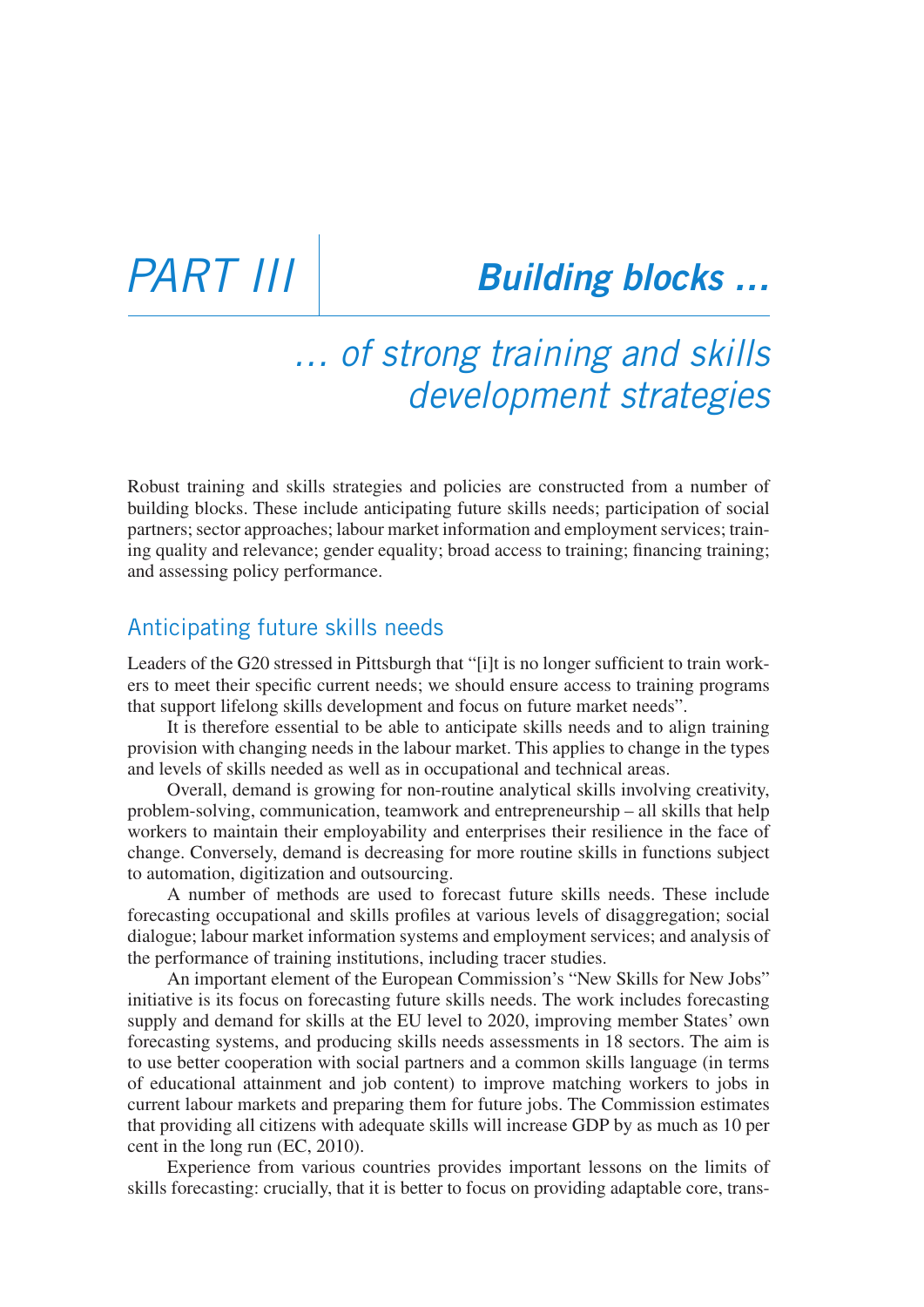versal skills, and especially on building the capacity to learn, than on planning training to meet detailed forecasts of technical skill requirements, because these may change before curricula can adjust. Shorter training courses, which build on solid general technical and core skills, can minimize time lags between the emergence of skill needs and the provision of appropriate training. Quantitative analysis based on labour market information is good, but reliable only when complemented by qualitative information from employers and workers.

Alongside the complex process of anticipating what skills will be needed, it is important to take into account individuals' own educational and career aspirations. Social expectations and stigma attached to different kinds and levels of training, and the quality of the jobs to which they lead, may trump the best supply and demand analysis. Some economies are starting to see unintended consequences of their efforts to raise education rates while others have a balance across types and levels of education, providing high-quality training in non-academic fields and maintaining good remuneration and societal appreciation for related jobs.

#### **Box 3: Anticipating skill needs and stimulating growth**

- **Ireland'**s Expert Group on Future Skill Needs (EGFSN) analyses future skill needs, and develops proposals for how to meet them, through a broad membership including business representatives, educationalists, trade unionists and policy-makers. The breadth of participation enables EGFSN to identify changing occupational profiles within sectors and changes in demand for various occupations. EGFSN identified the key elements to be included in a generic skills portfolio for the future: basic or fundamental skills (literacy, numeracy, ICT); people-related skills (e.g. communication, team-working); and conceptual/thinking skills (collecting and organizing information, problem-solving, planning and organizing, learning to learn, innovation and creative skills). They provide advice on how to improve jobseekers' awareness of sectors where there is demand for skills and of the qualifications required.
- The wide replication of **Brazil'**s national training institution, SENAI, is a good measure of its success. SENAI is run by an association of industries, funded by a levy on the industrial payroll, and has sibling institutions serving different sectors (e.g. agriculture, small enterprise, the service sector). SENAI's "Prospecting Model" adjusts training provision based on analysis of take-up rates of emerging technologies and new forms of work organization. The model generates estimates of job requirements over a five-year period by drawing on studies of technological and organization prospecting, tracking emerging occupations and monitoring trends in demand for vocational training. However, the proportion of young people able to take advantage of training opportunities is limited by the quality of basic education.
- At the core of the **Republic of Korea'**s sustained growth pattern lies a government-led skills development strategy. The rapid progress in closing the productivity gap reflects an economic development strategy based on investment and research and development. Investment in a well-educated and highly skilled workforce was an integral part of encouraging adoption of new technologies. A current challenge is to avert shortages in the more highly skilled vocational occupations by increasing the attractiveness of non-academic skills development paths.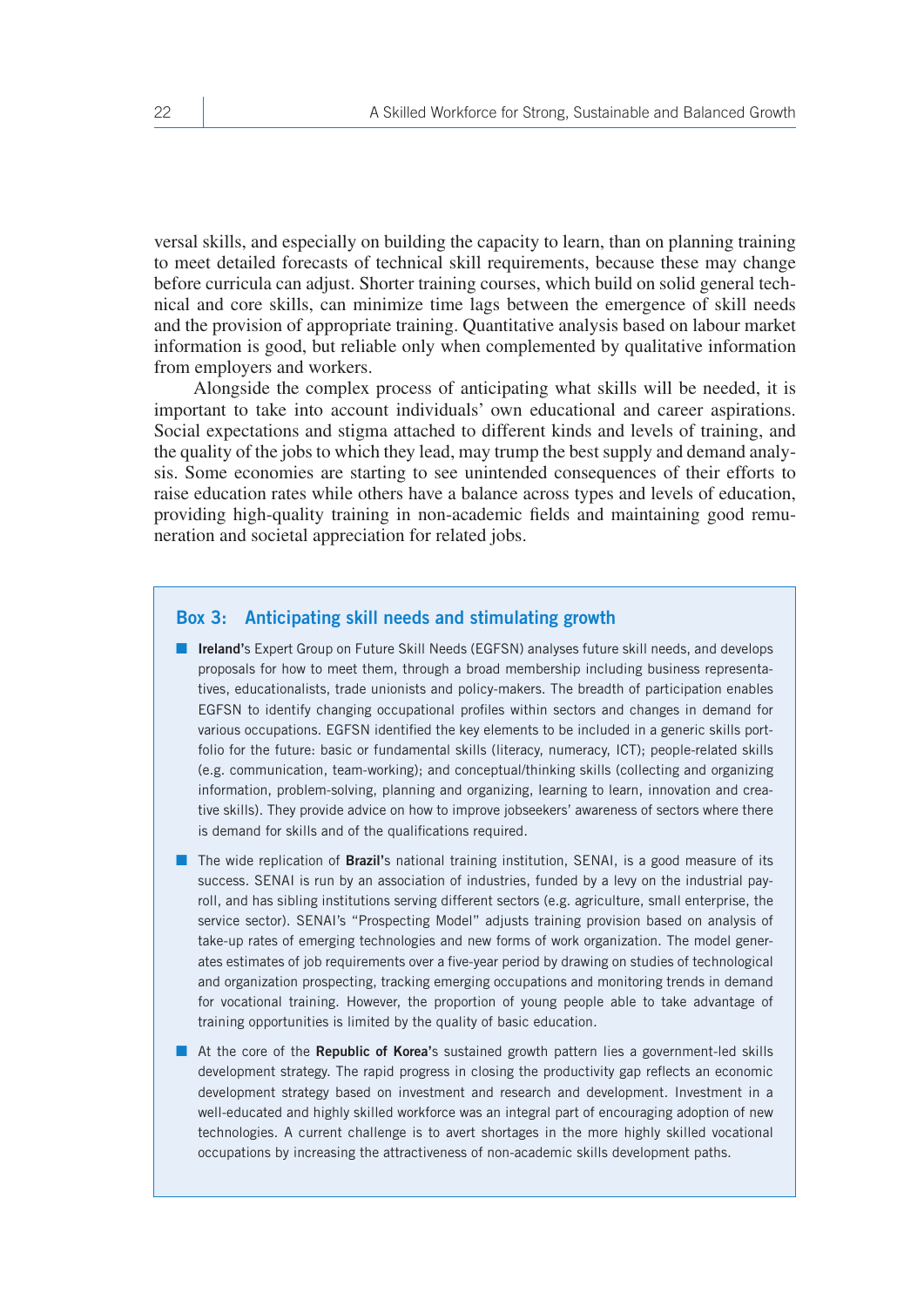#### Participation of social partners

The world of learning and the world of work are separate. One imparts learning; the other produces goods and services. But neither can thrive without the other. The art of successful skills policies is to construct sound bridges that connect the two worlds to serve both.

A strong partnership between government, employers and workers is an essential feature of an effective and enduring bond between the world of learning and the world of work. This involves sound funding arrangements in order to provide the right incentives to all parties to invest in the right skills mix at the right time (box 4). It also involves the participation of employers' and workers' representatives in the design, implementation and evaluation of skills policies. This participation may take a number of institutional forms including national, regional and sectoral councils, boards and committees.

Social dialogue and collective bargaining at the enterprise, sector and/or national levels are highly effective in creating incentives for investment in skills and knowledge. These processes can create a broad commitment to education and training and a learning culture, strengthen support for the reform of training systems, and provide channels for the continuous exchange of information between employers, workers and governments. In addition to promoting skills development, social dialogue and collective bargaining can also be instrumental in ensuring that the benefits of improved productivity are distributed equitably and efficiently.

Employers are important providers of training. Young people entering the labour market acquire both technical skills and insight into the world of work through formal and informal systems of apprenticeship, internship and other types of workplace experience. Employers have a responsibility to provide, and employees a responsibility to pursue, opportunities for lifelong learning, whether on the job or through training providers, to help maintain productivity and employability in the face of change.

Agreements between employers and workers are important means of promoting workplace learning and of ensuring that increased skills lead to higher productivity, benefiting both employers and workers (box 5).

The strategy paper on lifelong learning prepared by employers' representatives for the G20 emphasized the importance of employers' contributions to skills development policies across the following areas: providing training; matching education and training to the needs of the labour market; encouraging and supporting lifelong learning; and maintaining the relevance of education and training through continuous evaluation and system improvements.<sup>10</sup>

Social dialogue also plays a key role in processes to reform technical and vocational education and training (TVET) systems and in shaping national skills development strategies. Dialogue is conducive to successful reform, as a process bringing all actors into alignment with a shared commitment to working towards a common goal.

<sup>&</sup>lt;sup>10</sup> IOE and Business and Industry Advisory Committee to the OECD (BIAC), Lifelong learning strategy, paper prepared for G20 meeting, Johannesburg, March 2010.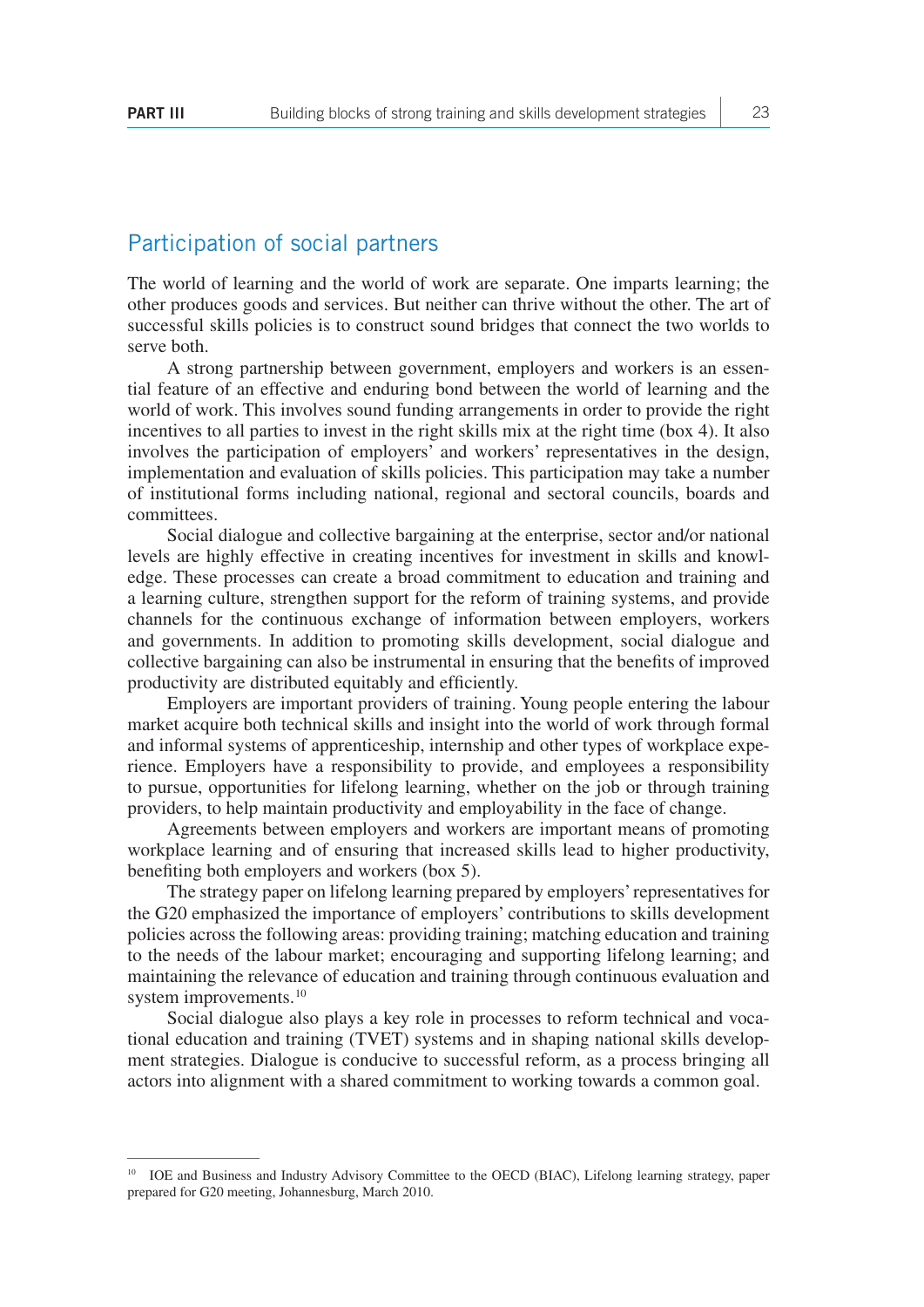#### **Box 4: Labour market actors and their roles in training**

**ILO Recommendation on Human Resources Development**, 2004 (No. 195) identifies shared responsibilities for skills development:

- *Governments* have primary responsibility for education, pre-employment training, core skills, and training the unemployed and people with special needs.
- The *social partners* play a significant role in further training, workplace learning and on-the-job training.
- *Individuals* need to take advantage of education, training and lifelong learning opportunities.

#### **Box 5: Examples of social dialogue for skills developments**

- In Germany, continuing training concerns all partners at the enterprise level and is a subject for collective bargaining. Work councils have legally defined participation rights on vocational training schemes, for example in implementing training schemes at enterprise level, especially when measures taken by employers necessitate skills upgrading, and in consulting with respect to workers' participation in external training centres. The well-known dual system of education in Germany, combining classroom and workplace learning, involves extensive participation by companies.
- Consultative mechanisms on industry skills needs in **Australia** contribute to identification of needs and evaluation of the skills system, as well as certification and accreditation. The National Quality Council ensures industry standards and advises the Government and the Skills and Workforce Development Action Group, composed of ministers at state and federal level. At the state or territory level, industry advisory boards work with training authorities to oversee the regulation, policy, delivery and funding of training, and are supported by industry training advisory boards composed of business and worker representatives. Industry skill councils develop training packages based on skills requirements and occupational outcomes in 11 industry sectors, each covering a group of industries, which work in consultation with business associations.

#### Sectoral approaches

A tripartite ILO Global Dialogue Forum on strategies for sectoral training and employment security<sup>11</sup> concluded with the following consensus-based recommendations on how sectoral approaches can be made most effective:

Base sectoral approaches on close collaboration between the social partners at national and local levels.

<sup>&</sup>lt;sup>11</sup> ILO, Upskilling out of the downturn: Global Dialogue Forum on Strategies for Sectoral Training and Employment Security, Geneva, 29–30 March 2010.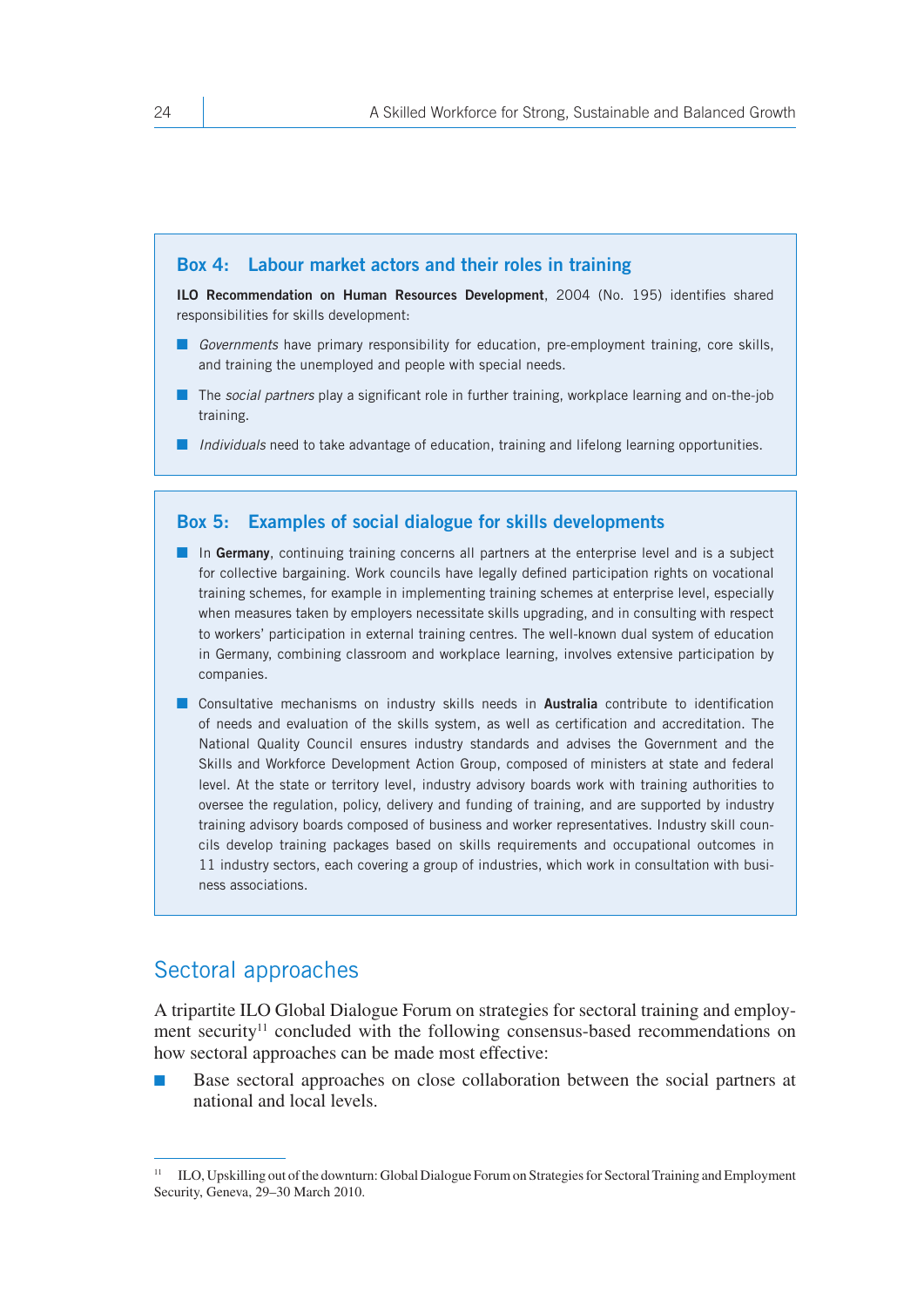#### **Box 6: Skills development in the Netherlands: sectors and social partners**

Vocational education in the Netherlands is a shared priority of government, enterprises and workers. The popularity and effectiveness of the Dutch system of vocational education may be attributed in part to the important role played by the social partners in initial training and lifelong learning, both of which are organized largely by industrial sector.

**Initial training** is organized in three levels: lower secondary level, combining general education and elementary vocational education; intermediate level, focusing on labour market qualifications, through a mix of classroom and workplace learning; and tertiary education. Costs borne by employers include student allowances, coaching time by company trainers, training the trainers, guest teaching in schools, perhaps also providing equipment to schools, and contributing to the development of the school curriculum. The apprenticeship system is partly financed by the Government and partly by enterprises, in recognition that the system serves both public and private interests. There are 17 national expert centres for vocational education and business, financed by the Government and organized by sector, e.g. for construction, health care, engineering professions, administrative professions, logistics and transport, and agriculture. The boards of these centres are made up of educators, employers and trade unionists. The centres' tasks typically include advising the Government on the qualification structure and competence profiles for the sector, training company trainers and monitoring changes in skills demand.

**Lifelong learning** is supported through some 100 bipartite sectoral funds for training and development. Most are financed according to collective agreements between social partners in the sector, usually to the tune of between 0.5 and 1.0 per cent of companies' wage bill. The funds are increasingly invested in areas such as research on new skill needs, career guidance information and training materials for the sector. This funding is especially important for small and medium-sized enterprises (SMEs), which normally do not have in-house training professionals.

Key areas of competitiveness and potential long-term growth for the Dutch economy have been identified through a bottom-up process organized by the Innovation Platform, a high-level council chaired by the Prime Minister. The involvement of the sectoral social partners is not limited to a specific part of the system, but starts with initial vocational education and includes lifelong learning and key areas for innovation and competitiveness.

- Use bipartite or tripartite sectoral councils to match sectors' demand for skills with training provision, anticipate future labour market and skill needs, and assess the quality and relevance of training programmes.
- Recognize each stakeholder's roles, rights and responsibilities in promoting a lifelong learning approach to meet sectors' skill needs.
- Embed sectoral approaches to skills development within long-term national growth strategies, thus linking (national) top-down and (sectoral) bottom-up training strategies.

Good workforce skills are also a fundamental condition for the emergence of clusters – groups of enterprises that gain performance advantages through their mutual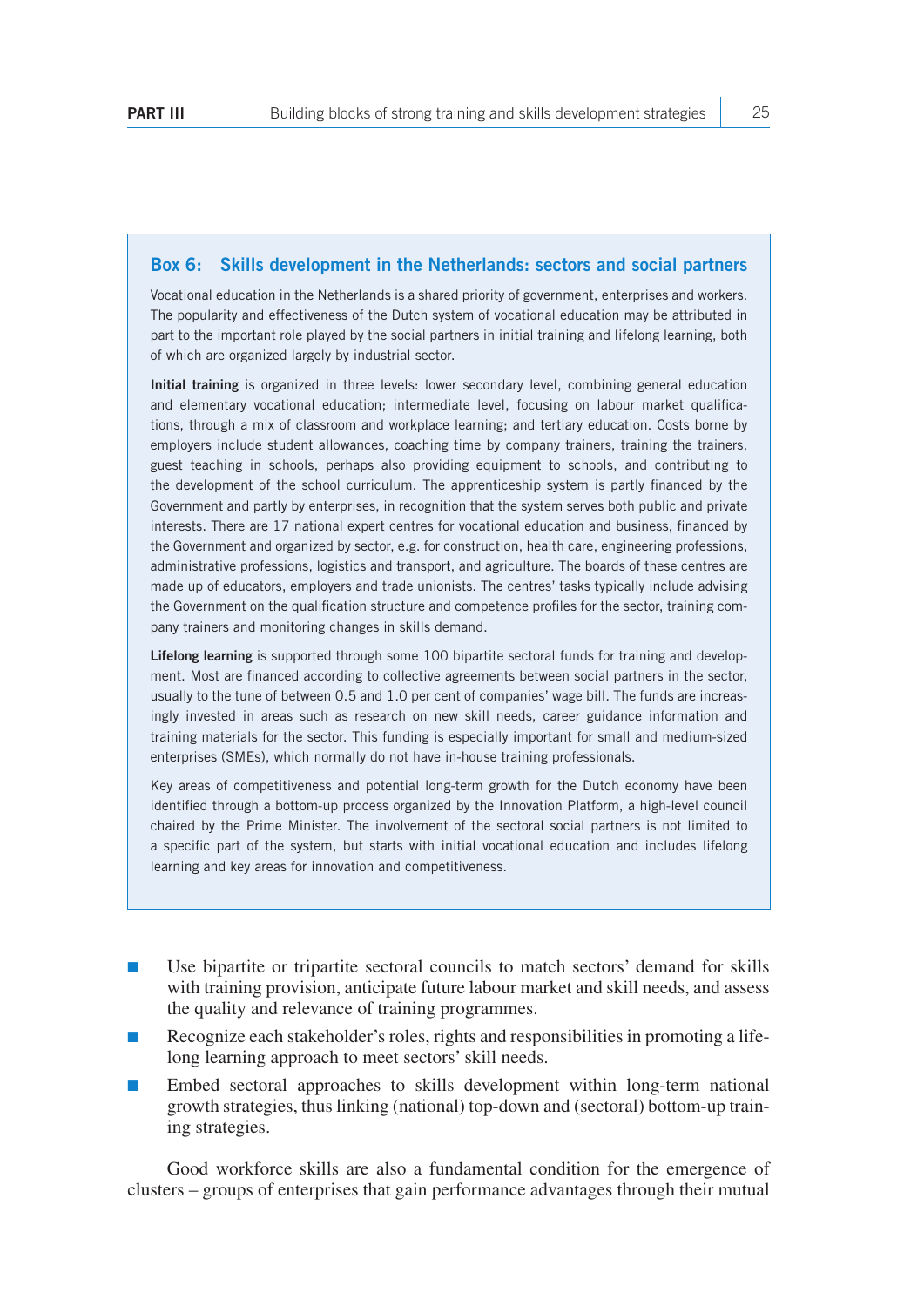proximity. Specialized competencies are developed both within and between firms, offering a competitive advantage for the firms within the cluster. A proactive role for governments in establishing linkages with multinational companies to foster the development of clusters, and in supporting cooperation between firms in clusters, can help to stimulate the adoption of technologies and skills upgrading programmes.

#### Labour market information and employment services

Labour market information systems generate, update and disseminate information on current and future skill needs. This supply of critical information on an ongoing and timely basis is half the story.

The other half is the transmission mechanisms that make this continuous flow of timely information available to education and training institutions, private market trainers, employers, trade unions, young people and their families, and displaced workers.

Public employment services (PES) have a critical role to play in making information available in the form of career guidance, vocational counselling, and material on access to training and job-matching services. PES help workers and employers make transitions in the labour market through job-matching services, information and access to labour market programmes (on, for example, skills training or retraining, self-employment and starting a business); and they help jobseekers choose the best options to improve their individual employability, through dissemination of reliable labour market information, career guidance and counselling, and a spectrum of tools and techniques to assist in searching for jobs. Many PES also administer unemployment insurance programmes as a means of providing temporary financial support to workers.

Private employment agencies have an increasing role to play in improving labour market functions through job-matching and the provision of advice. Many countries

#### **Box 7: Employment services**

In **Canada**, Human Resources and Skills Development Canada (HRSDC) helps students, workers and employers to anticipate the skills that will be needed in the future. CanLearn is an online postsecondary education resource that provides information about education and training opportunities, tools to assess how well those opportunities match individuals' aspirations, and information on financing education and lifelong learning. The Youth Employment Strategy helps at-risk youth, post-secondary students and graduates acquire the skills and work experience necessary to increase their success in the labour market. In an effort to help employers retain their skilled workers during economic downturns, Canada's Work-Sharing programme provides employment insurance benefits to supplement regular wages for workers on short working weeks.

The National Employment Service (SNE) in **Mexico** operates emergency programmes to help workers and employers facing economic or other hardships. To meet those needs, SNE has diversified, positioning itself as an instrument of employment policy by facilitating more rapid adjustment in the labour market for both workers and enterprises. It has expanded its coverage to include workers at risk of losing jobs, the unemployed and the underemployed.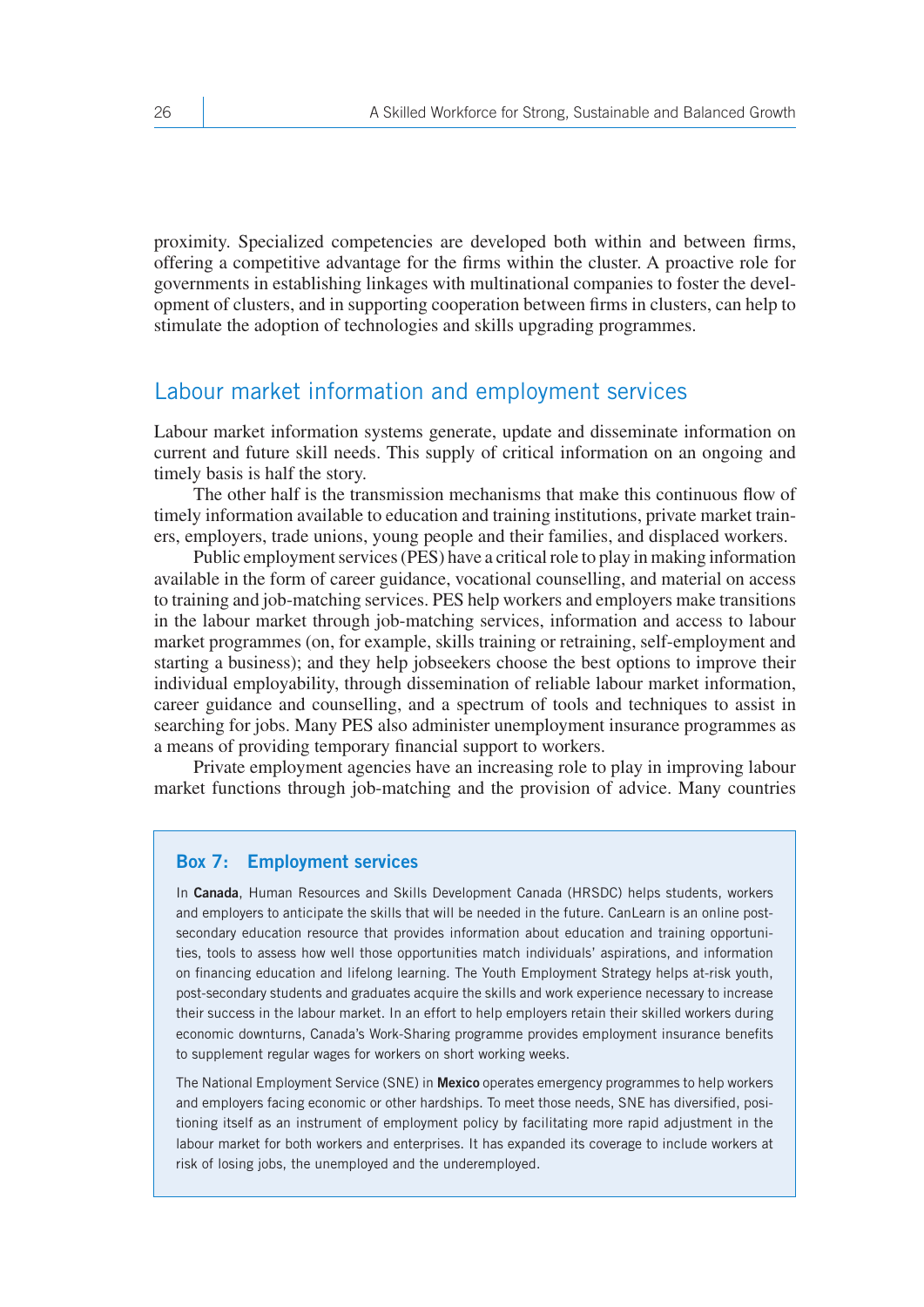have improved the regulation of private employment agencies to enable and monitor their compliance with labour standards (including in areas of equal opportunity) and mobilize them to combat human trafficking and increase training services.

#### Training quality and relevance

A great deal of effort is required to make sure that skills development systems deliver both the quantity and the quality of training needed. This entails in the first instance an adequate supply of qualified teachers, trainers, directors of training institutions, and master craftspersons to take on apprentices; the provision of opportunities for them to periodically upgrade their own skills; and conditions of work comparable with those in industry so as to attract the most talented staff.

Well-staffed and adequately funded training institutions are essential to skills development strategies and policies. Periodic reviews may be necessary to assess their effectiveness in meeting their goals and their efficiency in using scarce resources.

Existing training infrastructure needs constant innovation to keep up with new technologies and learning methods. Flexibility and agility are vital to ensure that insti-

#### **Box 8: Improving skills development systems**

- In **Spain**, the Government seeks to bring the numbers of students in vocational training closer to the average in other European countries, reduce school drop-out rates and prepare workers for new jobs in emerging sectors. Efforts to increase the demand for training include providing education grants to more young people, improving the supply of training by engaging enterprises and linking training more closely to their needs, and raising social perceptions of vocational training. These and other steps comprise the Government's "road map" towards more rapid reform and increased graduation rates. The Sustainable Economy Law (2009) includes a chapter on professional training aimed at avoiding skills gaps that would slow the transition to a lower-carbon economy as well as at realizing the potential for substantial job growth.
- Skills systems in many **Latin American** countries are anchored in national training institutions whose management structures bring together representatives of ministries of labour and education, employers' and workers' associations, and sectoral and regional bodies. Institutions such as SENAI and its sibling organizations in specific sectors in Brazil are tasked with implementing national human resource development policies and are financed through employer levies and national budgets as laid down in law.
- In **Saudi Arabia**, foreigners comprise just over half the labour force. One objective of the national skills policy has been the so-called "Saudization" of the workforce. Fast-growing sectors such as electronics, ICT, construction, refrigeration and air-conditioning, and tourism are creating new occupations. One of the strategies adopted to attract Saudis into these new occupations and to provide good-quality training has begun with improving the quality of TVET and raising the status of the teaching profession generally, for example by establishing dedicated teachertraining colleges and combining academic preparation, educational theory and practice, and experience in industry for new and existing teachers.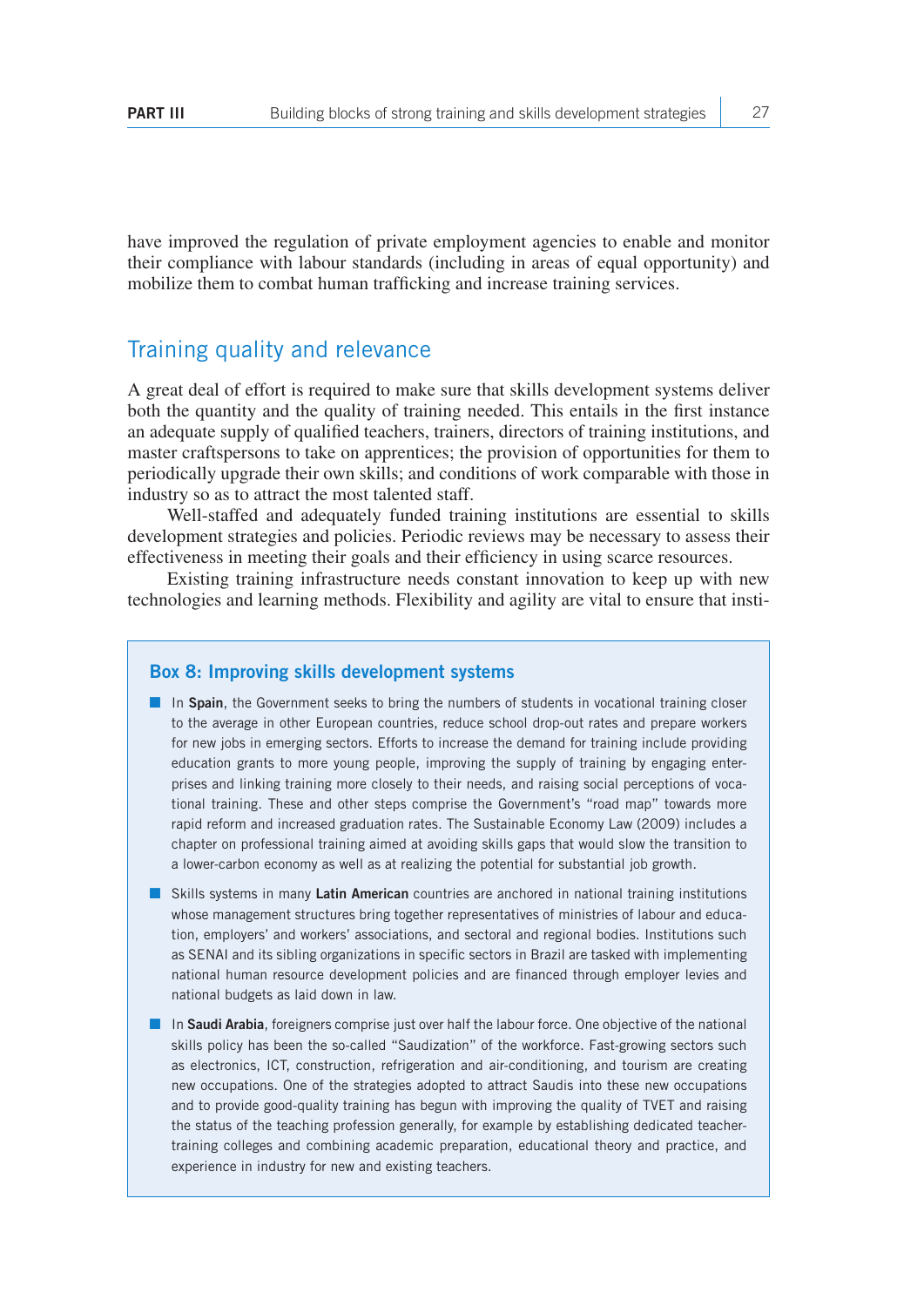tutions remain able to respond to the evolving challenges posed by dynamic labour markets. Training institutions must have the capacity to periodically adapt curricula and update teachers' and trainers' skills to the changing needs of the world of work.

Good-quality training outcomes further depend on maintaining a high quality of training contents, methods, facilities and materials. Apprenticeships, and more generally the combination of classroom-based and work-based training, produce the best results. Skills standards should be set and tested by involving stakeholders in the process.

Lifelong learning critically depends on a strong integration between education, training and work.

A skills-based qualification system can accommodate multiple pathways through education, and between education and work.

Flexible workplace training and learning arrangements are conducive to development of a broad range of skills. Workplace training allows students not only to learn the technical skills related to a particular job, but also to develop soft skills, such as communication, ICT, teamwork, problem-solving and the ability to learn, that are ever more critical in changing market environments.

#### Gender equality

Training is an important means of pursuing the overall goal of equality of opportunity and treatment for women and men in employment and occupation. Opportunities in the labour market are important means for women to achieve greater equality with men; and the more skilled the female workforce is, the wider women's choices in labour markets will be, and the more likely they are to secure equal treatment.

Overcoming the challenges that confront women in gaining access to education and training and in using this training to secure better employment requires the adoption of a life-cycle approach. This includes improving girls' access to basic education; overcoming logistic, economic and cultural barriers to apprenticeships and to secondary and vocational training for young women – especially in non-traditional occupations; taking into account women's home and care responsibilities when scheduling workplace-based learning and entrepreneurship training; and meeting the training needs of women re-entering the labour market and of older women who have not had equal access to opportunities for lifelong learning.

#### Broad access to training

Equal access for all to education, vocational training and workplace learning is a fundamental principle of cohesive societies. Constant attention is required to ensure it is applied in reality.

Some groups of people may require more attention than others if they are to benefit from the opportunities to develop their capacities through education and training. These include under-represented groups; minorities; people with disabilities; immigrants; people from particularly disadvantaged communities; people who have been unemployed for long periods; and people caught up in large-scale redundancies as a result of restructuring.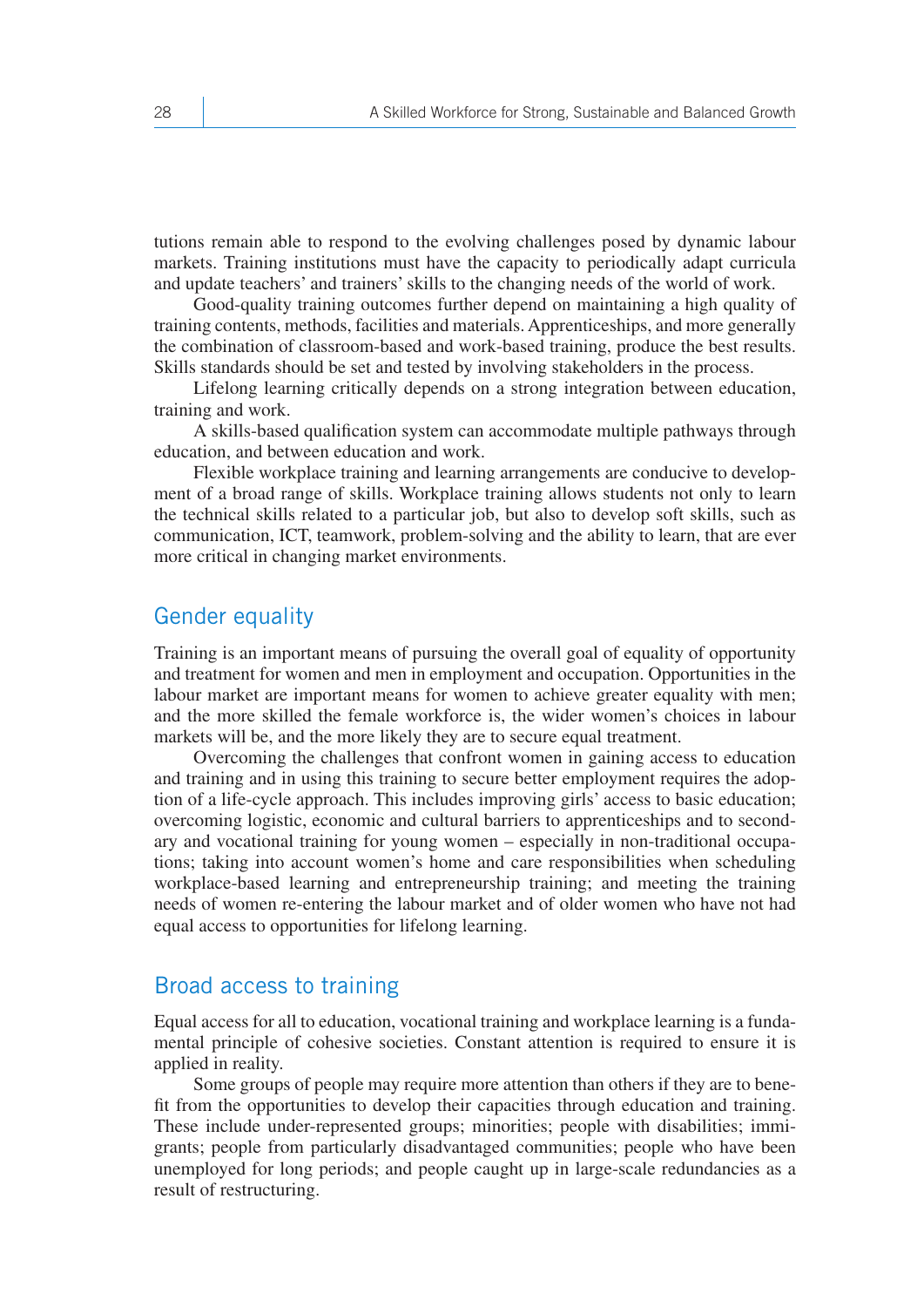#### **Youth**

Young people out of employment, or with only short spells in employment, having left education too early and with inadequate skills, are everywhere at high risk of economic marginalization and social exclusion. Upgrading their skills is essential in helping them to enter, or return to, the labour market. The more relevant the training to future employment prospects, including workplace training, the better the outcomes.

Young people have been hit particularly hard by the recent economic crisis, which has exacerbated existing structural problems of high levels of youth unemployment and difficulties in entering the labour market in many places. Young people aged 15–24 account for 25 per cent of the global working-age population, yet their share in total unemployment reached 40 per cent during the crisis. The OECD's review of "Jobs for Youth" suggests that improving the skills of young people, and hence their long-term career prospects, requires action on three fronts: (1) do everything possible to prevent students dropping out of school; (2) promote the combination of work and study; and (3) offer every young person a "second chance" at a qualification. The UK's programme to keep young people in education and training and Australia's and France's actions during the economic downturn exemplify this approach (box 9).

Incentives to employ and train young people include wage subsidies and/or subminimum-wage provisions, which are often needed to encourage employers to hire apprentices by compensating them for the time spent providing on-the-job training. Sub-minimum wages for youth or recent labour market entrants exist in 12 OECD countries out of 22 with a national minimum wage.

In less developed regions, broader availability of better-quality education is needed to enable young people to acquire core skills and then go on to learn occupational and work skills. Specific policies are necessary to improve training and employment services for disadvantaged young people, especially those who have been removed from child labour, who live in rural areas or whose families work in the informal economy, with a view to helping them enter the formal labour market and improving their longterm employability.

#### **People with disabilities**

Worldwide, four out of five persons with disabilities live below the poverty line. It is a massive loss both to them and to their countries when they are unable to contribute to national development. Public interventions can help to include disabled persons in regular training programmes. On-the-job training and targeted training in transitional work environments or separate centres may be needed by some disabled persons, but these facilities must be well designed and accompanied by appropriate employment services if they are to help people with disabilities to go on to obtain productive mainstream employment.

#### **Migrant workers**

The potential for labour migration to contribute to development objectives in both countries of origin and countries of destination can be explored through a variety of means, including bilateral and multilateral arrangements. Offering equal opportunities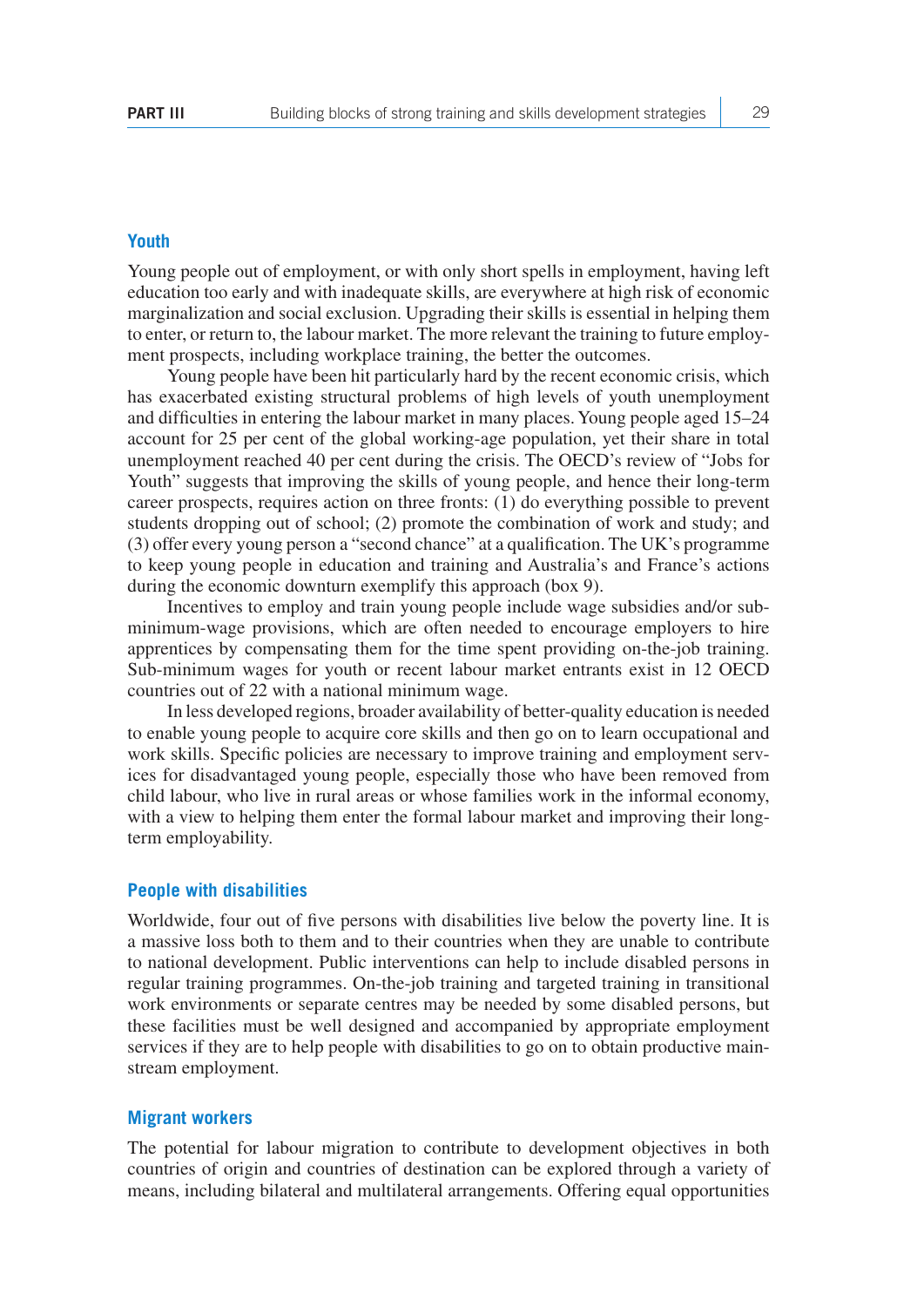#### **Box 9: Keeping young people in school and on a path to work**

Learning Agreements in the **United Kingdom** aim to raise participation in education and training of 16–17 year-olds without a lower secondary qualification. They comprise two elements:

- The Learning Agreement itself: a negotiated, personalized agreement focusing primarily on the learning and support needs of the young person. The agreement also seeks the engagement and support of employers in helping to re-engage their young employees with learning.
- Financial incentives to encourage employees to take up the Learning Agreement offer. A range of these incentives are being tested, including for example completion bonuses.

The Learning Agreement model aims to reach all 16–17 year-olds in the pilot areas who are in jobs but without accredited training. Priority is given to those who do not hold a lower secondary qualification and to those who are working 16 hours a week or more. All of the pilots were required to enter into a contract with Train to Gain – a programme launched nationwide in 2006 providing employers with free skill brokerage services to identify the skills gaps of their workforce and the best provision and funding available to fill them.

Measures in **Australia** to improve young people's skills while also fighting unemployment emphasize education and training rather than allowing young people to languish on unemployment benefits. Australia's states and territories agreed in April 2009 to bring forward to 2015 the goal of having 90 per cent of under-25 year-olds having completed the equivalent of an upper secondary (ISCED 3) qualification. The federal Government is committed to making participation in education and training the single most important precondition for receiving income support for youth aged 15–20. Employers will be financially encouraged to recruit and retain new apprentices and trainees through a completion payment under the "Securing Apprenticeships" wage subsidy.

Similar targeted measures in **France** were launched in April 2009 as an emergency plan for youth employment with the following aims: (1) facilitate the school-to-work transition by promoting apprenticeships and combined work and training opportunities; (2) promote the transformation of internships into permanent employment contracts; and (3) provide additional training and employment opportunities for young people who are detached from the labour market. In September 2009, these employment measures were reinforced in the broader youth strategy "Acting for Youth", which also covers improving careers guidance in school; preventing 17–18 year-olds from dropping out of school; helping young people to become financially autonomous; and encouraging young people to become better citizens.

A generation of multiservice youth programmes in **Latin America** have combined education, demanddriven job training and internships. Initiated in Chile at the beginning of the 1990s, Jóvenes programmes have been introduced in Argentina, Colombia, the Dominican Republic, Haiti, Panama, Paraguay, Peru, Uruguay and Venezuela. The Chile Joven programme was created as a response to the long-term negative effects of the economic downturn of the previous decade. Subsequent programmes in other Latin American countries were designed to address the problems faced by poorly educated young people from low-income backgrounds trying to enter the labour market. Generally, effects on employment across the Latin American programmes are positive; the largest impact is on improving engagement in formal employment or in employment offering non-wage benefits. Significantly positive effects on employment and earnings for women were found in Peru's Projoven, Panama's ProCaJoven and Colombia's Jóvenes en Acción programmes.

Source: OECD, *Jobs for Youth: Synthesis Report* (Paris, OECD, forthcoming, 2010).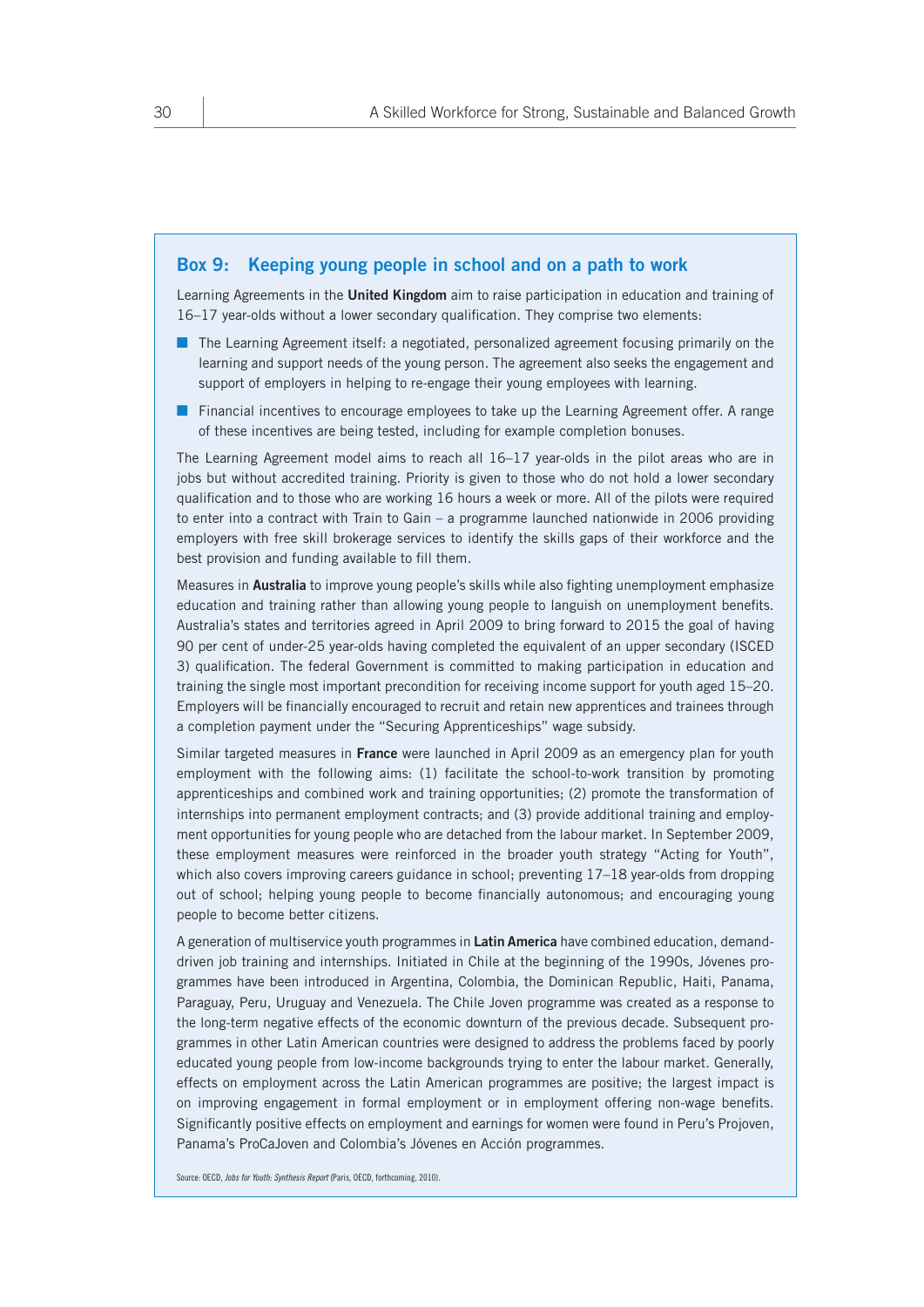to migrant workers and meeting their training needs, and then avoiding discrimination in education and training for their children, is an issue of growing salience, particularly in countries with ageing populations.

#### **Small enterprises, self-employment and the informal economy**

People working in small enterprises and in self-employment, including those in rural areas and in the informal economy, as well as people in irregular work and precarious employment, should also have access to skills development and lifelong learning programmes. "Second chance" programmes, as well as drop-out prevention at an earlier stage, contribute to social inclusion. Vocational guidance and employment services can often be improved to match people with training opportunities and to get trained people into jobs. Specific and targeted policies are required to assist small enterprises in investing in the skills required.

Cooperative solutions, including the pooling of information and support mechanisms, offer a good approach to skills development for small enterprises. Communitybased training combined with post-training support in entrepreneurship and access to credit and product markets can foster local enterprises. Pre-training investment in literacy (especially for women), and in participatory planning tools within communities to identify services and products with growth potential, is also required.

Education and skills training form a logical part of a comprehensive approach to facilitating the transition of informal activities to the formal economy. Ways of recognizing skills acquired through informal training and on-the-job experience may help workers secure better jobs. Upgrading the technical quality of informal apprenticeships, paying attention to how this kind of training can open up opportunities in particular for girls in non-traditional occupations, and improving working conditions and health and safety practices can help young people not only acquire skills but ease their way into the formal economy.

#### **Not just training, but using that training**

Efforts of all the kinds described above show their worth in greater self-esteem on the part of workers and more productive and versatile workplaces. Training needs to be accompanied by policies and employment services to help keep skills up to date and workers employable. For the potential of education and training to be fully realized, complementary policies are needed to help families balance work and family life, to help keep older workers in productive employment, and to help young people capitalize on their training.

To be effective, then, a skills strategy cannot be developed in isolation but must be embedded in the wider economic and social policy environments. For instance, in nearly all countries there are large "gaps" in training participation between older and younger people and between the less and more educated. Moreover, many individuals already have skills that are unused or underused: this is particularly the case among migrants, women and older workers. Tackling these issues requires a broader approach, going beyond a narrow focus on education and training policies to incorporate other labour market and social policies (e.g. retirement policies, pay-setting arrangements and family-friendly employment policies) that can also play an important role. For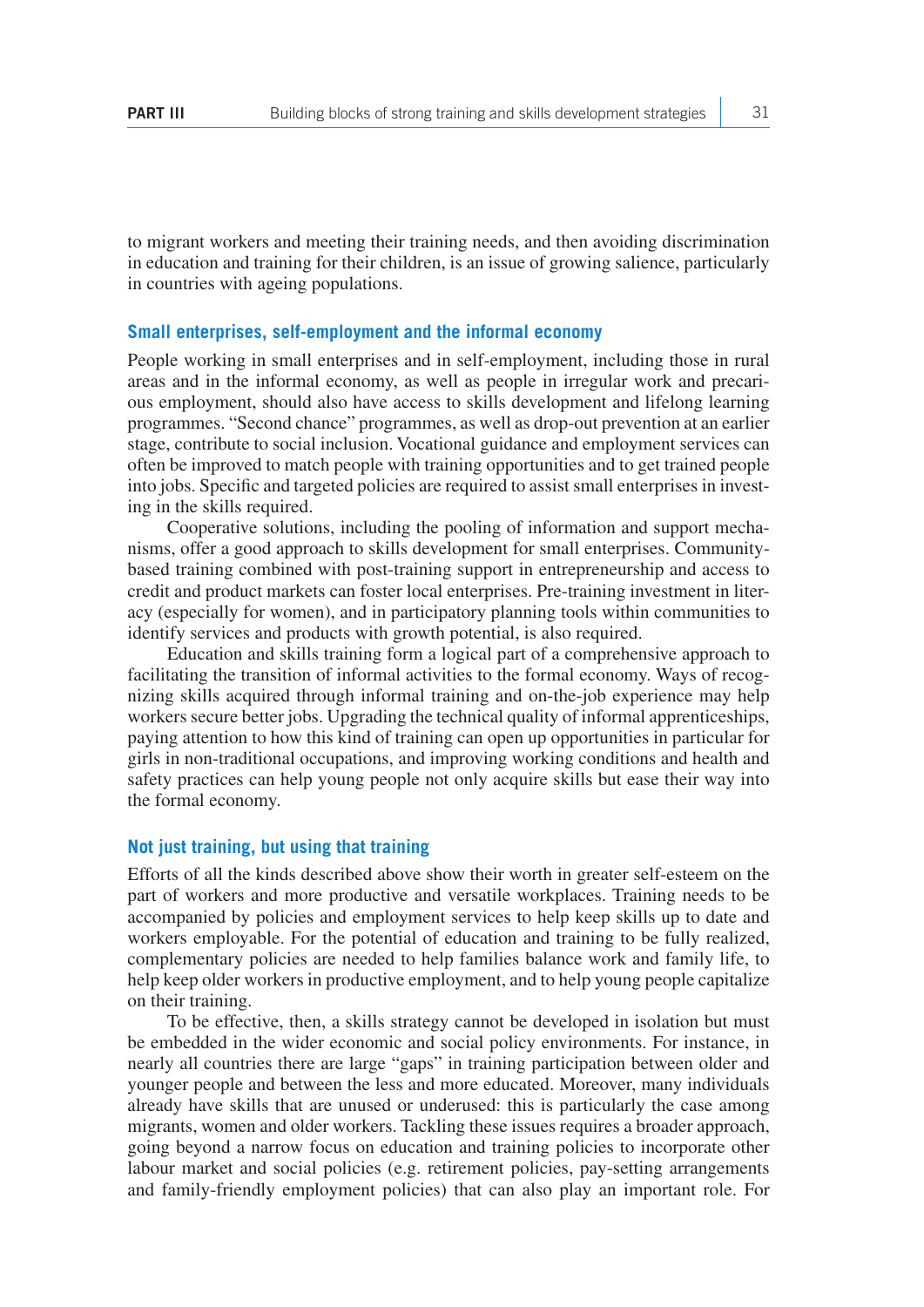example, reforming early retirement provisions may improve the expected returns from training older workers, and offering more flexible arrangements for combining study and work may make it easier for people subject to time constraints, especially women with young children, to participate in training.

### Financing training

Initial education and training and lifelong learning benefit individuals, employers and society as a whole. Economic principles dictate that the costs for services with public and private benefits should be shared between public and private funding, or else too little training will be provided or taken up. While government is a key investor, enterprise involvement is also needed both to provide a stable and sustained means of financing training and to ensure its relevance. Financing schemes are thus best established through social dialogue, according to good principles set out in the Human Resources Recommendation (see box 4 above). Mechanisms for doing this will vary according to countries' economic and political circumstances and the degree and level of social dialogue established.

Financing skills development is dealt with in different ways across countries, combining a variety of means.

#### *Government*

Governments have the responsibility for initial training as part of universal education, and for retraining focused on the unemployed or workers at risk of unemployment during economic crises. National, regional and/or local governments may finance training directly and/or promote co-financing by creating incentives for employers and individuals to invest in training. Incentives may involve subsidizing training through budget allocations to training institutions; reliefs from general revenue; payment of tuition charges and fees; funding for in-service training; vouchers and loans provided to trainees; exemptions from employer payroll levies where training is provided; and grants made available to firms to undertake certain designated forms of training both on and off the job.

#### *Employers*

Direct or indirect financing of training by employers is a clear statement of the importance of continuing education and training in maintaining and increasing productivity, competitiveness and versatility. Payroll fees or levies can be effective when combined with effective governance and communication mechanisms to maintain the relevance of training to employers. Employers may be exempted from training levies or charged at a reduced rate in proportion to the training they provide to their employees, whether internally or externally. In other arrangements, employers may provide grants to training institutions, or invite several training providers to compete for training courses financed by one or more employers. Smaller enterprises may come together to arrange training jointly to reap economies of scale within clusters or communities.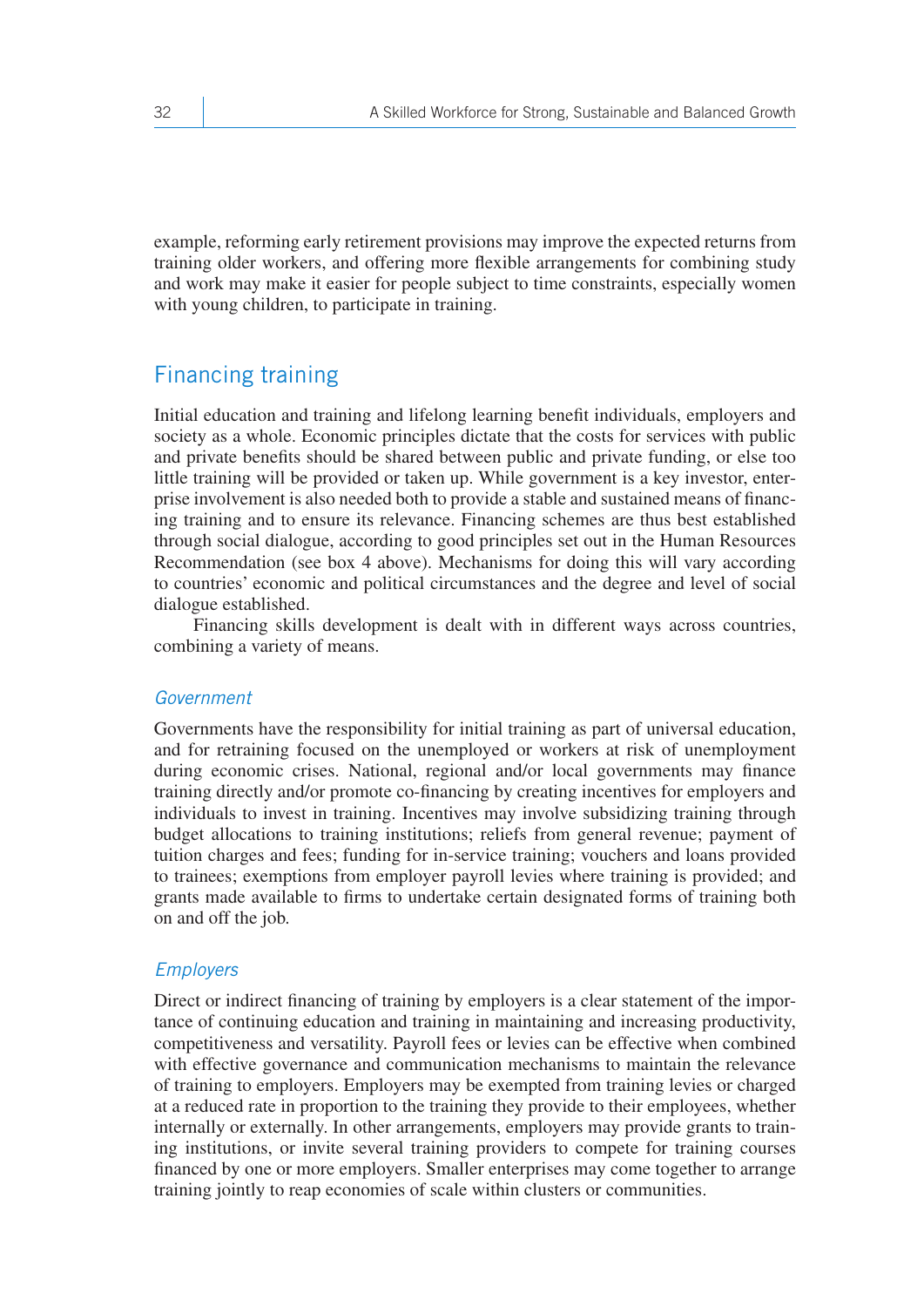#### **Box 10: Financial incentives for training in Argentina**

**Argentina** uses its tax credit regime to target incentives to SMEs to invest in training their workers. Under this regime, SMEs can finance training projects up to the equivalent of 8 per cent of total remuneration. They can also be reimbursed for costs incurred in undertaking skills assessment and certification in addition to actual training – an incentive to boost recognition of skills learned informally or on the job. This feature helps make the programme (begun in 2007) attractive to SMEs, which comprise 70 per cent of beneficiaries.

#### *Individuals*

Workers invest time and money in keeping their skills and competencies up to date, taking responsibility for maintaining their employability in the face of economic change. Some schemes involve forgoing income during training in exchange for higher income after completion of training; this may be feasible for some individuals, especially where training costs qualify for tax credits/deductions or where subsidized loans are available for training. However, these schemes are not sufficient to enable workers at low income levels, those with family responsibilities or those in the informal economy to participate in lifelong learning; here employer or public provision of training is necessary.

#### Assessing policy performance

Measuring the outcomes of skills development systems is not straightforward. Poor outcomes are more readily spotted, in the form of mismatches, shortages and gaps. Good outcomes are easily lumped into other indicators, for example low unemployment or increased productivity, exports or investment.

Nevertheless, measuring the outcomes of skills systems and policies is essential in order to monitor and improve their effectiveness and relevance. Four key elements of a sound assessment process are:

- quality assurance, based on employers' and trainees' feedback, to capture the labour market outcomes of training: this represents the monitoring of performance that training institutions, students, their families, their prospective employers and taxpayers need most;
- regular and timely labour market information on current demand, broken down by occupation and skills level, including early identification of sectoral trends and of changes in technology and occupations leading to changing skills composition;
- quantitative and qualitative forecasting of future demand for skills;
- channelling of information to training providers, career guidance and employment services to enable them to adapt training provision to changing demand.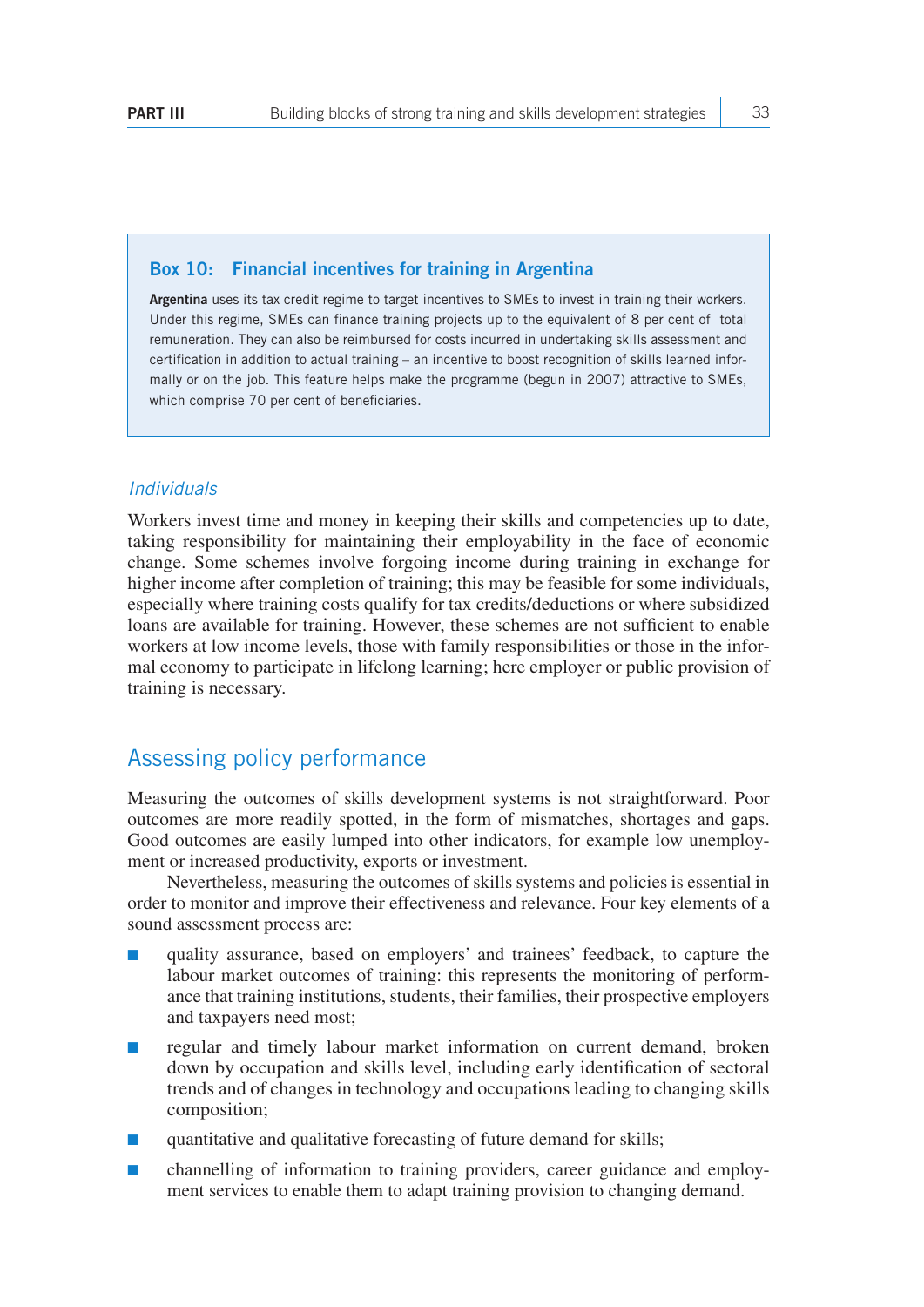### Illustrations of recent training policy applications

#### **Skills for economic recovery**

In response to the global economic crisis, all G20 countries have stepped up investments in training. Measures widely adopted have included additional training combined with reduced working hours and part-time unemployment benefits, skills upgrading for workers changing jobs and initial training for young people entering the labour market.

At its 98th Session in June 2009, the International Labour Conference adopted the Global Jobs Pact to guide governments in pursuing a jobs-led recovery. The Global Jobs Pact acknowledges the key role of training and employment services in both immediate crisis response and longer-term development.

The Global Jobs Pact encouraged countries to invest in training in order to:

- (1) prepare displaced workers for different kinds of jobs expected in the post-crisis recovery;
- (2) use the downtime to invest in upgrading skills of employees, and thus improve both their employability and employers' productivity; and
- (3) target training to avoid skill constraints in implementing stimulus programmes.

Examples of country responses are given in box 11.

#### **Box 11: Training to speed recovery in employment**

#### **(Re-)training displaced workers**

The majority of **Canada'**s employment activation measures have been devolved to provincial and territorial governments and to community organizations, in order to better meet local needs as well as to avoid duplication of effort across levels of government. Programmes already in use with proven track records were expanded to support workers training for new jobs. For example, the "Second Career" programme in the province of Ontario provides laid-off workers with training in occupations deemed to be in high demand, supporting tuition and living costs for up to two years.

Retraining for displaced workers was also largely decentralized to local government in **Indonesia**. The Ministry of Manpower and Transmigration allocated IDR 300 billion (about US\$ 31.5 million) to upgrade workers' skills and employability, targeting training for jobseekers and migrant workers as well as upgrading the infrastructure of training centres. Those regions with severe unemployment and large numbers of laid-off workers received funding for training and were able to target it to meet local demand. Three elements have enhanced the effectiveness and relevance of the training: partnerships with local business; incorporating entrepreneurship in the training; and the use of mobile training centres to reach laid-off workers who had returned to rural communities.

#### **Upgrading employees' skills**

Work-sharing programmes, such as in **Germany** and **Canada**, help avert lay-offs during temporary downturns by offering income support to subsidize lost wages when employers opt to reduce working time rather than to reduce their workforce. The income support is typically provided through unem-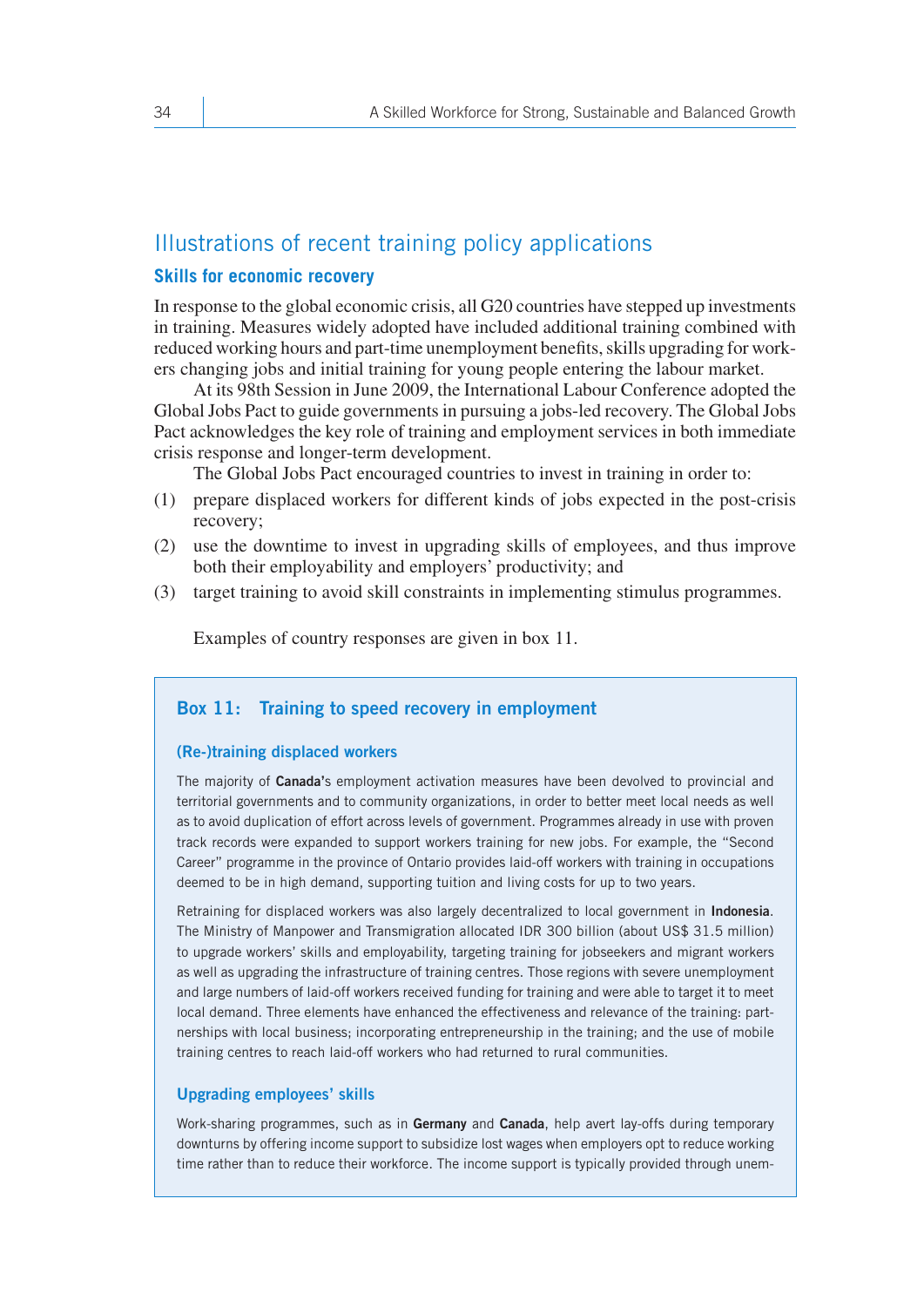#### **Box 11: Training to speed recovery in employment (continued)**

ployment insurance benefits or other social income programmes. Social dialogue to gain agreement on such schemes is essential. In **Germany**, reimbursement of employers' social security contributions increases to 100 per cent if the employer devotes downtime to staff training. In **Canada**, individual training plans range from upgrading skills in current jobs to preparing for promotions and even training for jobs outside the company. Workers remain employed – helping retain aggregate demand in hard-hit communities – and acquire new skills, while employers are able to retain staff and avoid having to train new workers when markets pick up.

In **France**, national and particularly regional government provided generous funding to help enterprises train or retrain workers, often in combination with reduced working hours, but without loss of salary, as an alternative to lay-offs. A Social Investment Fund financed by the State, the European Social Fund (€5 billion) and social partners (€500 million) was set up to finance measures which promote the employment of young people, enable workers made redundant to re-enter the labour market and facilitate access to vocational training.

Crisis-response measures in **Russia** included RUB 36.3 billion from the federal budget to implement regional programmes to upgrade the quality of the workforce by providing vocational training to nearly 150,000 people and on-site training to 85,000 graduates.

#### **Integrating training in public investment programmes**

In the **United States**, training policies to prevent poverty among low-skilled and low-income workers were one of the main focuses of the American Recovery and Reinvestment Act of 2009. Some US\$4 billion was earmarked in 2009 to expand existing job training programmes and provide grants for training and job placement in high-growth and emerging industry sectors such as renewable energy and health care. US\$150 million was allocated to Pathways Out Of Poverty, which provides grants for job training directed towards the clean energy industry for individuals living below or close to the poverty line. Skills measures accounted for about 0.6 per cent of the total US\$118 million invested in stimulating activities deemed important for "greening" the economy.

#### **Skills for green jobs**

The goal of cutting carbon emissions poses significant challenges to the world of work. The ILO estimates that employment in carbon-intensive sectors accounts for about 38 per cent of jobs across the world, accounting for some 600 million workers (*World of Work Report 2009*). Also, as with any other structural change, the speed and extent of the transition to a greener economy will be substantially affected by how successfully technical and entrepreneurship skills are matched to new job requirements, how fast new technology spreads and how effective labour market policies are in supporting workers and businesses in making the transition.<sup>12</sup>

<sup>&</sup>lt;sup>12</sup> For example, simulation analyses estimate that shifting taxes away from labour and onto CO2 emissions could lead to net job gains of 2.6 million in developed countries and over 14 million worldwide (ILO, *World of Work Report 2009: Global jobs crisis and beyond* (Geneva, 2009).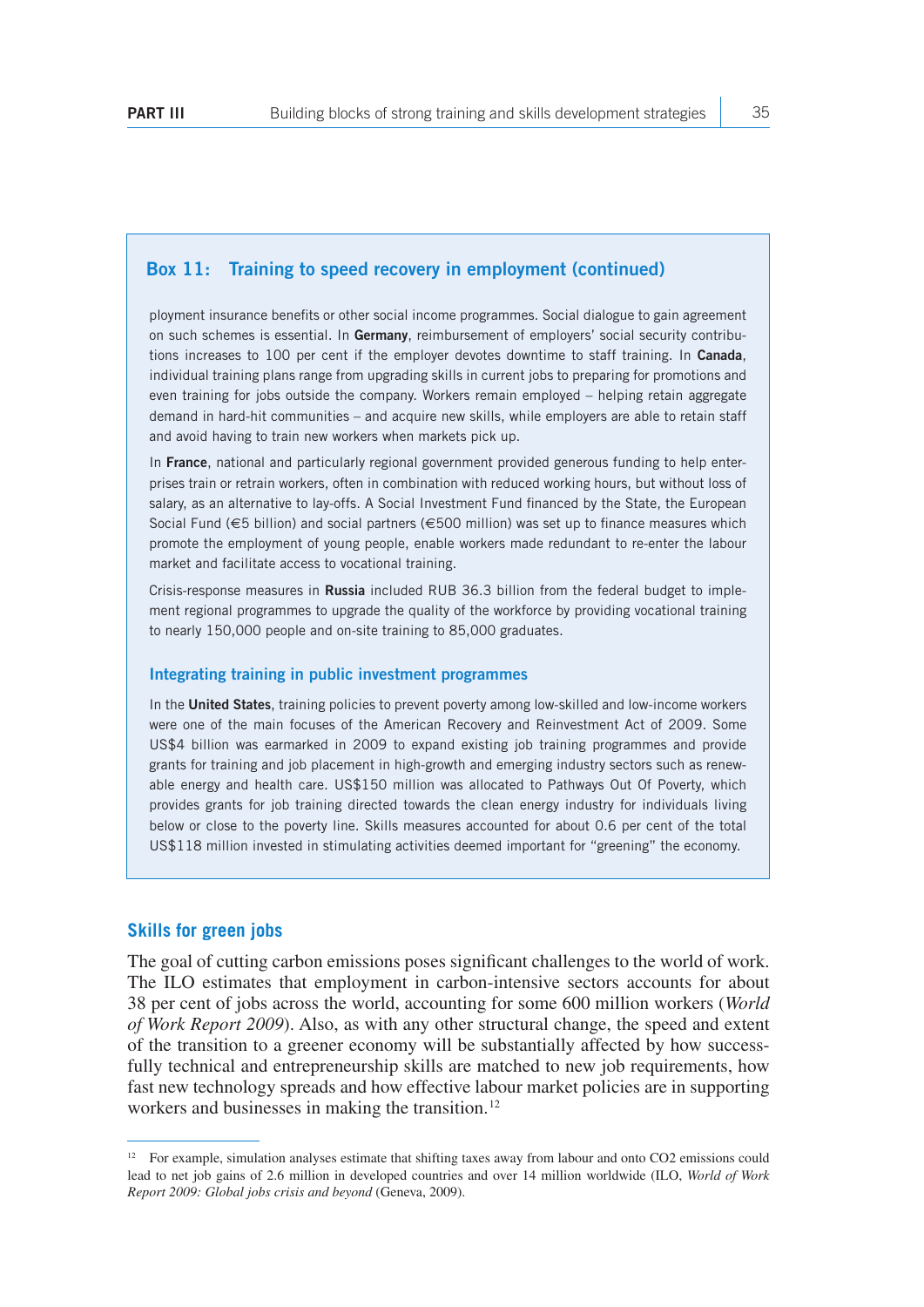#### **Box 12: Skills for green jobs: illustrations of coordinated approaches**

- In Spain, high oil prices hurt the competitiveness of the automotive industry in Navarre in the 1980s and 1990s. Unemployment in the region soared to 13 per cent in 1993. The regional government, working with industry, promoted wind-generated electricity as an alternative source of employment as much as an alternative source of energy. Since then Navarre, a small region of Spain with a population of just 620,000, has become Europe's sixth largest producer of wind power. The policy mix incorporated environmental and skill measures to respond to an immediate economic crisis through a long-term development strategy. In the current economic and employment downturn, Navarre boasts the lowest unemployment levels of any region in the country. In the Environmental Training Plan of the Autonomous Community of Navarre, begun in 2002, the regional government responded to assessments carried out with regional industry showing that skills gaps were opening up in areas not covered by initial vocational training and were largely company- specific. To meet this need, the regional government and enterprises set up a public training centre for renewable energies.
- In **South Africa**, a public works programme addresses the problem of biodiversity and water security. The Working for Water programme, launched in 1995 and administered through the Department of Water Affairs, works with local communities on jobs and training. It also works in partnership at national and local levels with the Departments of Environmental Affairs, Agriculture, Forestry and Fisheries, and Trade and Industry. Technical training for up to 30,000 people per year targets marginalized groups, including young people (40 per cent) and people with disabilities (5 per cent), and is coupled with training in core skills, life skills, and safety and health issues. Although many jobs created through the public works programme are of short duration, attention is mandated on working conditions, transferable skills, and career paths after exiting the public works programme.
- The objective of **France**'s National Plan for Mobilization of Territories and Industries for the Development of Green Jobs and Skills is to support the creation of 600,000 green jobs by 2020. The Mobilization Plan is a collaboration between ministries, regions, training providers, advisory bodies, social partners and employment agencies. Sectoral committees (*comités de filières*) were set up in the 11 sectors considered most promising in terms of green jobs creation. The comprehensive implementation plan begins with identification of relevant professions, definition of training needs, setting up training and qualification pathways, training for jobseekers in occupations suffering shortages, and advocacy for the green growth plan.

Source: ILO: *Skills for green jobs* (Geneva, 2010a), country studies http://www.ilo.org/skills/what/inst/lang--en/WCMS\_144268/index.htm

Regulatory reforms and emissions targets will bring about downsizing and restructuring in emissions-intensive industries. On the other hand, employment growth can be expected in renewable energies and activities to support energy efficiency, especially in construction and transportation. What does it take to turn this potential into real jobs? Part of the answer to that question lies in overcoming skills gaps.

Although job growth in low-carbon activities is estimated to offset job losses in high-carbon ones, the skills needed in the new green jobs will not necessarily be the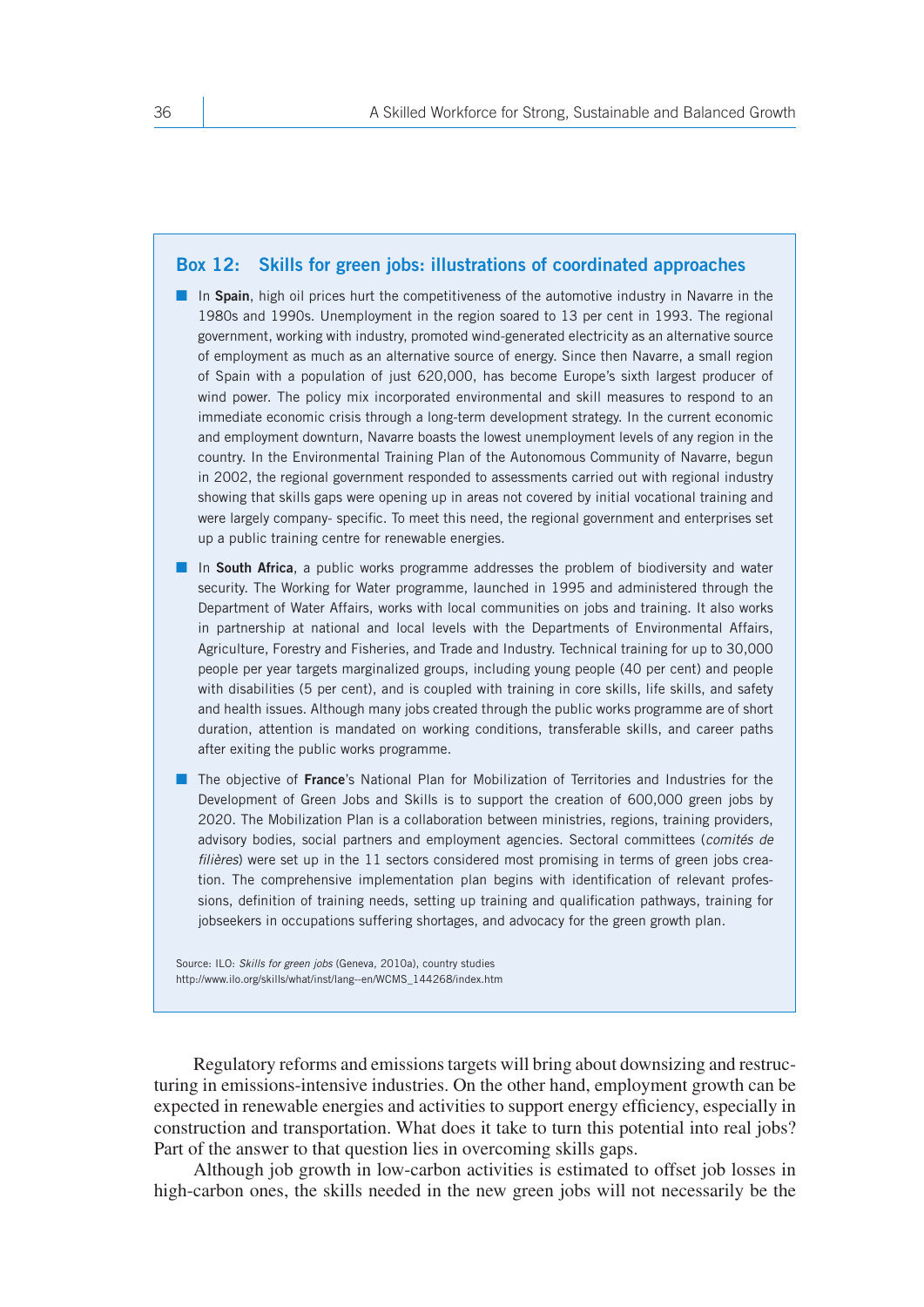same as those used in the jobs at risk in other sectors. Retraining is the key to smooth and equitable transition. Transversal skills as well as specific technical ones increase adaptability and occupational mobility.

Skills policies and environmental policies are still often dealt with in isolation from one another. One of the hallmarks of successful deployments of training programmes to speed the transformation to lower-carbon activities and respond to other environmental concerns (box 12) is that they have overcome this policy coordination challenge.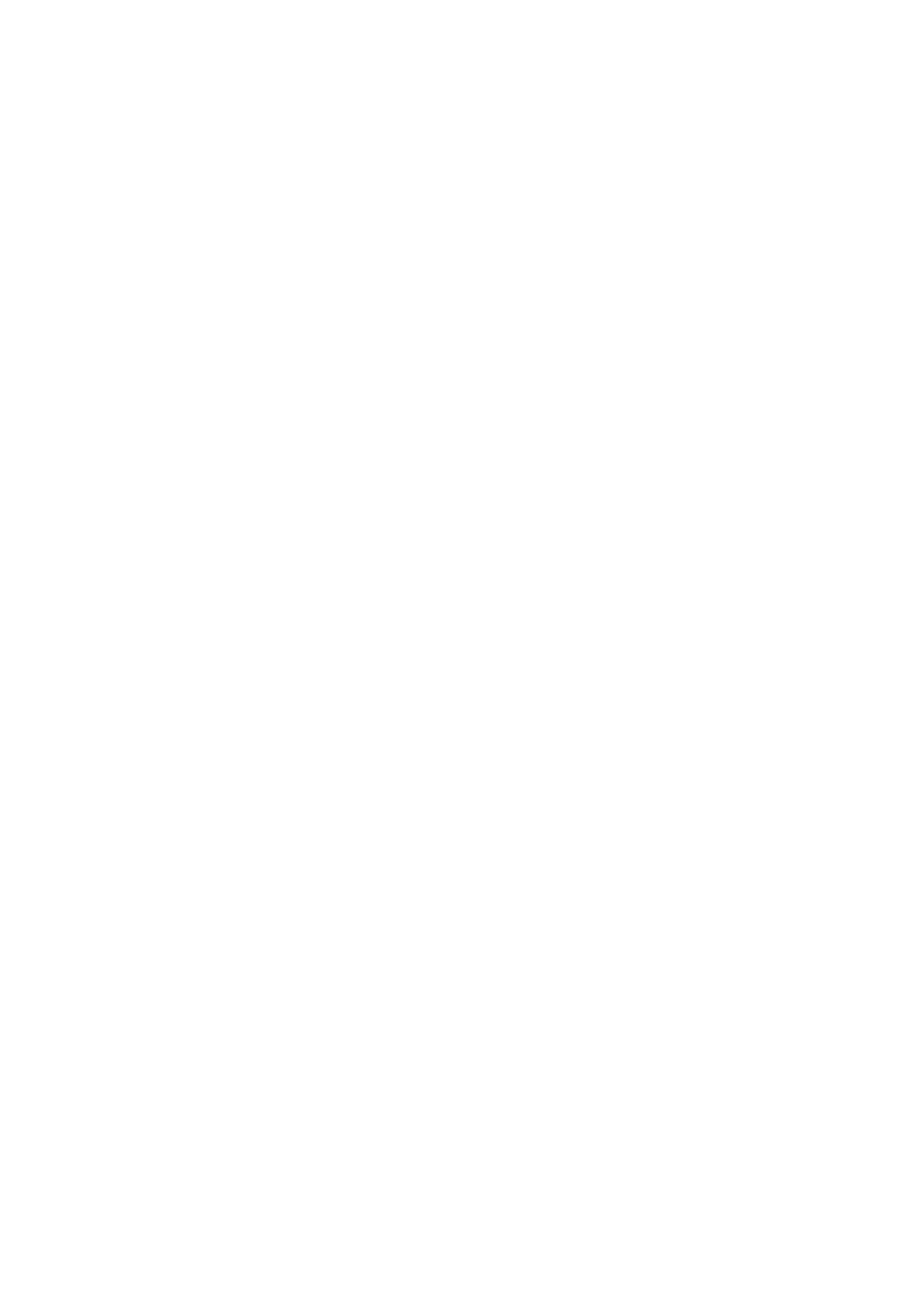### *Sharing knowledge and experience*

There is wide agreement on the broad principles that shape good training policies and systems; but there are wide disparities in their application and outcomes.

In consequence there are good grounds for facilitating further exchanges of experiences, analysis and viewpoints to address some of the more intractable difficulties faced in shaping good-quality training policies and achieving good outcomes. The database constructed by the ILO Inter-American Centre for Knowledge Development in Vocational Training (ILO/CINTERFOR) provides one example of a successful network of vocational training institutions throughout Latin America that has maintained such an exchange of information for more than 40 years.<sup>13</sup>

#### Training and development cooperation

The G20 leaders' commitment to support training efforts extends beyond their own countries. They have also committed themselves to helping other countries undertake effective skills development as a pathway out of poverty and towards more productive and resilient economies.

According to OECD data on official development assistance (ODA) from 2002 to 2008, financial commitments to education from Development Assistance Committee (DAC) countries – bilateral donors – more than doubled over that period, reaching US\$83 billion. The share of total ODA directed to education averaged between 11 and 15 per cent annually. However, of the total funding for education, TVET claimed only 2 per cent on average.

Assistance to education from multilateral donors (development banks and the UN) amounts to about a third of total funding from bilateral donors, reaching around US\$31 billion in 2008, of which TVET receives an even smaller share – 1 per cent on average.

On average, about two-fifths of the ODA destined for TVET targets low-income countries (with three-fifths going to middle-income countries). ODA earmarked for training has increased substantially since 2006, but most of that gain went to middleincome countries.

<sup>13</sup> For example, see the ILO/CINTERFOR database of good practices in the Americas at: http://www.cinterfor.org. uy/public/spanish/region/ampro/cinterfor/ifp/g20/index1.htm.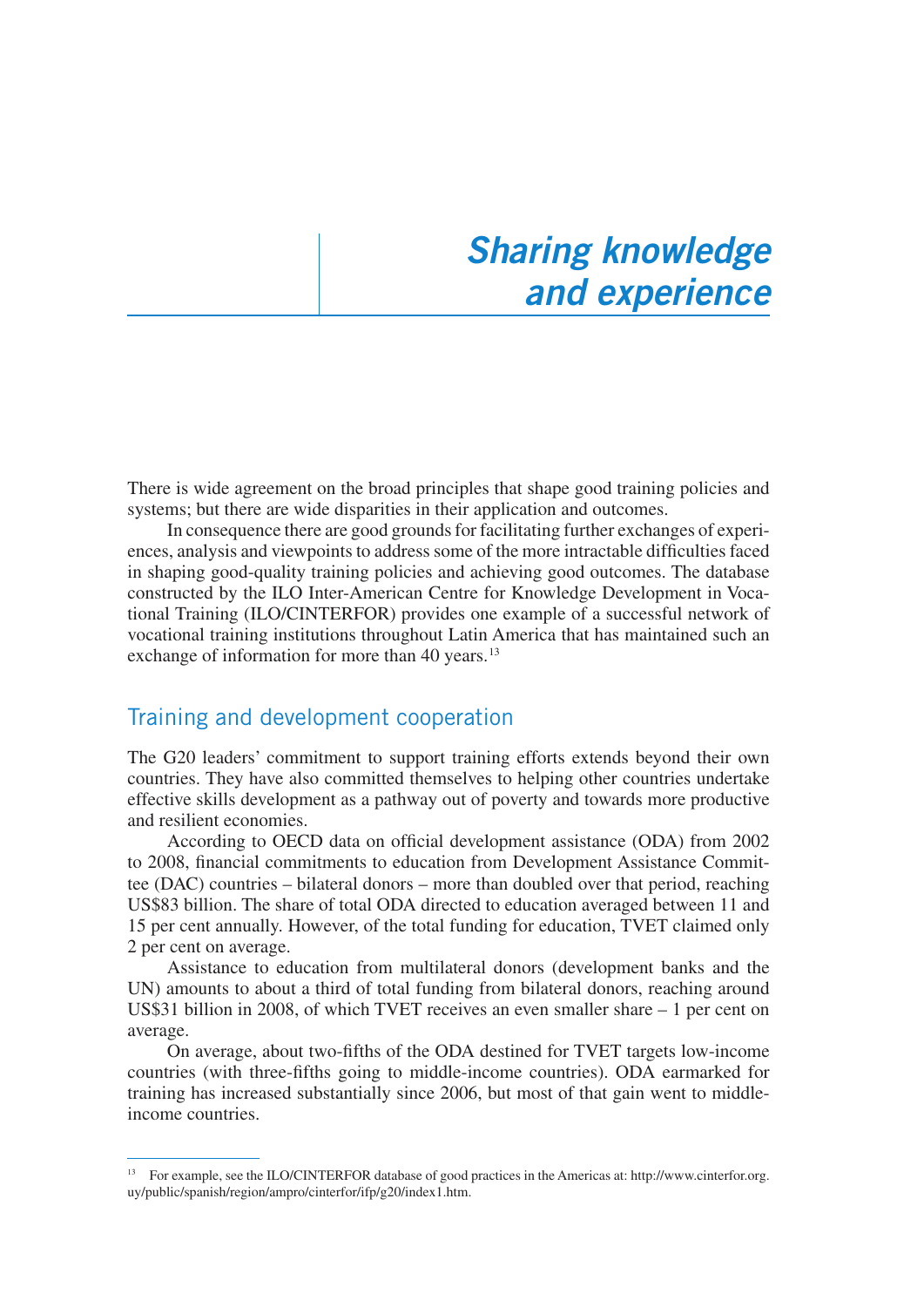There is ample scope to build on current development cooperation programmes for skills development. Fruitful avenues could include engaging national institutions in further exchange of experience, in particular in promotion of the training strategy for strong, sustainable and balanced growth; integrating skills into national and sectoral development strategies, in particular through the UN Common Development Framework system; providing capacity-building and financial help to expand the coverage and the quality of education and training available to disadvantaged groups; upgrading the informal apprenticeship systems which are the only means of acquiring skills available to most young people; and building skills into current "aid for trade" initiatives.

Less direct but potentially equally crucial forms of support are the sharing of knowledge and new research. Ministries, as well as academic institutions, continue to work on the intractable problems that call for better diagnostic tools and better understanding of policy experience: for example, keeping young people in school and work; ensuring that education and training lead to improved employability; and positioning learning in relation to work in such a way as to attract investment and stimulate job growth. In addressing these and other imperatives, international organizations play an important role in helping countries to develop and implement skills development policies and in evaluating their effectiveness.14

Continuing inter-agency collaboration, particularly between the ILO and the OECD but in conjunction with other key agencies through the Inter-Agency Group on TVET, could produce an analytical compendium on what works in applying the conceptual framework and using the building blocks for effective skills development for strong, sustainable and balanced growth.

### *Conclusion*

In a nutshell, the building blocks of any skills strategy must be solid foundation skills and stronger links between the worlds of education and work.

This in turn requires good-quality education in childhood; good information on changes in demand for skills; education and training systems that are responsive to structural changes in economy and society; and recognition of skills and competencies, and their greater utilization in the workplace. To be effective, policy initiatives in these areas will also need to be closely linked with economic and social policy agendas.

<sup>14</sup> For example, see the OECD's publications on Jobs for youth (forthcoming), Learning for jobs and Skills beyond school (forthcoming) (on post-secondary vocational education and training). The ILO will publish major reports on skills for green jobs (with the European Centre for the Development of Vocational Training (CEDEFOP)) and on the implementation and impact of qualifications frameworks (based on research undertaken with the European Training Foundation (ETF)) in 2010, and on skills and technology in 2011.